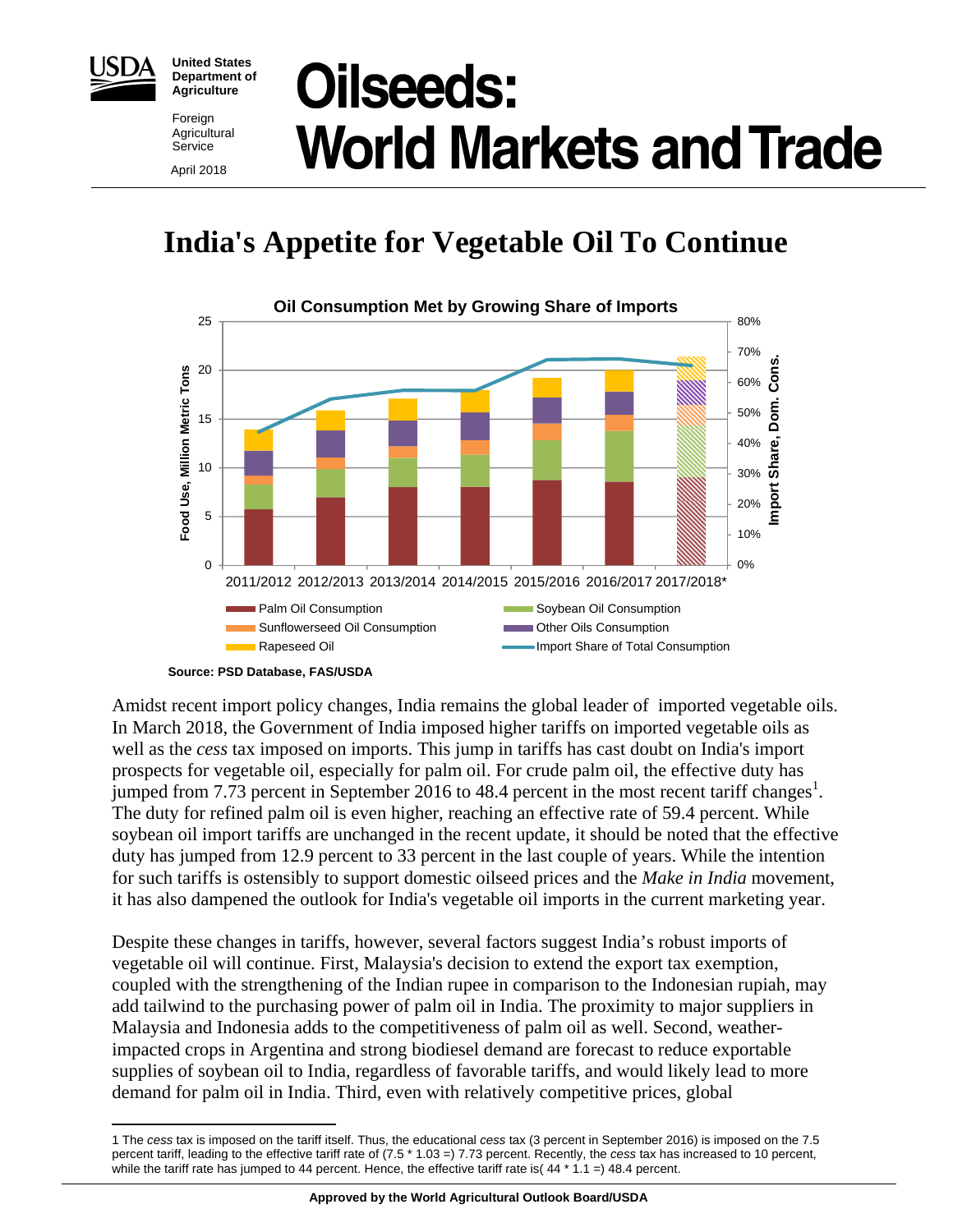sunflowerseed oil supplies are tighter than last year, limiting options to satiate growing demand for the so-called "golden" oils, leading to more demand for palm oil.

Growing demand within the domestic market also provides tailwind to India vegetable oil imports. Home to one of the most robust economies in the world, India has an annual population growth of roughly 15 million, and 10 million people move to urban areas each year<sup>2</sup>. With increasing disposable income, changing diets and preferences, and a growing hotel/restaurant/institution sector, per capita food oil consumption<sup>3</sup> in India continues to grow at a strong rate. As more people migrate towards urban areas, where food retailers and restaurants are more abundant, India's per-capita consumption is expected to rise towards average global levels.



**Monthly Trade vs. Tariff Levels**

**Source: Monthly trade data from India Ministry of Commerce, via Global Trade Atlas, IHS Markit. Tariff information from Department of Food and Public Distribution. India Ministry of Consumer Affairs (http://dfpd.nic.in/oil-division.htm) and the Solvent Extractors' Association of India (http://www.seaofindia.com/stats).** *Cess* **taxes are not shown.** 

As such, USDA maintains its import forecast of 10.6 million metric tons of palm oil in India for 2017/18. While India boasts large domestic production capacity of vegetable oil, current USDA crop and crush forecasts suggest that the imported oils will exceed two-thirds of total domestic use in 2017/18. While the competitiveness of different oils is impacting the composition of India's import portfolio, its appetite for affordable vegetable oils continues to grow.

<sup>-&</sup>lt;br><sup>2</sup> The World Bank, World Development Indicators (2017). Retrieved from http://data.worldbank.org/.<br><sup>3</sup> Celevisticas based an DSD estimates and Warld Development Indicators (2017), eslibiated to para

<sup>&</sup>lt;sup>3</sup> Calculations based on PSD estimates and World Development Indicators (2017), calibrated to per capita vegetable oil consumption statistics, Government of India Economic Survey, 2012-13.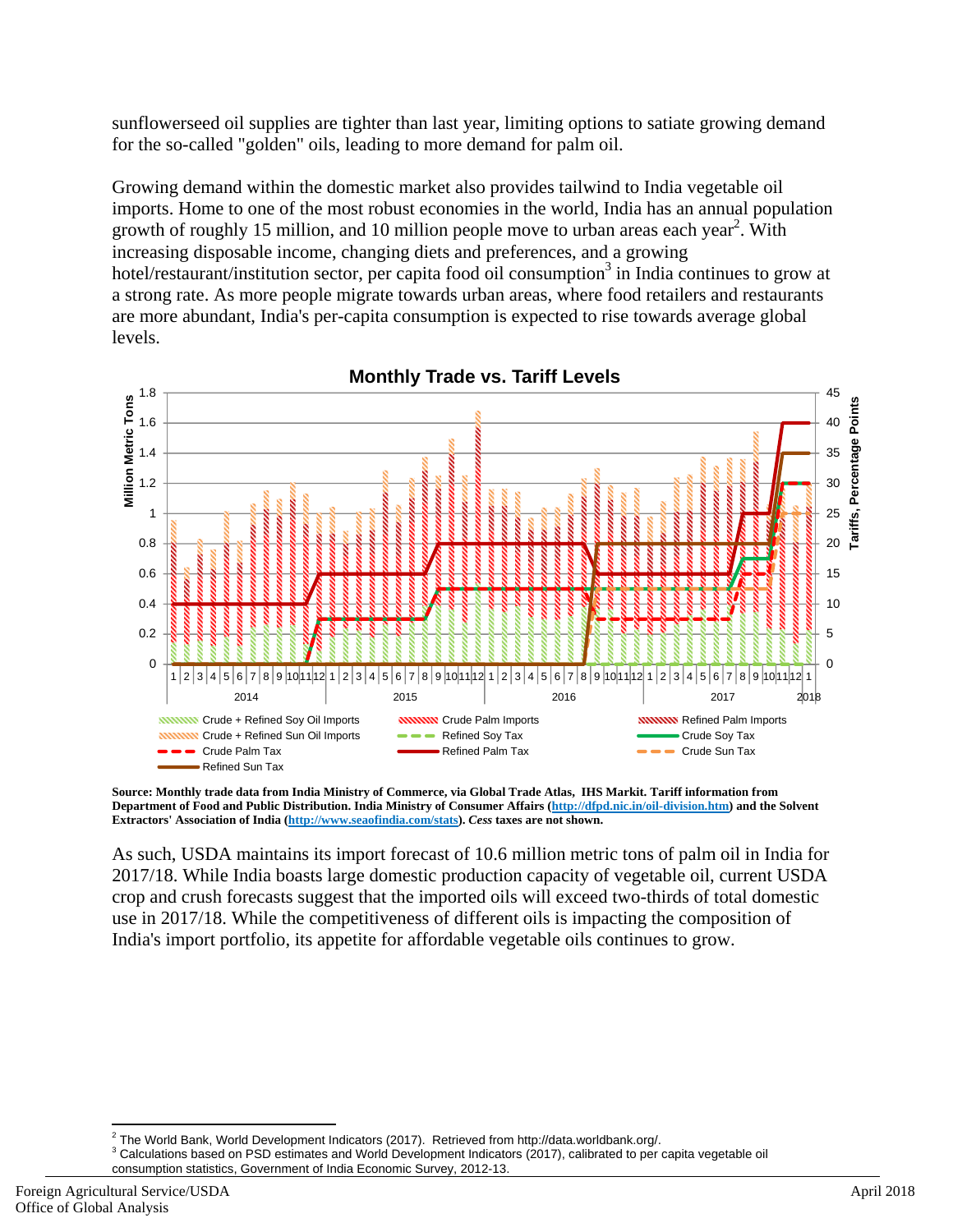## **Despite Overtures Elsewhere, Mexico Remains A Major U.S. Oilseeds and Grains Buyer**



Mexico has long been a major importer of U.S. corn, wheat, soybeans, soybean meal, and dried distillers grains with solubles (DDGS). With a combination of a modest GDP and population growth, consumers' demand for meat products has been driving imports of feed ingredients higher. In 2017/18, Mexico is forecast to import 4.4 million metric tons of soybeans, 2.1 million tons of soybean meal, and 16.2 million tons of corn. Pork and poultry production in 2018 are each projected up about 3 percent.

Despite the Mexico's recent efforts to diversify origins of agricultural

imports, as well as concerns over potential changes due to NAFTA renegotiations, oilseeds import decisions continue to be mainly based on price and the availability of credit. While Brazil has emerged as a competitor to the United States in the Mexican market, soybean shipments have been marginal. While Mexico imported over 650,000 tons of corn from Brazil between September and January (compared to 4,000 tons in the same period during the last marketing year), purchases from South America are not entirely surprising. In previous years, Mexico has been known to import corn both from Brazil and Argentina; however, the United States has always remained the major supplier. While lower commodity prices may occasionally drive some purchasers of grains and oilseeds to South America or other origins, it is expected that the United States will remain the major supplier to Mexico due to its advantage of proximity and logistics.

As of the week ending March 29, total commitments of soybeans (accumulated exports plus outstanding sales) of 3.6 million tons are 10 percent above last year and nearly 30 percent above the most recent 5-year-average. Last year, the United States exported 3.9 million tons of soybeans and 1.7 million tons of soybean meal to Mexico, valued at \$1.6 billion and over \$600 million, respectively. Although current total commitments of 1.4 million tons soybean meal are slightly below last year, Mexico remains the second most important market for U.S. soybean meal. For corn, total export commitments of nearly 12.1 million tons are slightly above that at the equivalent time last marketing year. Year-to-date U.S. corn exports to Mexico this marketing year (Sep-Feb) have reached 6.8 million tons, valued at \$1.2 billion. Corn exports to Mexico totaled 13.9 million tons, valued at \$2.5 billion, in 2016/17.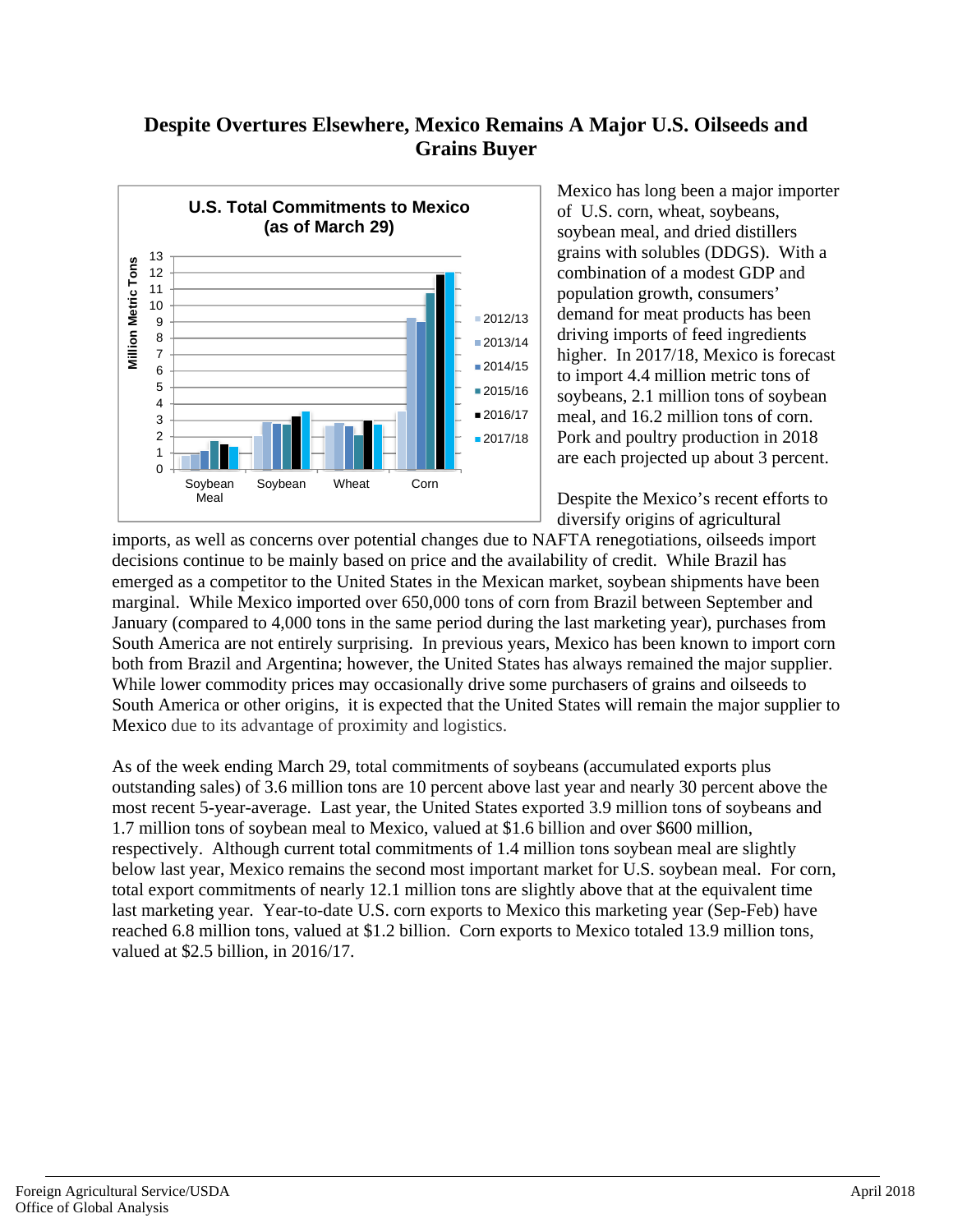## **OVERVIEW**

Global oilseed production is forecast lower this month at 569 million tons. Soybeans are down significantly as smaller crops in Argentina, Uruguay, and India more than offset gains in Brazil. Rapeseed production is up slightly on a larger crop in Belarus. Sunflowerseed production is slightly higher as gains for the European Union exceed reductions for Argentina. Soybean exports are slightly down this month as reductions for Argentina and Uruguay outweigh higher shipments for Brazil, Russia, and Ukraine. Global imports are up this month on higher estimates for Mexico and Russia. Sharply lower soybean ending stocks are forecast for Argentina and Brazil in response to lower production and larger export volumes, respectively. The U.S. season-average farm price for soybeans is unchanged at \$9.30 per bushel.

## **SOYBEAN PRICES**

U.S. export bids in March, FOB Gulf, averaged \$409/ton, up \$20 from the previous month. In comparison, FOB Brazil Paranagua averaged \$414/ton, up \$19/ton from last month. FOB Argentina Up River averaged \$401/ton, up \$18 from last month. Prices have risen sharply in response to crop losses in Argentina. Strengthening soy meal prices, together with initial signs of an uptick in demand for U.S. supplies, added support.

April prices have been trending higher on growing supply concerns following the reduced planting intentions reported in the *Prospective Plantings* report.



For the week ending March 29, U.S. 2017/18 soybean export commitments (outstanding sales plus accumulated exports) to China totaled 28.7 million tons compared to 35.2 million a year ago. Total commitments to the world are 51.5 million tons, compared to 55.1 million for the same period last year.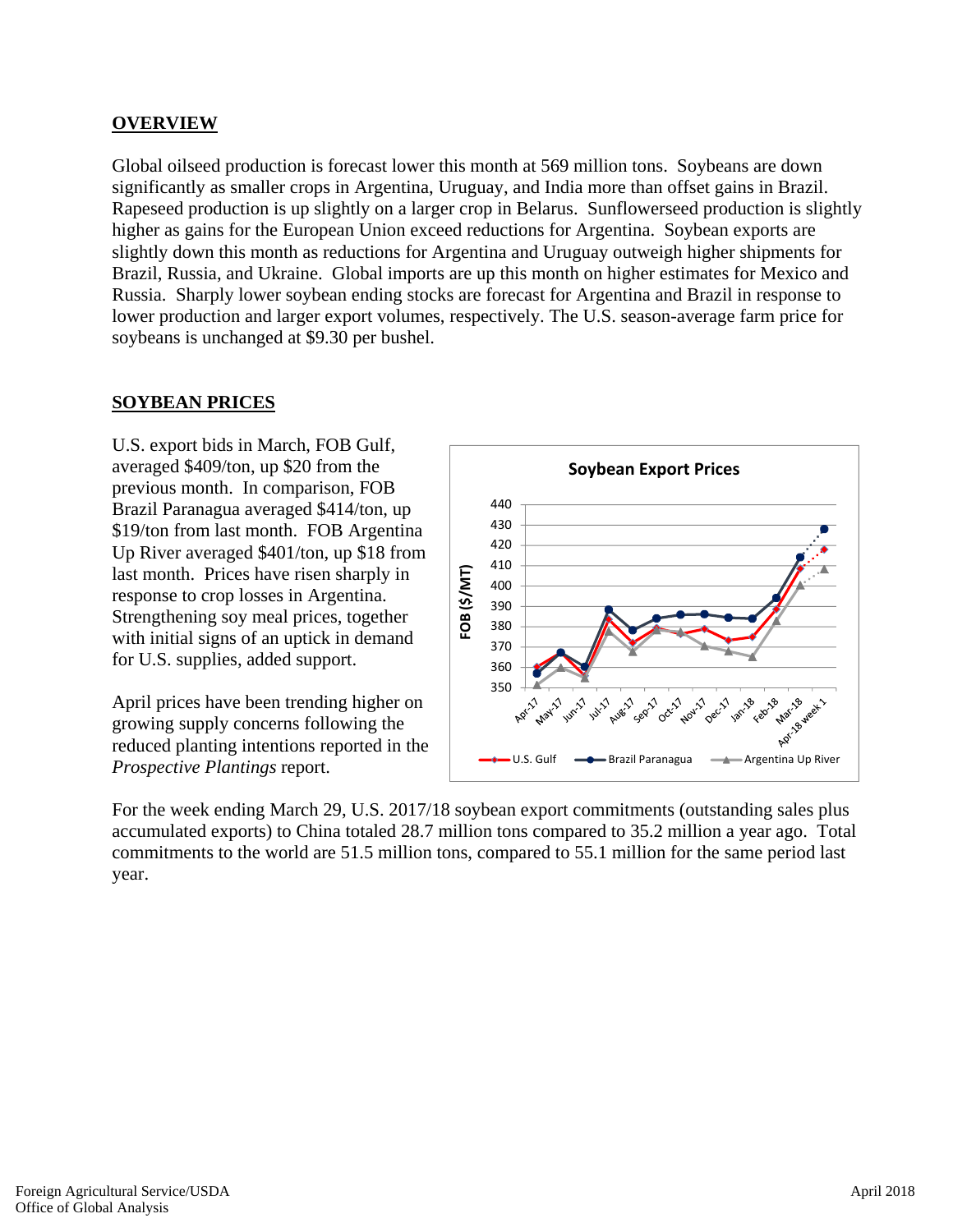## **2017/18 OUTLOOK CHANGES**

| Country                      | Commodity             | <b>Attribute</b> | <b>Previous</b> | <b>Current</b> | <b>Change</b> | <b>Reason</b>                                                                                                            |
|------------------------------|-----------------------|------------------|-----------------|----------------|---------------|--------------------------------------------------------------------------------------------------------------------------|
|                              | Soybean Meal          | <b>Exports</b>   | 30,800          | 29.500         | $-1,300$      |                                                                                                                          |
| <b>Argentina</b>             | Soybean Oil           | <b>Exports</b>   | 5,120           | 4,750          | $-370$        | The slow pace of crush to date<br>coupled with significant crop losses                                                   |
|                              | Soybean Oilseed       | <b>Exports</b>   | 6,800           | 4,200          | $-2,600$      | leads to lower exports                                                                                                   |
| <b>Bangladesh</b>            | Soybean Oil           | <b>Imports</b>   | 880             | 780            | $-100$        | Lower Argentina exports                                                                                                  |
|                              | Soybean Oilseed       | <b>Exports</b>   | 70,500          | 73,100         | 2,600         | Higher production and stronger                                                                                           |
| <b>Brazil</b>                | Soybean Meal          | <b>Exports</b>   | 15,250          | 15,450         | 200           | export demand                                                                                                            |
| China                        | Soybean Oil           | <b>Exports</b>   | 100             | 200            | 100           | Stronger pace of trade in the first half<br>of the marketing year                                                        |
| Egypt                        | Palm Oil              | <b>Imports</b>   | 1,300           | 1,200          | $-100$        | Weaker trade pace in Oct-Dec as well<br>as stronger demand for "golden" oils<br>such as soybean and sunflowerseed<br>oil |
|                              | Soybean Meal          | <b>Imports</b>   | 19,200          | 18,900         | $-300$        |                                                                                                                          |
| <b>European</b><br>Union     | Rapeseed Oilseed      | <b>Exports</b>   | 250             | 150            | $-100$        | Trade pace                                                                                                               |
|                              | Sunflowerseed<br>Meal | <b>Imports</b>   | 3,700           | 3,800          | 100           |                                                                                                                          |
|                              | Soybean Meal          | <b>Exports</b>   | 1,700           | 1,600          | $-100$        | Lower production and reduced<br>competitiveness                                                                          |
| India                        | Soybean Oil           | Imports          | 3,545           | 3,345          | $-200$        | Lower global supplies                                                                                                    |
|                              | Peanut Oilseed        | <b>Exports</b>   | 950             | 850            | $-100$        | Weak Oct-Jan trade pace                                                                                                  |
|                              | Palm Kernel Meal      | <b>Exports</b>   | 4,650           | 4,550          | $-100$        | Trade pace                                                                                                               |
| Indonesia                    | Coconut Oil           | <b>Exports</b>   | 620             | 500            | $-120$        | Lower production and crush estimate                                                                                      |
| Iran                         | Soybean Meal          | <b>Imports</b>   | 1,550           | 1,370          | $-180$        | Lower global supplies                                                                                                    |
| <b>South</b><br>Korea        | Soybean Meal          | Imports          | 2,000           | 1,850          | $-150$        | Lower global supplies and early<br>season trade pace                                                                     |
| Malaysia                     | Palm Kernel Meal      | <b>Exports</b>   | 2,500           | 2,400          | $-100$        | Trade pace                                                                                                               |
| Mexico                       | Soybean Oilseed       | Imports          | 4,250           | 4,400          | 150           | Stronger pace of trade                                                                                                   |
| <b>New</b><br><b>Zealand</b> | Palm Kernel Meal      | Imports          | 2,100           | 2,300          | 200           | Growing feed demand                                                                                                      |
| Pakistan                     | Soybean Meal          | <b>Imports</b>   | 350             | 150            | $-200$        | Trade pace                                                                                                               |
| <b>Philippines</b>           | Coconut Oil           | <b>Exports</b>   | 850             | 1,000          | 150           | Higher production and crush<br>estimates                                                                                 |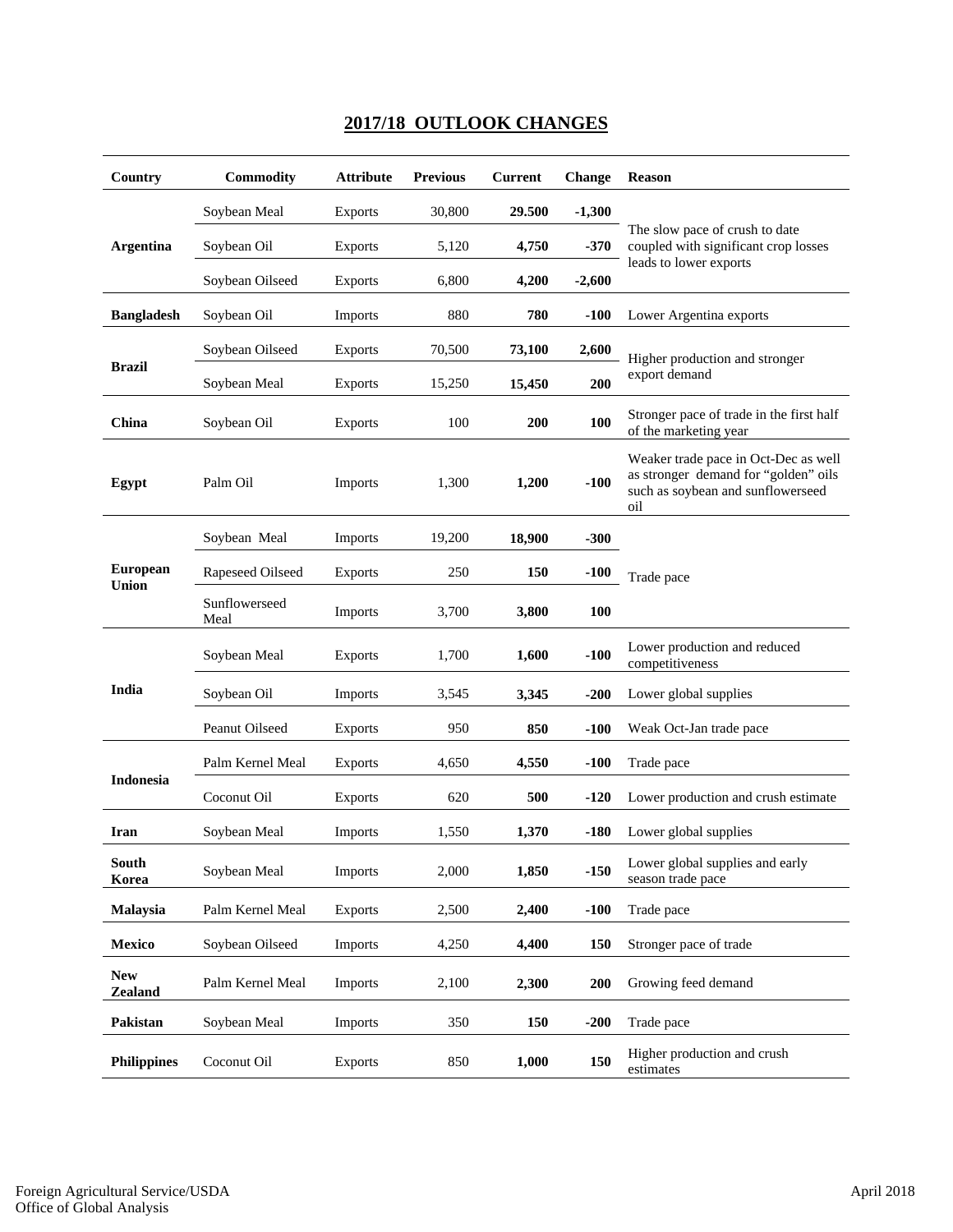| Country         | Commodity                | <b>Attribute</b> | <b>Previous</b> | <b>Current</b> | Change | <b>Reason</b>                                                                  |
|-----------------|--------------------------|------------------|-----------------|----------------|--------|--------------------------------------------------------------------------------|
|                 |                          | Imports          | 400             | 600            | 200    | Trade pace                                                                     |
| <b>Russia</b>   | Soybean Oilseed          | <b>Exports</b>   | 2,000           | 2,200          | 200    | Stronger pace of trade to China                                                |
| <b>Senegal</b>  | Peanut Oilseed           | <b>Exports</b>   | 420             | <b>130</b>     | $-290$ | Trade pace                                                                     |
| <b>Thailand</b> | Palm Oil                 | <b>Exports</b>   | 150             | 250            | 100    | Greater exportable supplies                                                    |
| <b>Tunisia</b>  | Soybean Meal             | <b>Imports</b>   | 140             | 40             | $-100$ | Lower demand for product imports<br>with greater emphasis on domestic<br>crush |
|                 | Sunflowerseed Oil        | Imports          | 700             | 600            | $-100$ |                                                                                |
| <b>Turkey</b>   | Sunflowerseed<br>Oilseed | Imports          | 450             | 550            | 100    | Trade pace                                                                     |
|                 | Soybean Meal             | <b>Exports</b>   | 450             | 350            | $-100$ |                                                                                |
| <b>Ukraine</b>  | Soybean Oilseed          | <b>Exports</b>   | 2,400           | 2,500          | 100    | Trade pace                                                                     |
| <b>Uruguay</b>  | Soybean Oilseed          | <b>Exports</b>   | 2,100           | 1,600          | $-500$ | Lower crop                                                                     |
| Venezuela       | Soybean Meal             | Imports          | 565             | 425            | $-140$ | Smaller global supplies and slower<br>pace of trade                            |

Note : All figures are in thousand metric tons.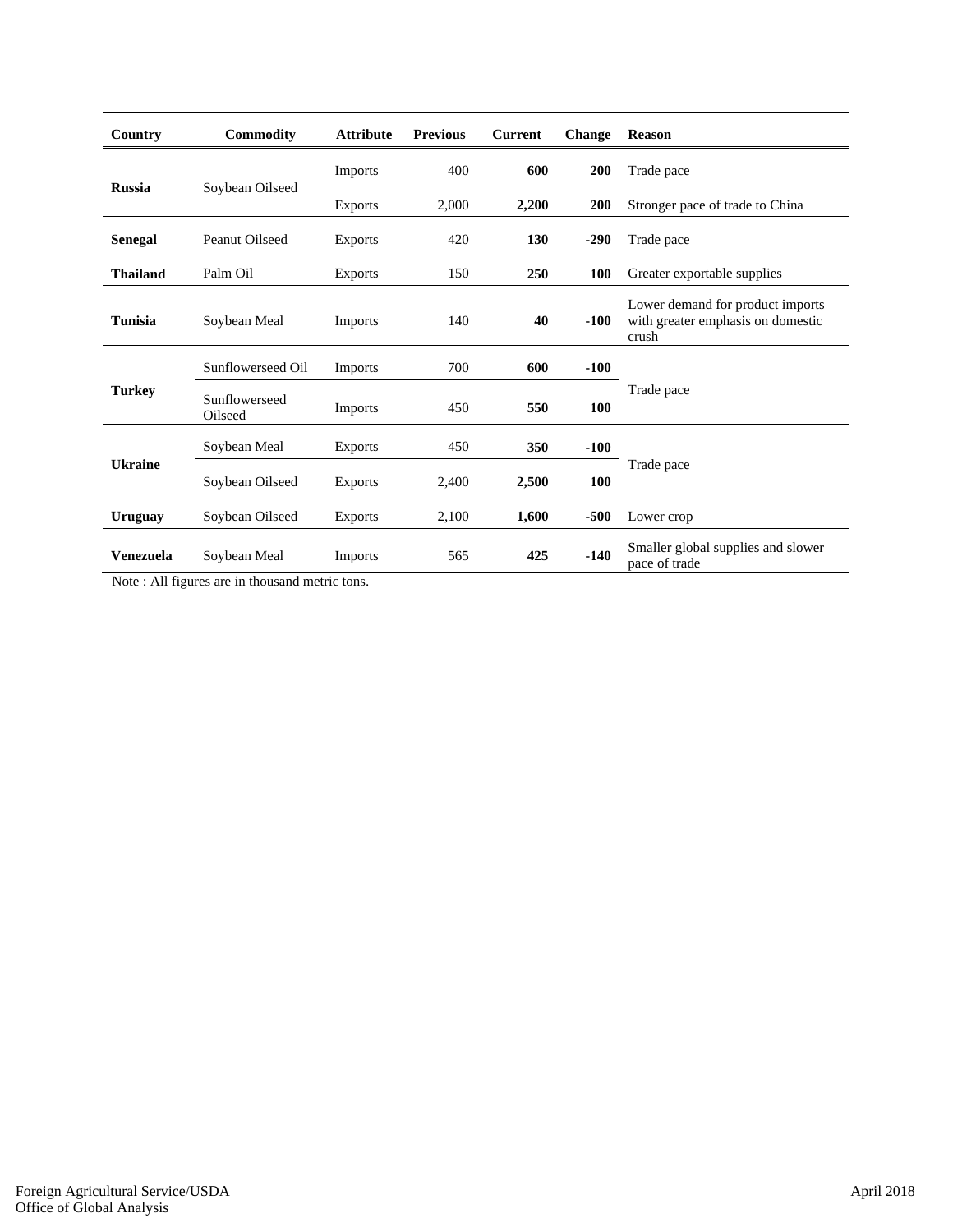## **Questions may be directed to:**

| <b>Bill George</b> | $(202)$ 720-6234 | Bill.George@fas.usda.gov     |
|--------------------|------------------|------------------------------|
| Agata Kingsbury    | $(202)$ 260-8910 | Agata.Kingsbury@fas.usda.gov |
| Justin Choe        | $(202)$ 690-4062 | Justin.Choe@fas.usda.gov     |
| Christine Mumma    | $(202)$ 720-6369 | Christine.Mumma@fas.usda.gov |

**To download the tables in the publication,** go to the Production, Supply and Distribution Database (PSD Online): (https://apps.fas.usda.gov/psdonline/app/index.html#/app/downloads), select PSD Reports, and then on the left click Oilseeds. The Foreign Agricultural Service (FAS) updates its production, supply and distribution (PSD) database for cotton, oilseeds, and grains at 12:00 p.m. on the day the *World Agricultural Supply and Demand Estimates* (WASDE) report is released.

This circular is released by 12:15 p.m.

## **FAS Reports and Databases:**

| Current World Markets and Trade and World Agricultural Production Reports:  |
|-----------------------------------------------------------------------------|
| https://apps.fas.usda.gov/psdonline/app/index.html#/app/downloads           |
| Archives World Markets and Trade and World Agricultural Production Reports: |
| http://usda.mannlib.cornell.edu/MannUsda/viewTaxonomy.do?taxonomyID=7       |
| Production, Supply and Distribution Database (PSD Online):                  |
| https://apps.fas.usda.gov/psdonline/app/index.html#/app/home                |
| Global Agricultural Trade System (U.S. Exports and Imports):                |
| http://apps.fas.usda.gov/gats/default.aspx                                  |
| <b>Export Sales Report:</b>                                                 |
| http://apps.fas.usda.gov/esrquery/                                          |
| Global Agricultural Information Network (Agricultural Attaché Reports):     |
| http://gain.fas.usda.gov/Pages/Default.aspx                                 |
|                                                                             |

### **Other USDA Reports:**

World Agricultural Supply and Demand Estimates (WASDE): http://www.usda.gov/oce/commodity/wasde/ Economic Research Service: http://www.ers.usda.gov/topics/crops National Agricultural Statistics Service: http://www.nass.usda.gov/Publications/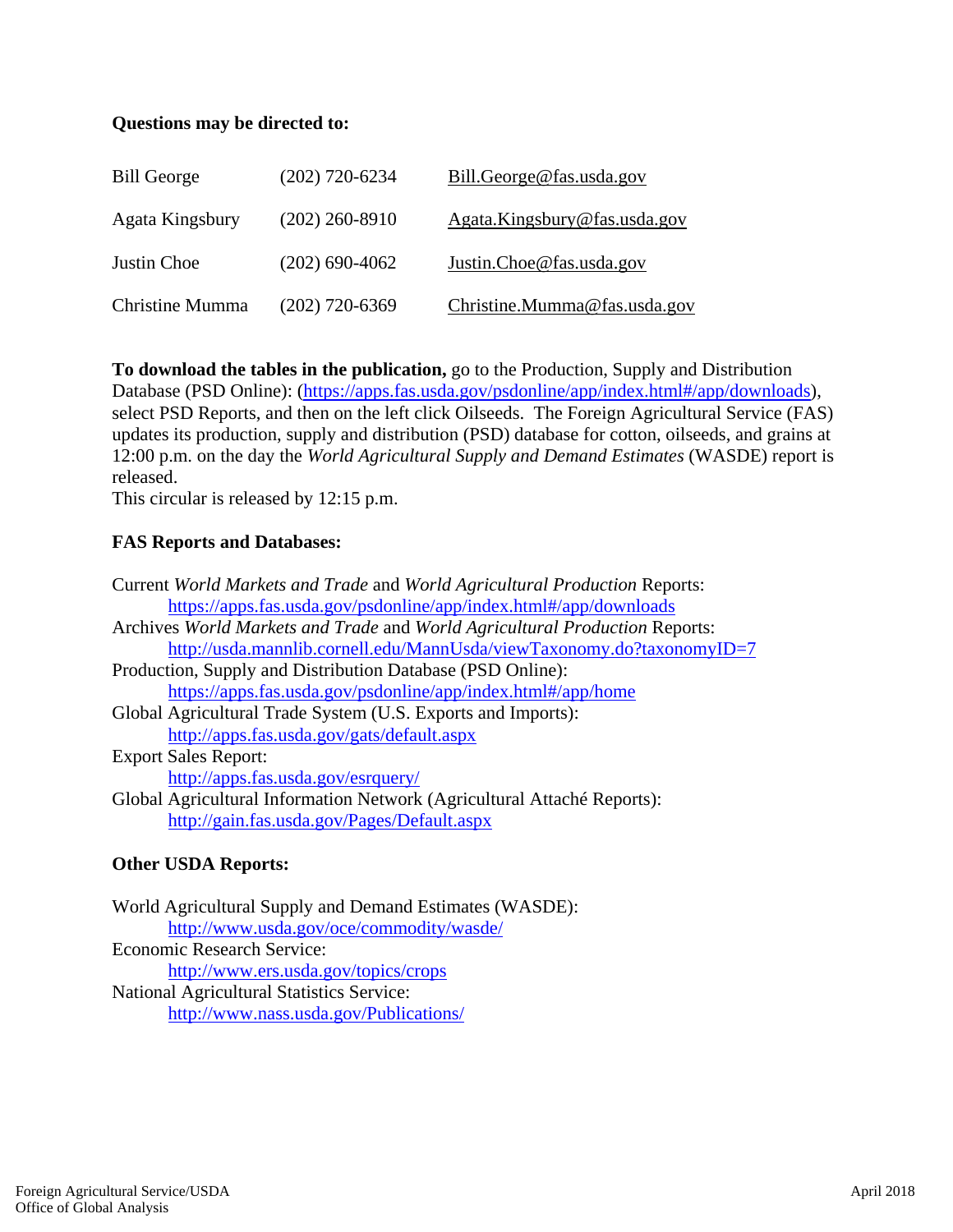List of Tables

## **SUMMARY TABLES**

| Table 01 | Major Oilseeds: World Supply and Distribution (Commodity View)       |
|----------|----------------------------------------------------------------------|
| Table 02 | Major Protein Meals: World Supply and Distribution (Commodity View)  |
| Table 03 | Major Vegetable Oils: World Supply and Distribution (Commodity View) |
| Table 04 | Major Oilseeds: World Supply and Distribution (Country View)         |
| Table 05 | Major Protein Meals: World Supply and Distribution (Country View)    |
| Table 06 | Major Vegetable Oils: World Supply and Distribution (Country View)   |

## **COMMODITY TABLES**

| Table 07<br>Soybeans: World Supply and Distribution |
|-----------------------------------------------------|
|-----------------------------------------------------|

- Table 08 Soybean Meal: World Supply and Distribution
- Table 09 Soybean Oil: World Supply and Distribution
- Table 10 Soybeans and Products: World Trade
- Table 11 Palm Oil: World Supply and Distribution
- Table 12 Rapeseed and Products: World Supply and Distribution
- Table 13 Sunflowerseed and Products: World Supply and Distribution
- Table 14 Minor Vegetable Oils: World Supply and Distribution

## **HISTORICAL TABLES**

| Table 15 | World Oilseeds and Products Supply and Distribution                |
|----------|--------------------------------------------------------------------|
| Table 16 | World Soybeans and Products Supply and Distribution                |
| Table 17 | World Rapeseed and Products Supply and Distribution                |
| Table 18 | World Sunflowerseed and Products Supply and Distribution           |
| Table 19 | World Palm Oil, Coconut Oil, and Fish Meal Supply and Distribution |
|          |                                                                    |

## **COUNTRY TABLES**

| Table 20 | United States Oilseeds and Products Supply and Distribution (Local Marketing Years) |
|----------|-------------------------------------------------------------------------------------|
| Table 21 | United States Soybeans and Products Supply and Distribution (Local Marketing Years) |
| Table 22 | Brazil Soybeans and Products Supply and Distribution Local Marketing Years          |
| Table 23 | Argentina Soybeans and Products Supply and Distribution Local Marketing Years       |
| Table 24 | South East Asia Oilseeds and Products Supply and Distribution                       |
| Table 25 | Middle East Oilseeds and Products Supply and Distribution                           |
| Table 26 | European Union Oilseeds and Products Supply and Distribution                        |
| Table 27 | China Oilseeds and Products Supply and Distribution                                 |
| Table 28 | India Oilseeds and Products Supply and Distribution                                 |

Table 28 India Oilseeds and Products Supply and Distribution

## **PRICES**

- Table 30 Protein Meal Prices
- Table 31 Vegetable Oil Prices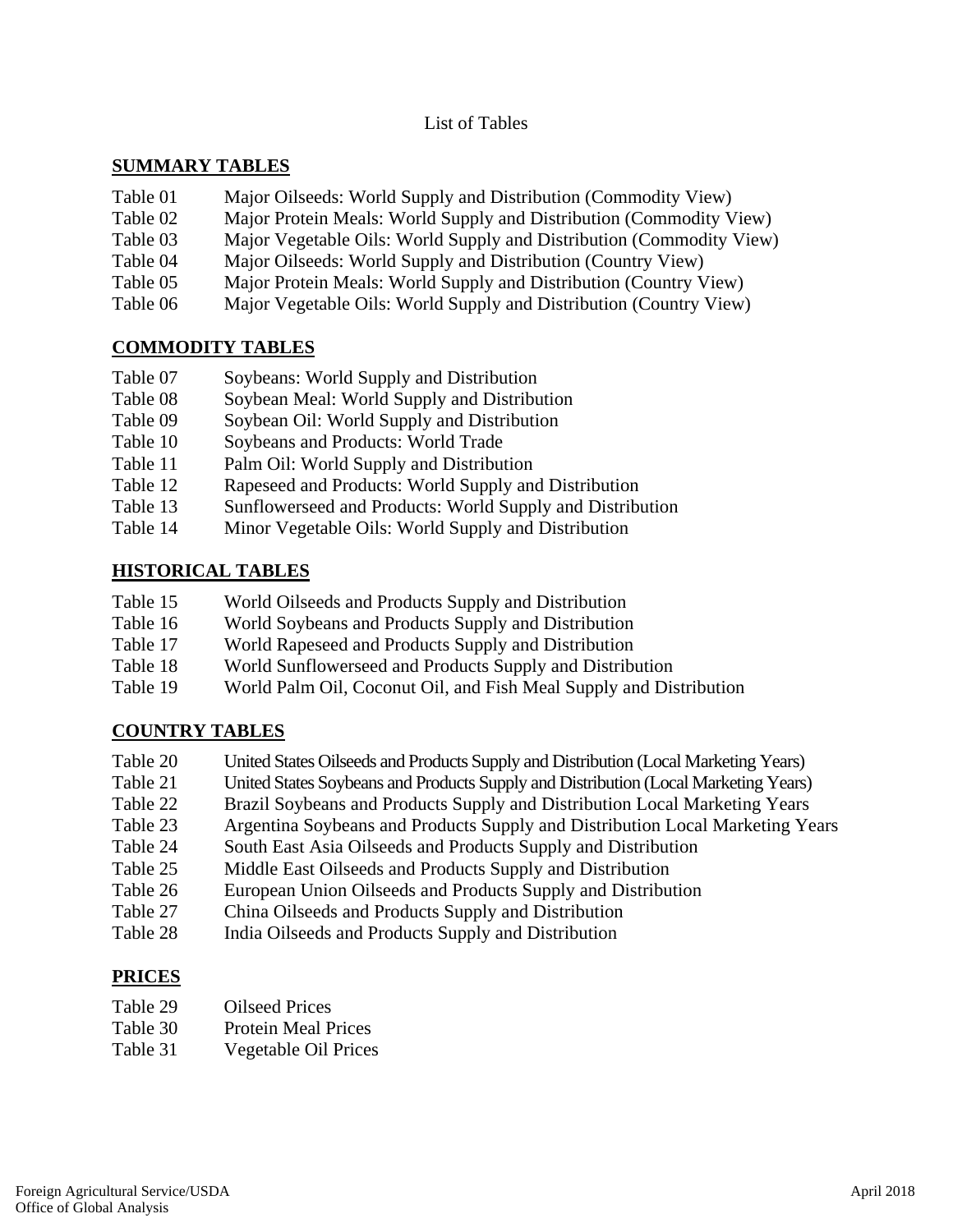#### **Table 01: Major Oilseeds: World Supply and Distribution (Commodity View)**

#### **Million Metric Tons**

|                        | 2013/14 | 2014/15 | 2015/16 | 2016/17 | Mar<br>2017/18 | Apr<br>2017/18 |
|------------------------|---------|---------|---------|---------|----------------|----------------|
|                        |         |         |         |         |                |                |
| <b>Production</b>      |         |         |         |         |                |                |
| Oilseed, Copra         | 5.43    | 5.42    | 5.32    | 5.51    | 5.54           | 5.73           |
| Oilseed, Cottonseed    | 45.04   | 44.40   | 35.81   | 39.11   | 44.99          | 44.99          |
| Oilseed, Palm Kernel   | 15.94   | 16.56   | 15.96   | 17.36   | 18.59          | 18.64          |
| Oilseed, Peanut        | 41.87   | 40.45   | 40.42   | 43.07   | 44.45          | 44.12          |
| Oilseed, Rapeseed      | 71.68   | 71.45   | 69.96   | 71.28   | 73.95          | 74.28          |
| Oilseed, Soybean       | 282.75  | 320.02  | 313.77  | 350.76  | 340.86         | 334.81         |
| Oilseed, Sunflowerseed | 41.54   | 39.25   | 40.30   | 47.85   | 46.11          | 46.24          |
| <b>Total</b>           | 504.23  | 537.55  | 521.53  | 574.94  | 574.50         | 568.81         |
| <b>Imports</b>         |         |         |         |         |                |                |
| Oilseed, Copra         | 0.09    | 0.10    | 0.13    | 0.11    | 0.08           | 0.12           |
| Oilseed, Cottonseed    | 0.78    | 0.68    | 0.68    | 0.98    | 1.01           | 1.02           |
| Oilseed, Palm Kernel   | 0.06    | 0.07    | 0.06    | 0.06    | 0.07           | 0.07           |
| Oilseed, Peanut        | 2.38    | 2.51    | 3.31    | 3.11    | 3.18           | 3.26           |
| Oilseed, Rapeseed      | 15.55   | 14.32   | 14.42   | 15.65   | 16.52          | 16.49          |
| Oilseed, Soybean       | 113.07  | 124.36  | 133.33  | 144.33  | 151.27         | 151.71         |
| Oilseed, Sunflowerseed | 1.62    | 1.56    | 1.87    | 2.17    | 1.82           | 2.00           |
| <b>Total</b>           | 133.56  | 143.59  | 153.79  | 166.40  | 173.93         | 174.68         |
|                        |         |         |         |         |                |                |
| <b>Exports</b>         |         |         |         |         |                |                |
| Oilseed, Copra         | 0.11    | 0.11    | 0.13    | 0.14    | 0.10           | 0.12           |
| Oilseed, Cottonseed    | 0.94    | 0.72    | 0.71    | 0.93    | 1.06           | 1.06           |
| Oilseed, Palm Kernel   | 0.04    | 0.04    | 0.04    | 0.08    | 0.05           | 0.05           |
| Oilseed, Peanut        | 2.90    | 3.33    | 3.54    | 3.74    | 4.05           | 3.69           |
| Oilseed, Rapeseed      | 15.10   | 15.11   | 14.35   | 15.90   | 16.71          | 16.63          |
| Oilseed, Soybean       | 112.72  | 126.22  | 132.56  | 147.46  | 150.60         | 150.40         |
| Oilseed, Sunflowerseed | 1.96    | 1.66    | 2.01    | 2.44    | 2.10           | 2.13           |
| <b>Total</b>           | 133.77  | 147.18  | 153.34  | 170.69  | 174.66         | 174.09         |
| Crush                  |         |         |         |         |                |                |
| Oilseed, Copra         | 5.41    | 5.38    | 5.30    | 5.45    | 5.48           | 5.70           |
| Oilseed, Cottonseed    | 34.22   | 33.81   | 28.39   | 29.21   | 33.38          | 33.62          |
| Oilseed, Palm Kernel   | 15.85   | 16.51   | 15.89   | 17.22   | 18.49          | 18.54          |
| Oilseed, Peanut        | 17.70   | 16.78   | 16.82   | 18.24   | 18.42          | 18.44          |
| Oilseed, Rapeseed      | 66.86   | 67.58   | 68.00   | 69.26   | 70.18          | 70.39          |
| Oilseed, Soybean       | 242.89  | 264.92  | 275.15  | 288.23  | 300.86         | 299.22         |
| Oilseed, Sunflowerseed | 36.99   | 35.55   | 36.65   | 43.12   | 42.38          | 42.74          |
| <b>Total</b>           | 419.92  | 440.52  | 446.19  | 470.72  | 489.19         | 488.66         |
|                        |         |         |         |         |                |                |
| <b>Ending Stocks</b>   |         |         |         |         |                |                |
| Oilseed, Copra         | 0.11    | 0.10    | 0.08    | 0.07    | 0.09           | 0.07           |
| Oilseed, Cottonseed    | 1.78    | 1.68    | 0.92    | 1.38    | 1.71           | 1.80           |
| Oilseed, Palm Kernel   | 0.29    | 0.26    | 0.24    | 0.24    | 0.24           | 0.24           |
| Oilseed, Peanut        | 3.65    | 3.16    | 2.49    | 2.26    | 2.56           | 2.68           |
| Oilseed, Rapeseed      | 7.50    | 7.54    | 6.53    | 5.34    | 6.19           | 6.19           |
| Oilseed, Soybean       | 62.42   | 77.90   | 78.50   | 96.72   | 94.40          | 90.80          |
| Oilseed, Sunflowerseed | 3.02    | 2.78    | 2.28    | 2.75    | 2.12           | 2.05           |
| <b>Total</b>           | 78.77   | 93.42   | 91.03   | 108.75  | 107.30         | 103.84         |

Totals may not add due to rounding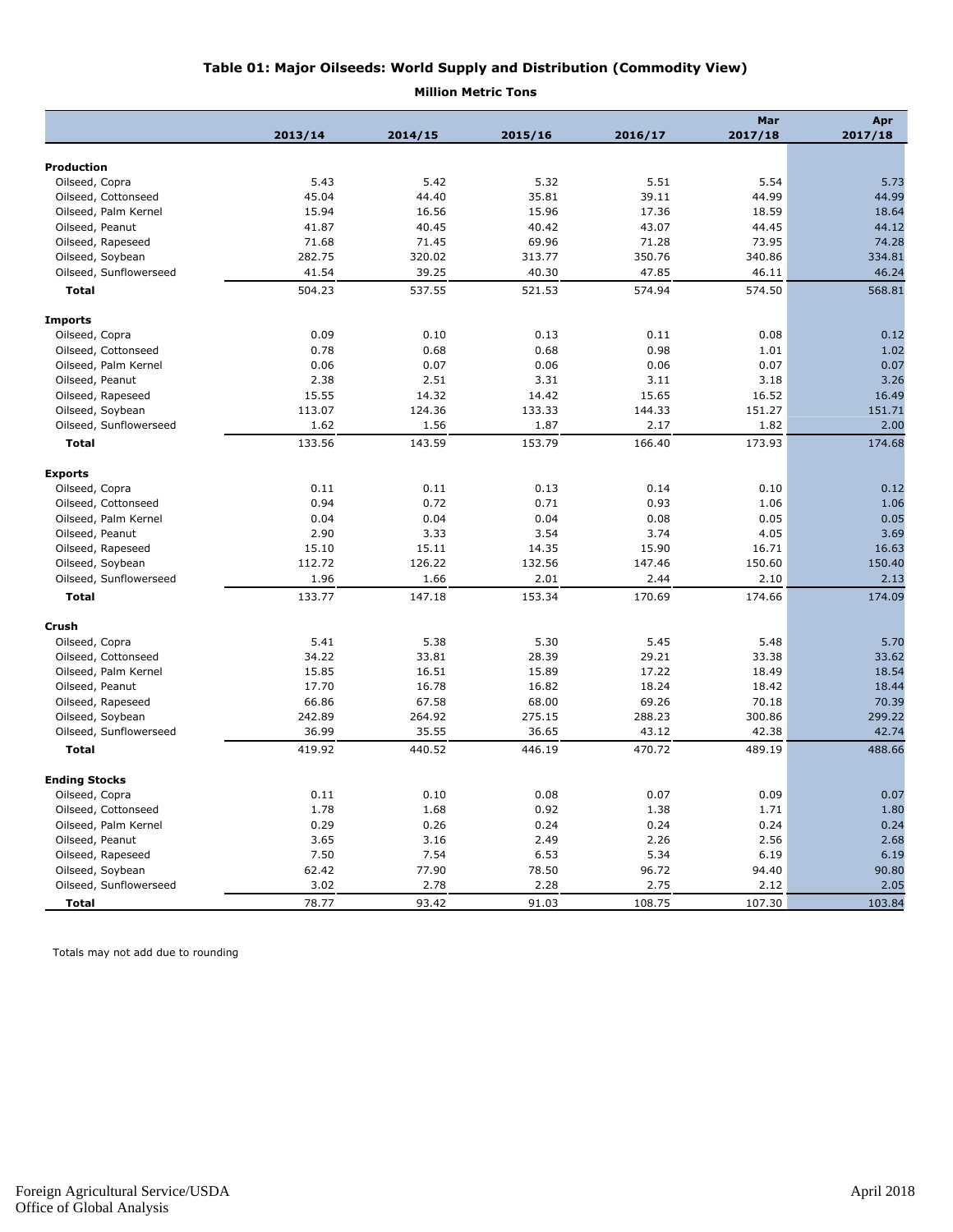#### **Table 02: Major Protein Meals: World Supply and Distribution (Commodity View)**

**Million Metric Tons**

|                             |         |         |         |         | Mar     | Apr     |
|-----------------------------|---------|---------|---------|---------|---------|---------|
|                             | 2013/14 | 2014/15 | 2015/16 | 2016/17 | 2017/18 | 2017/18 |
|                             |         |         |         |         |         |         |
| Production                  |         |         |         |         |         |         |
| Meal, Copra                 | 1.80    | 1.80    | 1.77    | 1.81    | 1.83    | 1.92    |
| Meal, Cottonseed            | 15.71   | 15.54   | 13.08   | 13.46   | 15.43   | 15.53   |
| Meal, Fish                  | 4.45    | 4.69    | 4.51    | 4.88    | 4.60    | 4.65    |
| Meal, Palm Kernel           | 8.29    | 8.60    | 8.31    | 8.95    | 9.63    | 9.65    |
| Meal, Peanut                | 7.06    | 6.66    | 6.67    | 7.26    | 7.34    | 7.35    |
| Meal, Rapeseed              | 38.78   | 39.09   | 39.45   | 40.04   | 40.60   | 40.72   |
| Meal, Soybean               | 190.48  | 208.61  | 215.96  | 225.81  | 236.70  | 235.12  |
| Meal, Sunflowerseed         | 16.85   | 16.13   | 16.50   | 19.33   | 19.17   | 19.33   |
| <b>Total</b>                | 283.41  | 301.11  | 306.26  | 321.53  | 335.29  | 334.27  |
| <b>Imports</b>              |         |         |         |         |         |         |
| Meal, Copra                 | 0.70    | 0.67    | 0.56    | 0.52    | 0.46    | 0.53    |
| Meal, Cottonseed            | 0.35    | 0.25    | 0.21    | 0.24    | 0.23    | 0.23    |
| Meal, Fish                  | 2.74    | 2.50    | 2.46    | 3.06    | 2.49    | 2.47    |
| Meal, Palm Kernel           | 6.44    | 6.83    | 6.41    | 7.58    | 7.32    | 7.52    |
| Meal, Peanut                | 0.10    | 0.03    | 0.02    | 0.13    | 0.11    | 0.12    |
| Meal, Rapeseed              | 6.50    | 5.99    | 5.70    | 5.90    | 5.82    | 5.81    |
| Meal, Soybean               | 57.77   | 60.69   | 61.75   | 60.57   | 63.26   | 61.80   |
| Meal, Sunflowerseed         | 5.76    | 5.53    | 5.95    | 6.94    | 6.98    | 7.08    |
| Total                       | 80.36   | 82.50   | 83.07   | 84.94   | 86.66   | 85.55   |
| <b>Exports</b>              |         |         |         |         |         |         |
| Meal, Copra                 | 0.72    | 0.74    | 0.59    | 0.54    | 0.65    | 0.65    |
| Meal, Cottonseed            | 0.38    | 0.32    | 0.25    | 0.34    | 0.33    | 0.30    |
| Meal, Fish                  | 2.47    | 2.28    | 2.21    | 2.51    | 2.23    | 2.28    |
| Meal, Palm Kernel           | 6.38    | 6.46    | 6.38    | 6.74    | 7.31    | 7.12    |
| Meal, Peanut                | 0.13    | 0.05    | 0.05    | 0.15    | 0.17    | 0.15    |
| Meal, Rapeseed              | 6.35    | 6.07    | 5.69    | 6.03    | 6.28    | 6.23    |
| Meal, Soybean               | 60.65   | 64.40   | 65.43   | 64.64   | 66.69   | 65.39   |
| Meal, Sunflowerseed         | 6.22    | 5.87    | 6.23    | 7.43    | 7.19    | 7.24    |
| <b>Total</b>                | 83.31   | 86.18   | 86.83   | 88.39   | 90.84   | 89.36   |
|                             |         |         |         |         |         |         |
| <b>Domestic Consumption</b> |         |         |         |         |         |         |
| Meal, Copra                 | 1.78    | 1.72    | 1.73    | 1.73    | 1.65    | 1.78    |
| Meal, Cottonseed            | 15.68   | 15.48   | 13.19   | 13.35   | 15.32   | 15.45   |
| Meal, Fish                  | 4.94    | 4.87    | 4.75    | 5.45    | 4.86    | 4.82    |
| Meal, Palm Kernel           | 8.14    | 8.93    | 8.40    | 9.78    | 9.67    | 9.86    |
| Meal, Peanut                | 7.02    | 6.64    | 6.61    | 7.26    | 7.28    | 7.32    |
| Meal, Rapeseed              | 38.93   | 38.99   | 39.35   | 40.00   | 40.23   | 40.45   |
| Meal, Soybean               | 186.69  | 201.74  | 213.08  | 222.34  | 233.66  | 232.19  |
| Meal, Sunflowerseed         | 15.91   | 15.61   | 16.16   | 18.92   | 19.43   | 19.58   |
| Total                       | 279.08  | 293.97  | 303.27  | 318.83  | 332.10  | 331.45  |
| <b>Ending Stocks</b>        |         |         |         |         |         |         |
| Meal, Copra                 | 0.11    | 0.13    | 0.13    | 0.20    | 0.23    | 0.22    |
| Meal, Cottonseed            | 0.22    | 0.22    | 0.07    | 0.08    | 0.09    | 0.09    |
| Meal, Fish                  | 0.23    | 0.26    | 0.27    | 0.25    | 0.28    | 0.27    |
| Meal, Palm Kernel           | 0.59    | 0.63    | 0.58    | 0.58    | 0.56    | 0.77    |
| Meal, Peanut                | 0.03    | 0.03    | 0.06    | 0.03    | 0.03    | 0.03    |
| Meal, Rapeseed              | 1.00    | 1.02    | 1.13    | 1.04    | 0.86    | 0.88    |
| Meal, Soybean               | 10.71   | 13.88   | 13.09   | 12.48   | 11.71   | 11.82   |
| Meal, Sunflowerseed         | 1.31    | 1.49    | 1.55    | 1.47    | 0.92    | 1.06    |
| Total                       | 14.19   | 17.64   | 16.87   | 16.13   | 14.67   | 15.14   |

Totals may not add due to rounding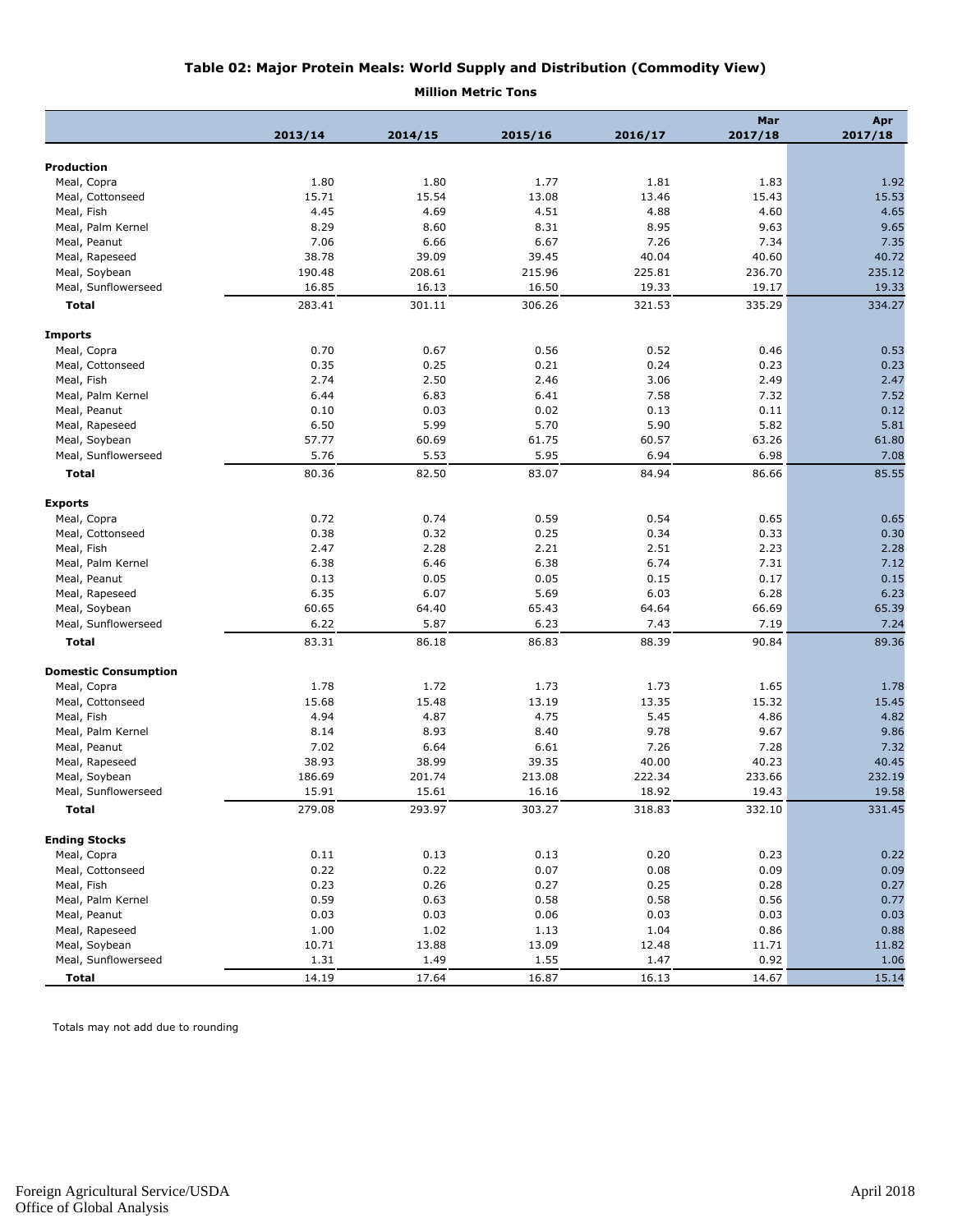#### **Table 03: Major Vegetable Oils: World Supply and Distribution (Commodity View)**

**Million Metric Tons**

|                                      |         |         |         |         | Mar     | Apr     |
|--------------------------------------|---------|---------|---------|---------|---------|---------|
|                                      | 2013/14 | 2014/15 | 2015/16 | 2016/17 | 2017/18 | 2017/18 |
| <b>Production</b>                    |         |         |         |         |         |         |
| Oil, Coconut                         | 3.38    | 3.37    | 3.32    | 3.39    | 3.44    | 3.35    |
|                                      | 5.16    | 5.12    | 4.29    | 4.42    | 5.06    | 5.09    |
| Oil, Cottonseed<br>Oil, Olive        |         |         |         |         |         | 3.25    |
|                                      | 3.20    | 2.40    | 3.12    | 2.48    | 2.71    |         |
| Oil, Palm                            | 59.36   | 61.89   | 58.89   | 65.07   | 69.77   | 69.89   |
| Oil, Palm Kernel                     | 7.07    | 7.31    | 7.01    | 7.63    | 8.12    | 8.14    |
| Oil, Peanut                          | 5.72    | 5.43    | 5.44    | 5.91    | 5.97    | 5.97    |
| Oil, Rapeseed                        | 27.28   | 27.62   | 27.86   | 28.32   | 28.76   | 28.84   |
| Oil, Soybean                         | 45.25   | 49.32   | 51.56   | 53.86   | 56.16   | 55.74   |
| Oil, Sunflowerseed                   | 15.45   | 14.93   | 15.38   | 18.20   | 17.79   | 17.95   |
| <b>Total</b>                         | 171.87  | 177.38  | 176.88  | 189.28  | 197.78  | 198.23  |
| <b>Imports</b>                       |         |         |         |         |         |         |
| Oil, Coconut                         | 1.74    | 1.82    | 1.61    | 1.49    | 1.45    | 1.45    |
| Oil, Cottonseed                      | 0.08    | 0.07    | 0.05    | 0.05    | 0.05    | 0.05    |
| Oil, Olive                           | 0.73    | 0.90    | 0.78    | 0.79    | 0.83    | 0.83    |
| Oil, Palm                            | 41.94   | 44.81   | 42.52   | 45.79   | 47.18   | 47.21   |
|                                      |         |         |         |         |         |         |
| Oil, Palm Kernel                     | 2.50    | 3.06    | 2.63    | 2.70    | 2.73    | 2.73    |
| Oil, Peanut                          | 0.19    | 0.25    | 0.25    | 0.23    | 0.24    | 0.25    |
| Oil, Rapeseed                        | 3.82    | 3.95    | 4.13    | 4.40    | 4.52    | 4.48    |
| Oil, Soybean                         | 9.26    | 10.04   | 11.64   | 10.90   | 10.75   | 10.26   |
| Oil, Sunflowerseed                   | 6.96    | 6.18    | 7.02    | 8.90    | 8.39    | 8.28    |
| <b>Total</b>                         | 67.22   | 71.08   | 70.63   | 75.24   | 76.14   | 75.53   |
| <b>Exports</b>                       |         |         |         |         |         |         |
| Oil, Coconut                         | 1.92    | 1.94    | 1.58    | 1.73    | 1.70    | 1.72    |
| Oil, Cottonseed                      | 0.14    | 0.14    | 0.06    | 0.07    | 0.09    | 0.08    |
| Oil, Olive                           | 0.84    | 0.99    | 0.87    | 0.88    | 0.96    | 0.98    |
| Oil, Palm                            | 43.19   | 47.37   | 43.70   | 48.93   | 50.12   | 50.28   |
| Oil, Palm Kernel                     | 2.88    | 3.23    | 3.02    | 3.08    | 3.18    | 3.15    |
| Oil, Peanut                          | 0.22    | 0.26    | 0.26    | 0.27    | 0.26    | 0.28    |
| Oil, Rapeseed                        | 3.83    | 4.07    | 4.17    | 4.52    | 4.61    | 4.63    |
|                                      | 9.42    |         |         |         |         | 10.61   |
| Oil, Soybean                         |         | 11.12   | 11.77   | 11.29   | 10.89   |         |
| Oil, Sunflowerseed                   | 7.78    | 7.38    | 8.10    | 10.40   | 9.23    | 9.19    |
| <b>Total</b>                         | 70.23   | 76.50   | 73.53   | 81.17   | 81.03   | 80.94   |
| <b>Domestic Consumption</b>          |         |         |         |         |         |         |
| Oil, Coconut                         | 3.34    | 3.29    | 3.26    | 3.21    | 3.16    | 3.06    |
| Oil, Cottonseed                      | 5.09    | 5.06    | 4.40    | 4.39    | 4.97    | 5.02    |
| Oil, Olive                           | 2.95    | 2.65    | 2.81    | 2.59    | 2.59    | 2.82    |
| Oil, Palm                            | 57.77   | 58.71   | 59.08   | 61.85   | 64.63   | 65.04   |
| Oil, Palm Kernel                     | 6.58    | 7.22    | 6.81    | 7.16    | 7.47    | 7.50    |
| Oil, Peanut                          | 5.68    | 5.50    | 5.43    | 5.79    | 6.02    | 5.97    |
| Oil, Rapeseed                        | 26.16   | 27.28   | 28.37   | 29.15   | 29.27   | 29.19   |
| Oil, Soybean                         | 45.26   | 47.84   | 52.07   | 53.66   | 56.28   | 55.75   |
| Oil, Sunflowerseed                   | 14.09   | 14.11   | 15.22   | 16.66   | 17.25   | 17.25   |
| Total                                | 166.92  | 171.64  | 177.46  | 184.45  | 191.63  | 191.60  |
|                                      |         |         |         |         |         |         |
| <b>Ending Stocks</b><br>Oil, Coconut | 0.33    | 0.29    | 0.38    | 0.32    | 0.33    | 0.34    |
|                                      |         |         |         |         |         |         |
| Oil, Cottonseed                      | 0.23    | 0.22    | 0.10    | 0.10    | 0.15    | 0.14    |
| Oil, Olive                           | 0.66    | 0.31    | 0.54    | 0.34    | 0.28    | 0.61    |
| Oil, Palm                            | 9.58    | 10.20   | 8.83    | 8.91    | 11.19   | 10.70   |
| Oil, Palm Kernel                     | 0.93    | 0.85    | 0.66    | 0.75    | 0.99    | 0.97    |
| Oil, Peanut                          | 0.24    | 0.16    | 0.16    | 0.24    | 0.16    | 0.20    |
| Oil, Rapeseed                        | 5.54    | 5.76    | 5.22    | 4.27    | 3.63    | 3.76    |
| Oil, Soybean                         | 3.90    | 4.31    | 3.67    | 3.48    | 3.14    | 3.12    |
| Oil, Sunflowerseed                   | 2.86    | 2.47    | 1.55    | 1.59    | 1.35    | 1.38    |
| Total                                | 24.26   | 24.58   | 21.10   | 19.99   | 21.21   | 21.22   |

Totals may not add due to rounding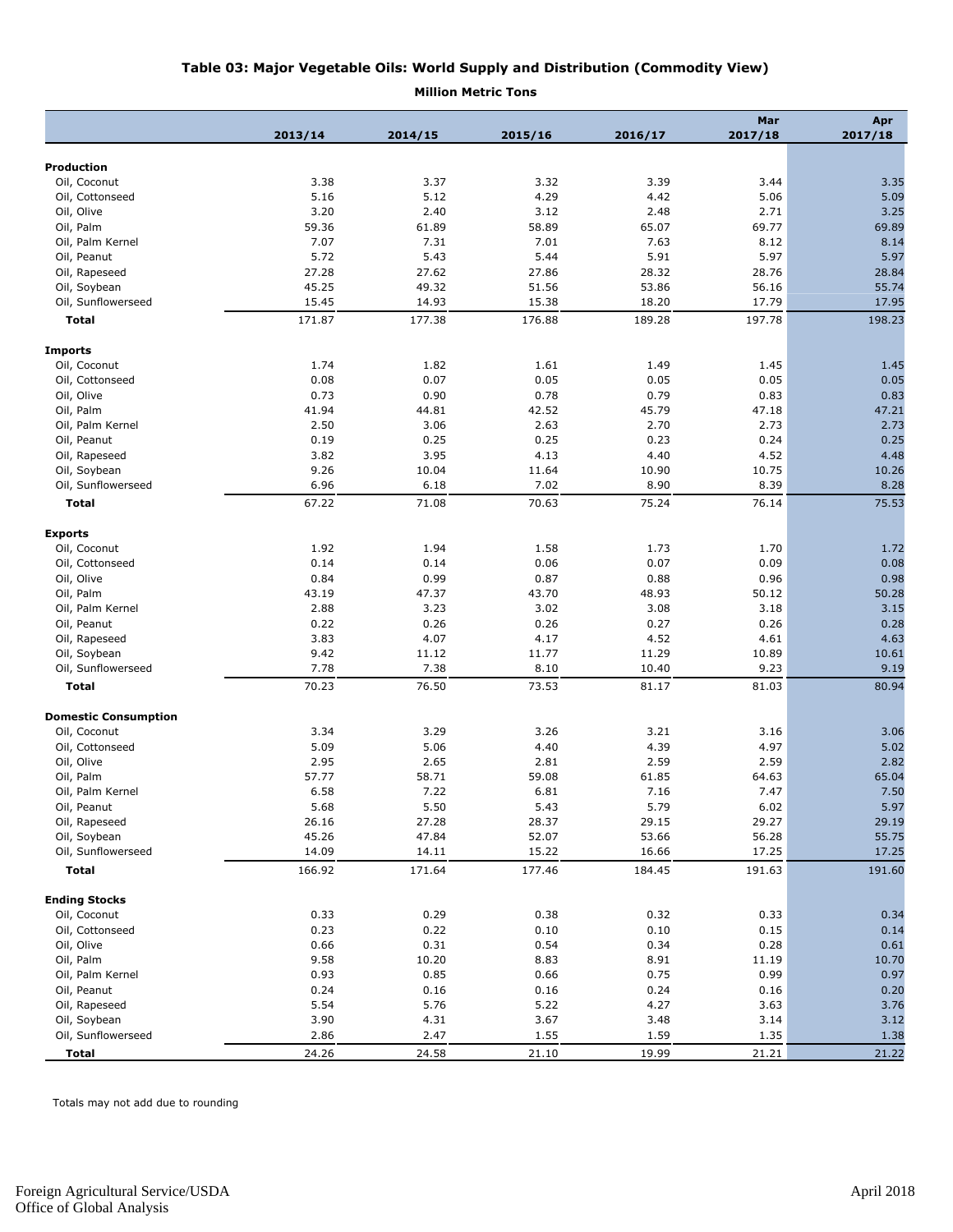|                                      |         | <b>Million Metric Tons</b> |         |         |                |                |
|--------------------------------------|---------|----------------------------|---------|---------|----------------|----------------|
|                                      | 2013/14 | 2014/15                    | 2015/16 | 2016/17 | Mar<br>2017/18 | Apr<br>2017/18 |
| <b>Production</b>                    |         |                            |         |         |                |                |
| <b>United States</b>                 | 99.02   | 116.03                     | 115.88  | 126.94  | 131.31         | 131.31         |
| Brazil                               | 90.01   | 100.16                     | 99.01   | 117.04  | 116.32         | 118.55         |
| China                                | 58.64   | 57.66                      | 54.45   | 56.53   | 60.32          | 60.32          |
|                                      |         | 66.26                      |         |         |                | 44.62          |
| Argentina                            | 57.03   |                            | 60.80   | 62.82   | 52.12          |                |
| European Union                       | 32.05   | 35.91                      | 32.44   | 31.91   | 34.39          | 34.69          |
| Other                                | 167.49  | 161.54                     | 158.94  | 179.71  | 180.05         | 179.33         |
| Total<br><b>Imports</b>              | 504.23  | 537.55                     | 521.53  | 574.94  | 574.50         | 568.81         |
| China                                | 75.58   | 83.15                      | 87.93   | 98.42   | 102.43         | 102.43         |
| European Union                       | 18.01   | 17.35                      | 20.14   | 19.27   | 19.74          | 19.71          |
|                                      | 5.58    | 5.73                       | 5.82    | 6.03    | 6.56           | 6.73           |
| Mexico                               |         | 5.70                       | 5.78    | 5.79    | 5.96           | 5.96           |
| Japan                                | 5.49    |                            |         |         |                |                |
| Thailand                             | 1.89    | 2.51                       | 2.91    | 3.18    | 3.25           | 3.26           |
| Pakistan                             | 1.15    | 1.67                       | 2.62    | 2.79    | 3.21           | 3.21           |
| Indonesia                            | 2.55    | 2.25                       | 2.52    | 3.00    | 3.01           | 3.06           |
| Turkey                               | 2.40    | 3.12                       | 2.98    | 3.01    | 2.77           | 2.89           |
| Egypt                                | 1.76    | 2.01                       | 1.37    | 2.18    | 2.67           | 2.71           |
| Taiwan                               | 2.35    | 2.53                       | 2.49    | 2.58    | 2.56           | 2.57           |
| Other                                | 16.81   | 17.57                      | 19.23   | 20.16   | 21.79          | 22.17          |
| <b>Total</b>                         | 133.56  | 143.59                     | 153.79  | 166.40  | 173.93         | 174.68         |
| <b>Exports</b>                       |         |                            |         |         |                |                |
| Brazil                               | 46.99   | 50.85                      | 54.65   | 63.37   | 70.75          | 73.37          |
| <b>United States</b>                 | 45.57   | 51.12                      | 53.96   | 60.28   | 57.46          | 57.46          |
| Canada                               | 12.69   | 13.01                      | 14.55   | 15.75   | 17.03          | 17.03          |
| Paraguay                             | 4.86    | 4.62                       | 5.41    | 6.13    | 5.81           | 5.81           |
| Argentina                            | 8.59    | 11.56                      | 11.21   | 7.88    | 7.75           | 5.07           |
| Ukraine                              | 3.57    | 4.43                       | 3.89    | 4.13    | 4.52           | 4.64           |
| Australia                            | 3.07    | 2.92                       | 2.23    | 3.46    | 2.69           | 2.69           |
| Other                                | 8.41    | 8.67                       | 7.45    | 9.70    | 8.65           | 8.02           |
| <b>Total</b>                         | 133.77  | 147.18                     | 153.34  | 170.69  | 174.66         | 174.09         |
| Crush                                |         |                            |         |         |                |                |
| China                                | 107.63  | 112.09                     | 117.80  | 124.52  | 134.15         | 134.30         |
| <b>United States</b>                 | 51.46   | 55.11                      | 55.06   | 56.26   | 57.78          | 58.06          |
| European Union                       | 44.97   | 47.84                      | 46.74   | 46.97   | 48.22          | 48.36          |
| Brazil                               | 39.71   | 42.94                      | 41.84   | 43.38   | 45.79          | 45.89          |
| Argentina                            | 38.79   | 43.39                      | 46.37   | 46.72   | 46.88          | 45.10          |
| India                                | 28.91   | 25.15                      | 22.70   | 27.61   | 27.39          | 26.93          |
| Russia                               | 13.15   | 12.98                      | 13.59   | 15.65   | 15.80          | 15.90          |
| Ukraine                              | 12.16   | 11.45                      | 12.93   | 15.58   | 14.08          | 14.01          |
| Indonesia                            | 9.64    | 10.25                      | 10.02   | 10.98   | 11.71          | 11.59          |
| Canada                               | 8.50    | 9.15                       | 10.32   | 11.14   | 11.15          | 11.15          |
| Mexico                               | 6.08    | 6.41                       | 6.49    | 6.73    | 7.34           | 7.50           |
| Pakistan                             | 5.11    | 5.96                       | 5.58    | 5.88    | 6.50           | 6.55           |
| Malaysia                             | 5.53    | 5.56                       | 5.21    | 5.38    | 5.89           | 5.89           |
| Japan                                | 4.40    | 4.66                       | 4.73    | 4.86    | 4.83           | 4.83           |
| Turkey                               | 3.41    | 4.28                       | 3.65    | 3.99    | 4.39           | 4.48           |
| Other                                | 40.47   | 43.32                      | 43.18   | 45.09   | 47.31          | 48.14          |
|                                      |         |                            |         |         |                |                |
| <b>Total</b><br><b>Ending Stocks</b> | 419.92  | 440.52                     | 446.19  | 470.72  | 489.19         | 488.66         |
|                                      |         |                            |         |         |                |                |
| Argentina                            | 26.61   | 33.37                      | 32.51   | 37.49   | 32.27          | 29.39          |
| China                                | 14.98   | 18.60                      | 18.32   | 21.93   | 22.16          | 22.16          |
| Brazil                               | 16.00   | 19.23                      | 18.68   | 25.59   | 21.84          | 21.26          |
| <b>United States</b>                 | 3.95    | 6.76                       | 6.87    | 9.60    | 16.92          | 16.81          |
| European Union                       | 4.22    | 3.86                       | 4.16    | 2.73    | 3.17           | 3.01           |
| Other                                | 13.00   | 11.60                      | 10.49   | 11.41   | 10.95          | 11.22          |
| <b>Total</b>                         | 78.77   | 93.42                      | 91.03   | 108.75  | 107.30         | 103.84         |

Major Oilseeds includes Copra, Cottonseed, Palm Kernel, Peanut, Rapeseed, Soybeans and Sunflowerseeds.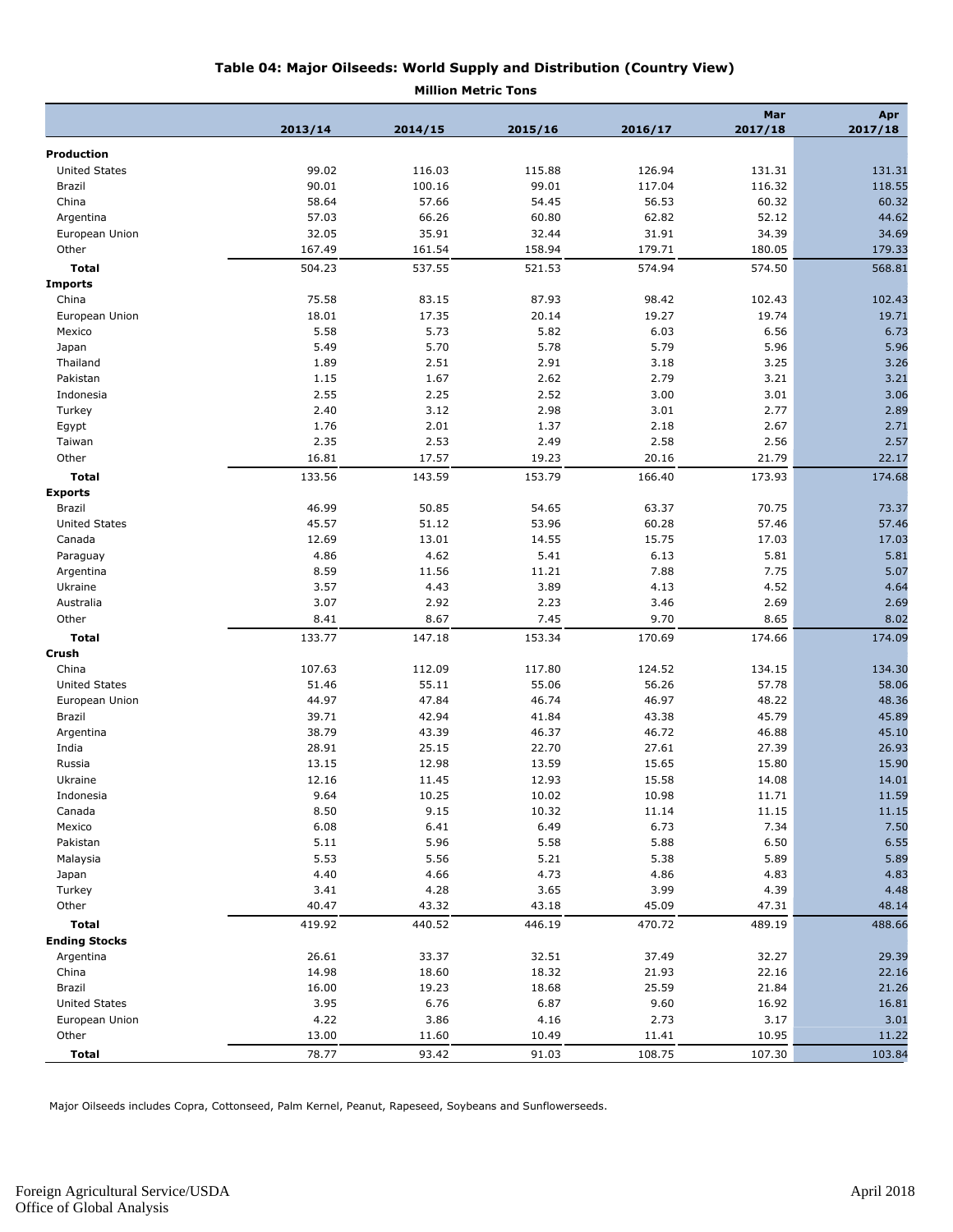| Table 05: Major Protein Meals: World Supply and Distribution (Country View) |
|-----------------------------------------------------------------------------|
|                                                                             |

**Million Metric Tons**

|                             |         |         |         |         | Mar     | Apr     |
|-----------------------------|---------|---------|---------|---------|---------|---------|
|                             | 2013/14 | 2014/15 | 2015/16 | 2016/17 | 2017/18 | 2017/18 |
| <b>Production</b>           |         |         |         |         |         |         |
| China                       | 74.75   | 78.57   | 83.55   | 88.77   | 95.54   | 95.60   |
| <b>United States</b>        | 39.29   | 43.21   | 42.78   | 43.11   | 44.46   | 44.68   |
| Brazil                      | 29.88   | 32.48   | 31.74   | 32.83   | 34.72   | 34.76   |
| Argentina                   | 29.10   | 32.29   | 34.51   | 34.72   | 34.93   | 33.25   |
| European Union              | 28.72   | 30.63   | 30.16   | 30.17   | 30.89   | 30.99   |
| Other                       | 81.67   | 83.93   | 83.52   | 91.93   | 94.76   | 94.99   |
| <b>Total</b>                | 283.41  | 301.11  | 306.26  | 321.53  | 335.29  | 334.27  |
| <b>Imports</b>              |         |         |         |         |         |         |
| European Union              | 24.62   | 25.82   | 25.40   | 24.99   | 25.41   | 25.09   |
| Vietnam                     | 3.94    | 4.97    | 5.71    | 5.67    | 5.77    | 5.74    |
| Indonesia                   | 4.03    | 4.04    | 4.20    | 4.34    | 4.49    | 4.49    |
| <b>United States</b>        | 3.80    | 3.87    | 4.08    | 3.92    | 3.71    | 3.75    |
| Thailand                    | 3.14    | 3.65    | 2.98    | 3.32    | 3.41    | 3.40    |
| Korea, South                | 3.68    | 3.42    | 3.39    | 3.09    | 3.33    | 3.25    |
| Japan                       | 2.52    | 2.31    | 2.60    | 2.93    | 3.08    | 3.03    |
| Other                       | 34.63   | 34.40   | 34.71   | 36.68   | 37.47   | 36.80   |
|                             |         |         |         |         |         |         |
| <b>Total</b>                | 80.36   | 82.50   | 83.07   | 84.94   | 86.66   | 85.55   |
| <b>Exports</b>              |         |         |         |         |         |         |
| Argentina                   | 25.38   | 29.19   | 31.09   | 32.13   | 31.68   | 30.38   |
| Brazil                      | 13.95   | 14.29   | 15.41   | 13.76   | 15.25   | 15.45   |
| <b>United States</b>        | 10.80   | 12.14   | 11.18   | 10.83   | 11.59   | 11.68   |
| Canada                      | 3.67    | 3.86    | 4.44    | 4.98    | 5.11    | 5.10    |
| Ukraine                     | 3.81    | 3.74    | 4.35    | 5.19    | 5.03    | 4.92    |
| Indonesia                   | 3.93    | 4.28    | 4.12    | 4.56    | 4.90    | 4.80    |
| Malaysia                    | 2.56    | 2.43    | 2.47    | 2.35    | 2.62    | 2.51    |
| Other                       | 19.21   | 16.25   | 13.78   | 14.59   | 14.68   | 14.52   |
| <b>Total</b>                | 83.31   | 86.18   | 86.83   | 88.39   | 90.84   | 89.36   |
| <b>Domestic Consumption</b> |         |         |         |         |         |         |
| China                       | 74.78   | 78.73   | 83.33   | 90.79   | 96.78   | 96.86   |
| European Union              | 51.87   | 54.24   | 54.30   | 54.75   | 55.01   | 55.03   |
| <b>United States</b>        | 32.31   | 34.94   | 35.69   | 36.07   | 36.66   | 36.84   |
| Brazil                      | 16.43   | 16.88   | 17.46   | 18.11   | 19.30   | 18.84   |
| India                       | 12.19   | 12.17   | 12.88   | 13.77   | 14.78   | 14.40   |
| Mexico                      | 5.83    | 6.37    | 6.97    | 7.06    | 7.34    | 7.43    |
| Vietnam                     | 5.24    | 5.85    | 6.47    | 6.94    | 7.17    | 7.24    |
| Russia                      | 4.92    | 5.42    | 5.92    | 6.56    | 7.08    | 7.08    |
| Japan                       | 5.44    | 5.54    | 5.87    | 6.29    | 6.41    | 6.42    |
| Thailand                    | 5.26    | 5.32    | 5.37    | 5.43    | 5.52    | 5.52    |
| Other                       | 64.82   | 68.51   | 69.02   | 73.06   | 76.06   | 75.81   |
| <b>Total</b>                | 279.08  | 293.97  | 303.27  | 318.83  | 332.10  | 331.45  |
| <b>SME</b>                  |         |         |         |         |         |         |
| China                       | 69.74   | 73.80   | 78.55   | 86.01   | 91.52   | 91.57   |
| European Union              | 44.11   | 46.36   | 46.60   | 46.83   | 47.05   | 47.01   |
| <b>United States</b>        | 30.92   | 33.56   | 34.28   | 34.65   | 35.29   | 35.49   |
| Brazil                      | 16.16   | 16.64   | 17.26   | 17.88   | 19.04   | 18.57   |
| India                       | 10.57   | 10.62   | 11.00   | 11.76   | 12.66   | 12.24   |
| Mexico                      | 5.44    | 5.97    | 6.57    | 6.66    | 6.89    | 6.98    |
| Vietnam                     | 5.05    | 5.63    | 6.23    | 6.65    | 6.90    | 6.96    |
| Other                       | 71.71   | 75.50   | 77.10   | 80.77   | 84.19   | 83.68   |
| <b>Total</b>                | 253.68  | 268.08  | 277.60  | 291.22  | 303.54  | 302.51  |
| <b>Ending Stocks</b>        |         |         |         |         |         |         |
| Brazil                      | 2.49    | 3.82    | 2.72    | 3.71    | 3.81    | 4.21    |
| Argentina                   | 4.27    | 4.26    | 4.34    | 3.39    | 2.88    | 2.64    |
| European Union              | 0.84    | 1.76    | 1.83    | 0.93    | 0.69    | 0.76    |
| Indonesia                   | 0.58    | 0.54    | 0.57    | 0.55    | 0.60    | 0.72    |
| Malaysia                    | 0.47    | 0.55    | 0.36    | 0.37    | 0.43    | 0.53    |
| Other                       | 5.54    | 6.71    | 7.06    | 7.18    | 6.27    | 6.29    |
| <b>Total</b>                | 14.19   | 17.64   | 16.87   | 16.13   | 14.67   | 15.14   |

Major Protein Meals include Copra, Cottonseed, Fish, Palm Kernel, Peanut, Rapeseed, Soybean, and Sunflower Meal.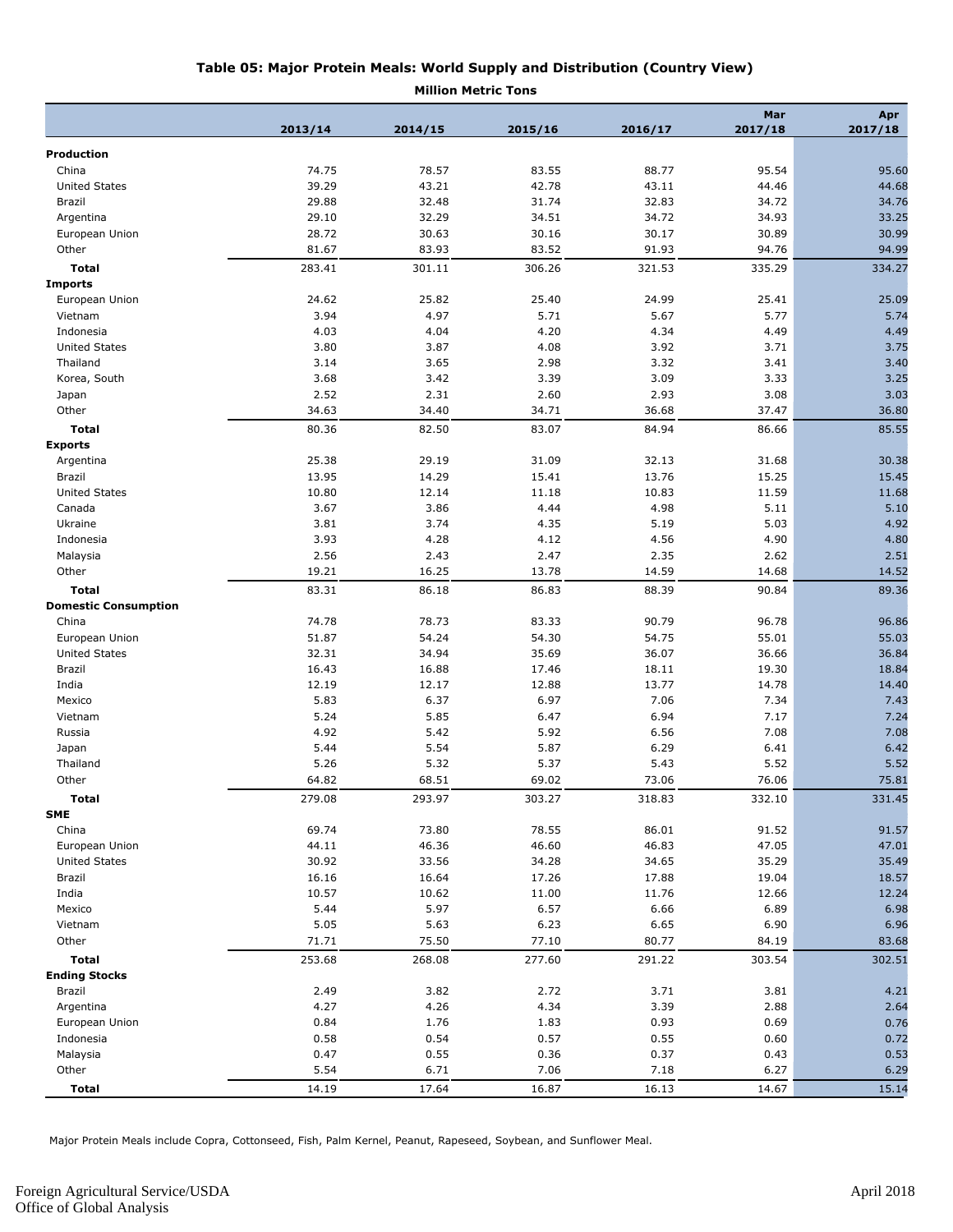| Table 06: Major Vegetable Oils: World Supply and Distribution (Country View) |  |
|------------------------------------------------------------------------------|--|
| <b>Million Metric Tons</b>                                                   |  |

|                             | 2013/14 | 2014/15 | 2015/16 | 2016/17 | Mar<br>2017/18 | Apr<br>2017/18 |
|-----------------------------|---------|---------|---------|---------|----------------|----------------|
|                             |         |         |         |         |                |                |
| <b>Production</b>           |         |         |         |         |                |                |
| Indonesia                   | 35.02   | 37.78   | 36.68   | 41.10   | 43.91          | 43.83          |
| China                       | 24.31   | 25.04   | 26.27   | 27.45   | 29.29          | 29.32          |
| Malaysia                    | 22.59   | 22.27   | 19.85   | 21.13   | 22.93          | 22.93          |
| European Union              | 18.24   | 18.08   | 18.41   | 18.07   | 18.61          | 19.06          |
| <b>United States</b>        | 10.43   | 10.94   | 11.21   | 11.43   | 11.64          | 11.69          |
| Argentina                   | 7.84    | 8.97    | 9.69    | 9.82    | 10.00          | 9.55           |
| Brazil                      | 8.00    | 8.65    | 8.44    | 8.73    | 9.19           | 9.21           |
| Other                       | 45.44   | 45.66   | 46.32   | 51.55   | 52.20          | 52.65          |
| <b>Total</b>                | 171.87  | 177.38  | 176.88  | 189.28  | 197.78         | 198.23         |
| <b>Imports</b>              |         |         |         |         |                |                |
| India                       | 11.50   | 14.14   | 15.11   | 15.43   | 16.58          | 16.37          |
| European Union              | 9.98    | 9.88    | 9.97    | 10.91   | 9.75           | 9.75           |
| China                       | 9.10    | 8.63    | 7.77    | 8.00    | 7.79           | 7.74           |
| <b>United States</b>        | 4.02    | 4.23    | 4.53    | 4.73    | 4.88           | 4.96           |
| Pakistan                    | 2.84    | 2.98    | 2.91    | 3.28    | 3.28           | 3.23           |
| Bangladesh                  | 1.68    | 1.79    | 2.15    | 2.15    | 2.48           | 2.38           |
| Egypt                       | 2.08    | 2.25    | 2.04    | 2.16    | 2.10           | 2.06           |
| Turkey                      | 1.46    | 1.53    | 1.41    | 1.50    | 1.45           | 1.35           |
| Malaysia                    | 0.85    | 1.68    | 1.36    | 1.09    | 1.26           | 1.26           |
| Iran                        | 1.60    | 1.14    | 0.99    | 1.27    | 1.19           | 1.22           |
| Other                       | 22.10   | 22.84   | 22.39   | 24.72   | 25.38          | 25.20          |
| <b>Total</b>                | 67.22   | 71.08   | 70.63   | 75.24   | 76.14          | 75.53          |
| <b>Exports</b>              |         |         |         |         |                |                |
| Indonesia                   | 23.94   | 28.51   | 25.19   | 29.86   | 30.42          | 30.25          |
| Malaysia                    | 18.75   | 18.84   | 17.85   | 17.46   | 18.51          | 18.45          |
| Argentina                   | 4.55    | 5.72    | 6.41    | 6.28    | 5.99           | 5.63           |
| Ukraine                     | 4.36    | 4.12    | 4.81    | 6.11    | 5.23           | 5.23           |
| Canada                      | 2.45    | 2.54    | 2.93    | 3.32    | 3.34           | 3.34           |
| Russia                      | 2.46    | 2.23    | 2.23    | 2.98    | 2.95           | 2.88           |
| European Union              | 2.31    | 2.48    | 2.48    | 2.42    | 2.31           | 2.37           |
| Other                       | 11.42   | 12.06   | 11.61   | 12.74   | 12.29          | 12.80          |
| <b>Total</b>                | 70.23   | 76.50   | 73.53   | 81.17   | 81.03          | 80.94          |
| <b>Domestic Consumption</b> |         |         |         |         |                |                |
| China                       | 32.77   | 33.66   | 34.88   | 36.10   | 37.35          | 37.30          |
| European Union              | 25.35   | 25.81   | 26.06   | 26.39   | 26.13          | 26.26          |
| India                       | 18.66   | 20.05   | 20.95   | 22.31   | 23.46          | 23.52          |
| <b>United States</b>        | 13.50   | 13.68   | 14.57   | 14.72   | 15.45          | 15.43          |
| Indonesia                   | 11.05   | 9.90    | 11.35   | 11.87   | 12.25          | 12.28          |
| Brazil                      | 7.00    | 7.52    | 7.48    | 7.86    | 8.28           | 8.30           |
| Malaysia                    | 4.36    | 4.56    | 4.53    | 4.29    | 4.75           | 4.81           |
| Pakistan                    | 3.77    | 4.15    | 4.27    | 4.53    | 4.64           | 4.61           |
| Argentina                   | 3.53    | 3.11    | 3.54    | 3.68    | 4.10           | 4.00           |
| Russia                      | 3.16    | 3.24    | 3.35    | 3.45    | 3.46           | 3.56           |
| Thailand                    | 2.32    | 2.49    | 2.44    | 2.68    | 3.11           | 3.11           |
| Mexico                      | 2.41    | 2.61    | 2.65    | 2.74    | 2.94           | 2.95           |
| Bangladesh                  | 1.90    | 2.08    | 2.37    | 2.49    | 2.89           | 2.79           |
| Egypt                       | 2.38    | 2.48    | 2.47    | 2.50    | 2.57           | 2.55           |
| Japan                       | 2.33    | 2.36    | 2.36    | 2.42    | 2.49           | 2.48           |
| Other                       | 32.43   | 33.97   | 34.19   | 36.41   | 37.78          | 37.66          |
| <b>Total</b>                | 166.92  | 171.64  | 177.46  | 184.45  | 191.63         | 191.60         |
| <b>Ending Stocks</b>        |         |         |         |         |                |                |
| Indonesia                   | 3.61    | 3.02    | 3.20    | 2.60    | 3.88           | 3.94           |
| Malaysia                    | 2.45    | 3.00    | 1.83    | 2.29    | 3.24           | 3.23           |
| China                       | 5.33    | 5.20    | 4.25    | 3.44    | 3.02           | 2.94           |
| European Union              | 2.19    | 1.86    | 1.69    | 1.86    | 1.83           | 2.04           |
| <b>United States</b>        | 0.97    | 1.29    | 1.20    | 1.23    | 1.20           | 1.31           |
| Other                       | 9.71    | 10.22   | 8.94    | 8.57    | 8.05           | 7.76           |
|                             |         |         |         |         |                |                |
| <b>Total</b>                | 24.26   | 24.58   | 21.10   | 19.99   | 21.21          | 21.22          |

Major Vegetable Oils includes Coconut, Cottonseed, Olive, Palm, Palm Kernel, Peanut, Rapeseed, Soybean, and Sunflowerseed oil.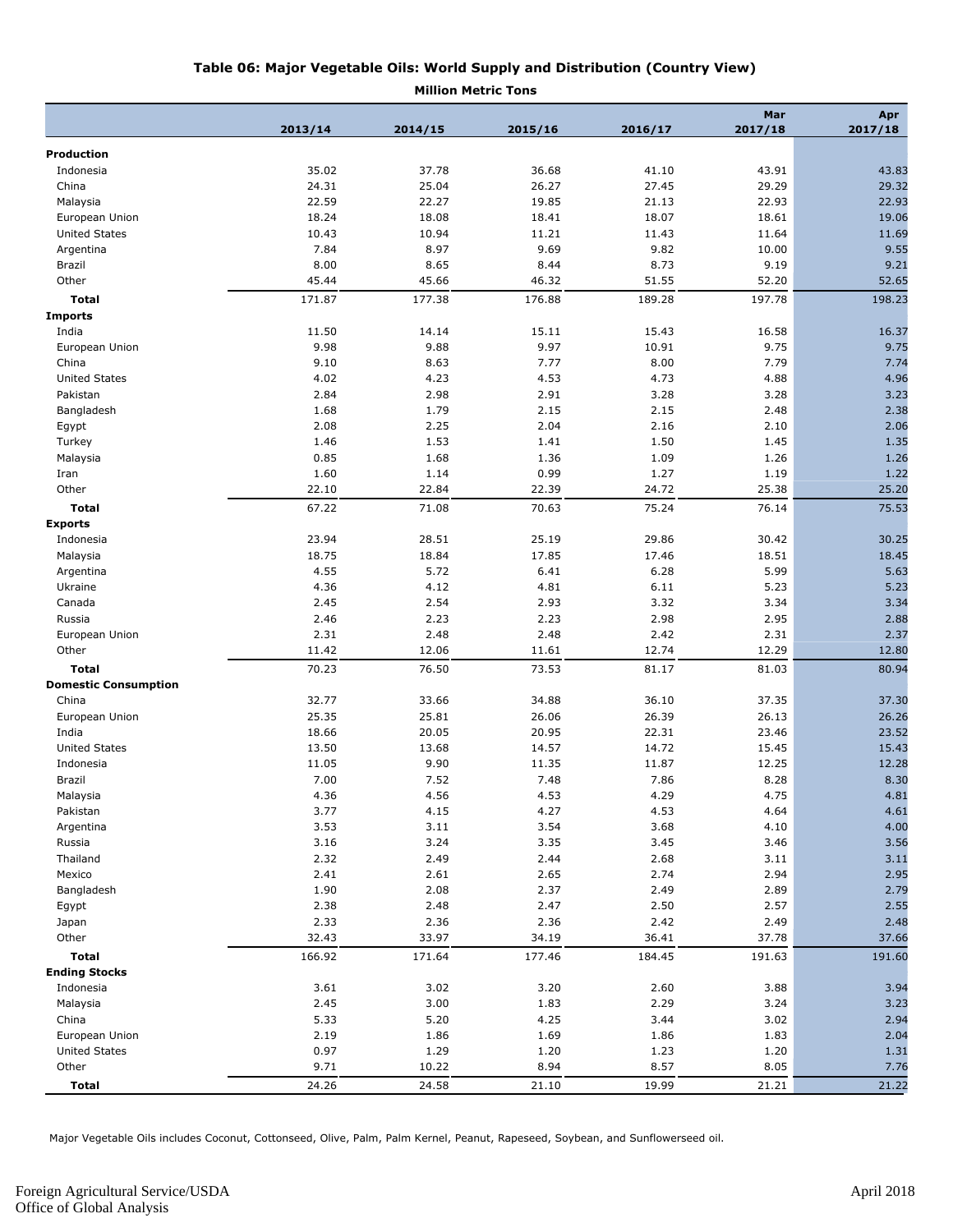#### **Table 07: Soybeans: World Supply and Distribution**

#### **Thousand Metric Tons**

|                      |                 |                 |                 |                 | Mar             | Apr             |
|----------------------|-----------------|-----------------|-----------------|-----------------|-----------------|-----------------|
|                      | 2013/14         | 2014/15         | 2015/16         | 2016/17         | 2017/18         | 2017/18         |
| Production           |                 |                 |                 |                 |                 |                 |
| <b>United States</b> | 91,389          | 106,878         | 106,857         | 116,920         | 119,518         | 119,518         |
| Brazil               | 86,700          | 97,200          | 96,500          | 114,100         | 113,000         | 115,000         |
| Argentina            | 53,400          | 61,400          | 56,800          | 57,800          | 47,000          | 40,000          |
| China                | 11,951          | 12,154          | 11,785          | 12,900          | 14,200          | 14,200          |
| Paraguay             | 8,190           | 8,154           | 9,217           | 10,665          | 9,200           | 9,200           |
| India                | 9,477           | 8,711           | 6,929           | 11,000          | 9,500           | 9,000           |
| Canada               | 5,359           | 6,049           | 6,459           | 6,552           | 8,000           | 8,000           |
| Other                | 16,283          | 19,471          | 19,220          | 20,823          | 20,439          | 19,889          |
| <b>Total</b>         | 282,749         | 320,017         | 313,767         | 350,760         | 340,857         | 334,807         |
| <b>Imports</b>       |                 |                 |                 |                 |                 |                 |
| China                | 70,364          | 78,350          | 83,230          | 93,495          | 97,000          | 97,000          |
| European Union       | 13,293          | 13,914          | 15,120          | 13,417          | 14,000          | 14,000          |
| Mexico               | 3,842           | 3,819           | 4,126           | 4,126           | 4,250           | 4,400           |
| Japan                | 2,894           | 3,004           | 3,186           | 3,175           | 3,250           | 3,250           |
| Thailand             | 1,798           | 2,411           | 2,798           | 3,077           | 3,150           | 3,150           |
| Indonesia            | 2,241           | 2,006           | 2,274           | 2,649           | 2,700           | 2,700           |
| Egypt                | 1,694           | 1,947           | 1,300           | 2,115           | 2,600           | 2,600           |
| Taiwan               | 2,335           | 2,520           | 2,476           | 2,566           | 2,550           | 2,550           |
| Argentina            | $\mathbf{1}$    | 2               | 676             | 1,674           | 2,400           | 2,400           |
| Turkey               | 1,608           | 2,197           | 2,283           | 2,271           | 2,250           | 2,300           |
| Other                | 12,998          | 14,192          | 15,861          | 15,764          | 17,120          | 17,360          |
| <b>Total</b>         | 113,068         | 124,362         | 133,330         | 144,329         | 151,270         | 151,710         |
| <b>Exports</b>       |                 |                 |                 |                 |                 |                 |
| Brazil               | 46,829          | 50,612          | 54,383          | 63,137          | 70,500          | 73,100          |
| <b>United States</b> | 44,594          | 50,143          | 52,860          | 59,157          | 56,200          | 56,200          |
| Paraguay             | 4,844           | 4,576           | 5,400           | 6,129           | 5,800           | 5,800           |
| Canada               | 3,469           | 3,763           | 4,236           | 4,591           | 5,500           | 5,500           |
| Argentina            | 7,842           | 10,575          | 9,922           | 7,026           | 6,800           | 4,200           |
| Other                | 5,144           | 6,548           | 5,754           | 7,415           | 5,803           | 5,603           |
| <b>Total</b>         | 112,722         | 126,217         | 132,555         | 147,455         | 150,603         | 150,403         |
| Crush                |                 |                 |                 |                 |                 |                 |
| China                | 68,850          | 74,500          | 81,500          | 88,000          | 95,000          | 95,000          |
| <b>United States</b> | 47,192          | 50,975          | 51,335          | 51,742          | 53,342          | 53,615          |
| Brazil               | 36,861          | 40,435          | 39,747          | 40,900          | 43,000          | 43,000          |
| Argentina            | 36,173          | 40,235          | 43,267          | 43,303          | 43,000          | 41,225          |
| European Union       | 13,100          | 14,450          | 14,950          | 14,400          | 14,500          | 14,600          |
| India                | 8,700           | 7,700           | 5,500           | 9,000           | 8,770           | 8,300           |
| Mexico               | 4,030           | 4,175           | 4,400           | 4,600           | 4,720           | 4,870           |
| Russia               | 3,400           | 3,650           | 4,050           | 4,500           | 4,750           | 4,800           |
| Paraguay             | 3,550           | 3,700           | 3,800           | 3,850           | 3,700           | 3,700           |
| <b>Bolivia</b>       | 2,250           | 2,500           | 2,350           | 2,050           | 2,500           | 2,500           |
| Egypt                | 1,680           | 1,950           | 1,150           | 2,200           | 2,500           | 2,500           |
| Iran                 | 450             | 1,450           | 2,050           | 2,050           | 2,300           | 2,350           |
|                      | 1,969           | 2,150           | 2,283           | 2,392           | 2,350           | 2,350           |
| Japan<br>Taiwan      | 1,925           | 1,980           | 1,980           | 2,045           | 2,080           | 2,080           |
| Canada               |                 |                 |                 |                 |                 |                 |
| Other                | 1,525<br>11,238 | 1,787<br>13,283 | 2,000<br>14,789 | 2,000<br>15,193 | 2,000<br>16,345 | 2,000<br>16,333 |
|                      |                 |                 |                 |                 |                 |                 |
| <b>Total</b>         | 242,893         | 264,920         | 275,151         | 288,225         | 300,857         | 299,223         |
| <b>Ending Stocks</b> |                 |                 |                 |                 |                 |                 |
| Argentina            | 25,271          | 31,700          | 31,600          | 36,220          | 31,200          | 28,575          |
| Brazil               | 15,820          | 19,078          | 18,558          | 25,473          | 21,673          | 21,073          |
| China                | 13,848          | 17,009          | 16,910          | 20,391          | 20,641          | 20,641          |
| United States        | 2,504           | 5,188           | 5,354           | 8,208           | 15,101          | 14,974          |
| European Union       | 1,253           | 843             | 1,559           | 1,095           | 1,194           | 1,045           |
| Other                | 3,725           | 4,078           | 4,516           | 5,331           | 4,588           | 4,491           |
| Total                | 62,421          | 77,896          | 78,497          | 96,718          | 94,397          | 90,799          |

Most countries are on an October/September Marketing Year (MY). The United States, Mexico, and Thailand are on a September/August MY. Canada is on an August/July MY. Paraguay is on a Jan/Dec MY.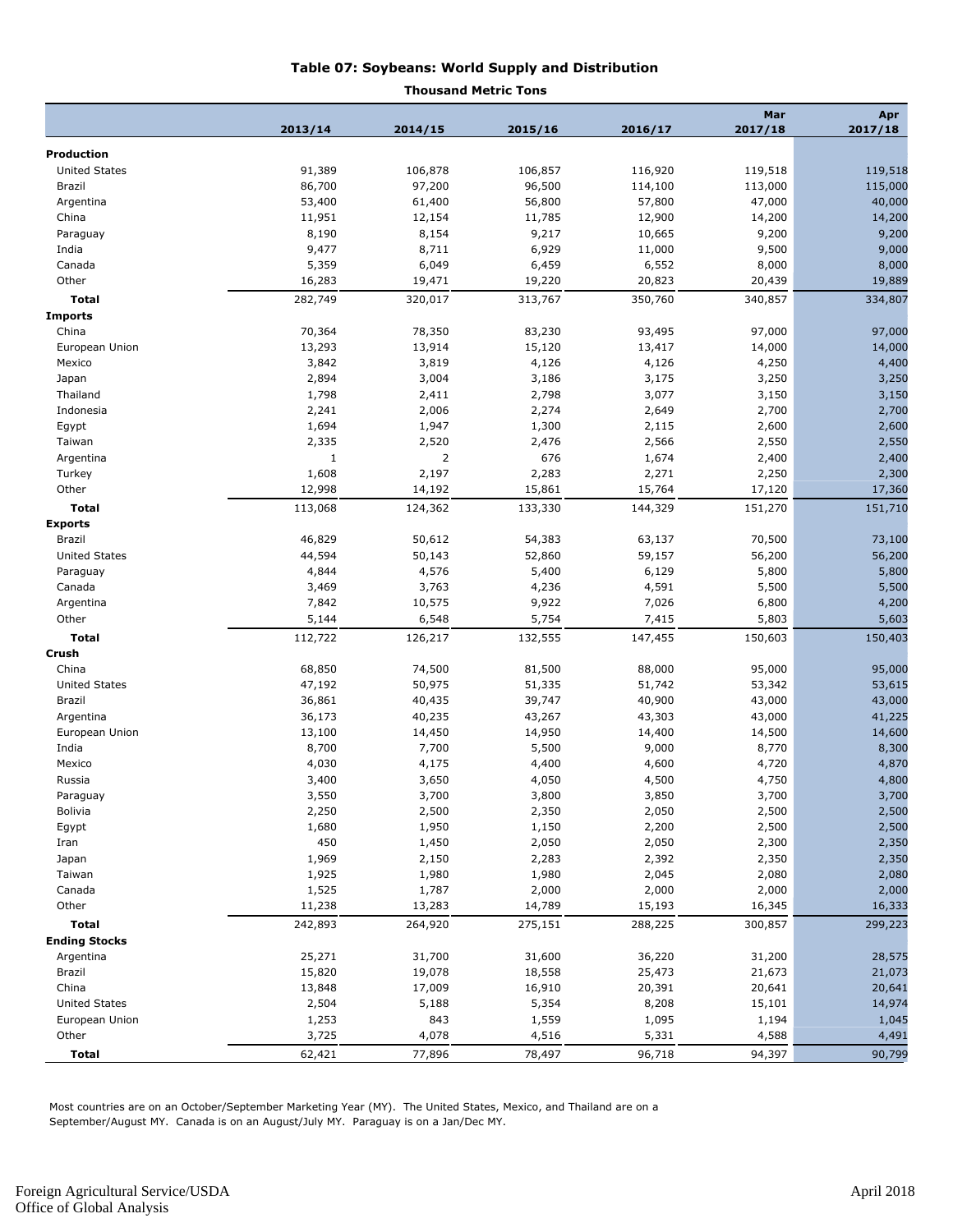#### **Table 08: Soybean Meal: World Supply and Distribution**

#### **Thousand Metric Tons**

|                                      |         |                 |                |         | Mar     | Apr     |
|--------------------------------------|---------|-----------------|----------------|---------|---------|---------|
|                                      | 2013/14 | 2014/15         | 2015/16        | 2016/17 | 2017/18 | 2017/18 |
| <b>Production</b>                    |         |                 |                |         |         |         |
| China                                | 54,531  | 59,004          | 64,548         | 69,696  | 75,240  | 75,240  |
| <b>United States</b>                 | 36,909  | 40,880          | 40,525         | 40,630  | 42,002  | 42,229  |
| Brazil                               | 28,540  | 31,300          | 30,750         | 31,660  | 33,400  | 33,400  |
| Argentina                            | 27,892  | 30,928          | 33,211         | 33,280  | 33,280  | 31,600  |
| European Union                       | 10,349  | 11,416          | 11,811         | 11,376  | 11,455  | 11,534  |
| India                                | 6,960   | 6,160           | 4,400          | 6,800   | 7,015   | 6,640   |
| Mexico                               | 3,185   | 3,300           | 3,480          | 3,635   | 3,730   | 3,850   |
| Other                                | 22,112  | 25,620          | 27,236         | 28,729  | 30,575  | 30,628  |
| <b>Total</b>                         | 190,478 | 208,608         | 215,961        | 225,806 | 236,697 | 235,121 |
| <b>Imports</b>                       |         |                 |                |         |         |         |
| European Union                       | 18,137  | 19,623          | 19,207         | 18,894  | 19,200  | 18,900  |
| Vietnam                              | 3,344   | 4,311           | 5,094          | 4,945   | 5,100   | 5,050   |
| Indonesia                            | 3,806   | 3,902           | 4,103          | 4,245   | 4,400   | 4,400   |
| Thailand                             | 2,665   | 3,068           | 2,433          | 2,782   | 2,850   | 2,850   |
| Philippines                          | 2,335   | 2,204           | 2,618          | 2,660   | 2,750   | 2,750   |
| Mexico                               | 1,410   | 1,795           | 2,367          | 1,991   | 2,150   | 2,100   |
| Korea, South                         | 1,825   | 1,751           | 2,118          | 1,764   | 2,000   | 1,850   |
| Japan                                | 1,976   | 1,699           | 1,721          | 1,621   | 1,700   | 1,650   |
| Malaysia                             | 1,397   | 1,465           | 1,291          | 1,427   | 1,525   | 1,525   |
| Algeria                              | 1,441   | 1,101           | 1,438          | 1,276   | 1,375   | 1,375   |
| Other                                | 19,431  | 19,775          | 19,360         | 18,965  | 20,206  | 19,352  |
| <b>Total</b>                         | 57,767  | 60,694          | 61,750         | 60,570  | 63,256  | 61,802  |
| <b>Exports</b>                       |         |                 |                |         |         |         |
| Argentina                            | 24,972  | 28,575          | 30,333         | 31,323  | 30,800  | 29,500  |
| Brazil                               | 13,948  | 14,290          | 15,407         | 13,762  | 15,250  | 15,450  |
| <b>United States</b>                 | 10,504  | 11,891          | 10,844         | 10,524  | 11,249  | 11,340  |
| Paraguay                             | 2,428   | 2,569           | 2,552          | 2,407   | 2,500   | 2,500   |
| <b>Bolivia</b>                       | 1,608   | 1,673           | 1,650          | 1,400   | 1,690   | 1,690   |
| Other                                | 7,188   | 5,405           | 4,639          | 5,226   | 5,204   | 4,912   |
| <b>Total</b>                         | 60,648  | 64,403          | 65,425         | 64,642  | 66,693  | 65,392  |
| <b>Domestic Consumption</b>          |         |                 |                |         |         |         |
| China                                | 52,534  | 57,467          | 62,663         | 68,646  | 74,070  | 74,070  |
| <b>United States</b>                 | 26,775  | 29,282          | 30,044         | 30,299  | 31,116  | 31,343  |
| European Union                       | 28,042  | 30,142          | 30,742         | 30,442  | 30,342  | 30,192  |
| Brazil                               | 15,100  | 15,700          | 16,470         | 16,943  | 17,980  | 17,480  |
| Vietnam                              | 4,200   | 4,750           | 5,470          | 5,840   | 6,100   | 6,160   |
| Mexico                               | 4,575   | 5,050           | 5,700          | 5,770   | 5,850   | 5,930   |
| India                                | 3,640   | 4,500           | 4,460          | 4,707   | 5,550   | 5,100   |
| Indonesia                            | 3,800   | 4,000           | 4,100          | 4,254   | 4,350   | 4,350   |
| Thailand                             | 4,150   | 4,100           | 4,230          | 4,232   | 4,300   | 4,300   |
| Russia                               | 2,700   | 2,850           | 3,150          | 3,200   | 3,600   | 3,600   |
|                                      | 3,429   | 3,365           | 3,458          |         | 3,470   |         |
| Japan                                | 2,800   | 3,000           |                | 3,420   |         | 3,473   |
| Iran                                 | 2,450   | 2,650           | 3,100<br>2,850 | 3,250   | 3,400   | 3,250   |
| Egypt                                |         |                 |                | 2,980   | 3,150   | 3,140   |
| Philippines                          | 2,200   | 2,350           | 2,600          | 2,850   | 2,900   | 2,950   |
| Argentina                            | 2,100   | 2,402<br>30,129 | 2,672          | 2,853   | 3,000   | 2,900   |
| Other                                | 28,192  |                 | 31,366         | 32,658  | 34,485  | 33,949  |
| <b>Total</b><br><b>Ending Stocks</b> | 186,687 | 201,737         | 213,075        | 222,344 | 233,663 | 232,187 |
|                                      |         |                 |                |         |         |         |
| Brazil                               | 2,484   | 3,812           | 2,710          | 3,700   | 3,800   | 4,200   |
| Argentina                            | 4,073   | 4,025           | 4,231          | 3,335   | 2,810   | 2,535   |
| Indonesia                            | 362     | 264             | 267            | 258     | 308     | 308     |
| Turkey                               | 210     | 208             | 190            | 280     | 280     | 284     |
| Philippines                          | 251     | 180             | 365            | 347     | 265     | 273     |
| Other                                | 3,334   | 5,387           | 5,324          | 4,557   | 4,242   | 4,221   |
| <b>Total</b>                         | 10,714  | 13,876          | 13,087         | 12,477  | 11,705  | 11,821  |

Most countries are on an October/September Marketing Year (MY). The Mexico and Thailand are on a September/August MY. Canada is on an August/July MY. Paraguay, Vietnam and the Philippines are on a January/December MY and Bolivia is on a March/February MY.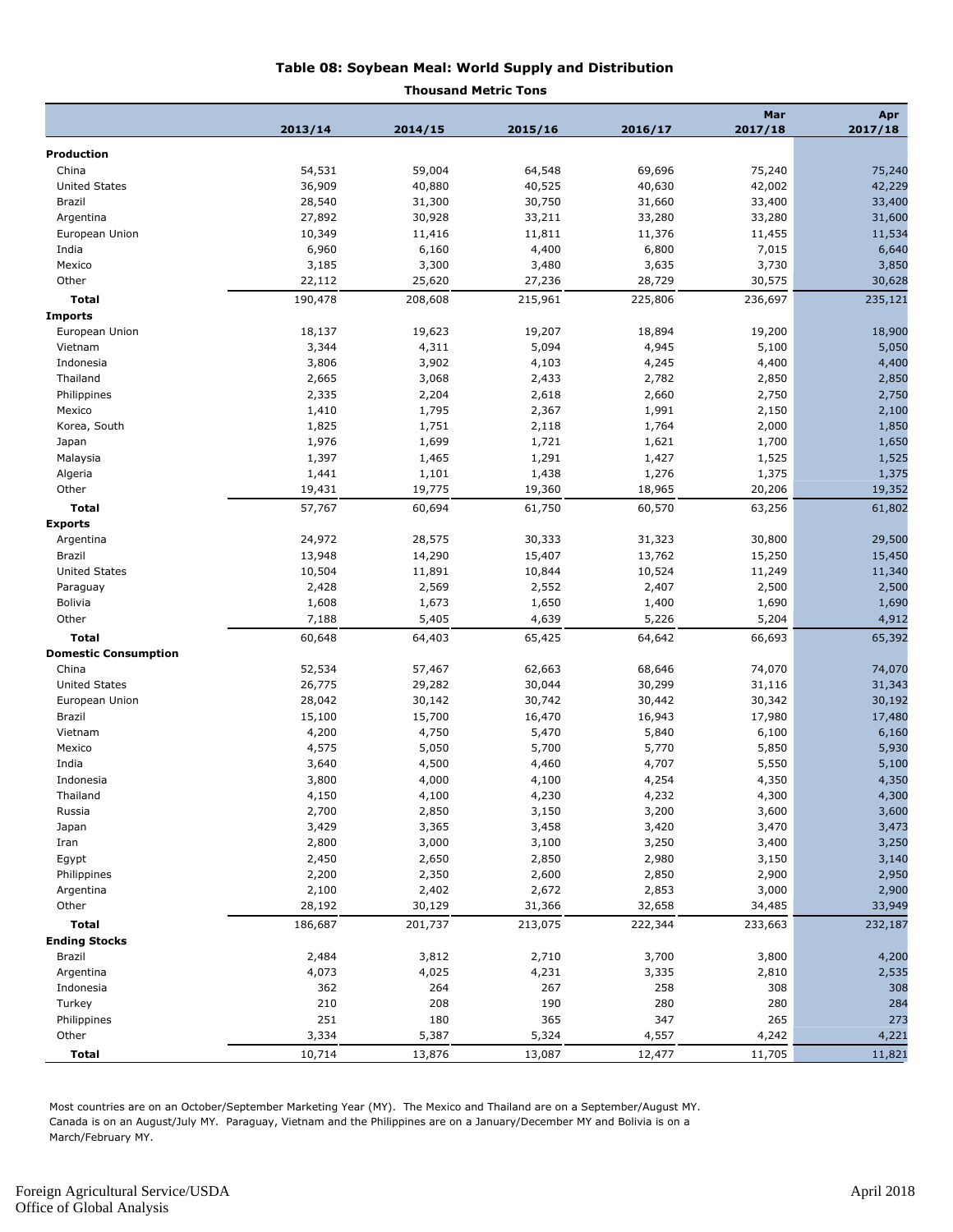#### **Table 09: Soybean Oil: World Supply and Distribution**

#### **Thousand Metric Tons**

|                             |         |         |         |         | Mar             | Apr     |
|-----------------------------|---------|---------|---------|---------|-----------------|---------|
|                             | 2013/14 | 2014/15 | 2015/16 | 2016/17 | 2017/18         | 2017/18 |
| <b>Production</b>           |         |         |         |         |                 |         |
| China                       | 12,335  | 13,347  | 14,605  | 15,770  | 17,024          | 17,024  |
| <b>United States</b>        | 9,131   | 9,706   | 9,956   | 10,035  |                 | 10,321  |
| Brazil                      | 7,074   | 7,759   | 7,627   | 7,850   | 10,269<br>8,250 | 8,250   |
| Argentina                   | 6,785   | 7,687   | 8,433   | 8,395   | 8,400           | 7,950   |
| European Union              | 2,489   | 2,746   | 2,841   | 2,736   | 2,755           | 2,774   |
| India                       | 1,566   | 1,386   | 990     | 1,620   | 1,575           | 1,494   |
| Mexico                      | 720     | 745     | 785     | 820     | 842             | 870     |
| Other                       | 5,145   | 5,946   | 6,323   | 6,635   | 7,045           | 7,056   |
| <b>Total</b>                | 45,245  | 49,322  | 51,560  | 53,861  | 56,160          | 55,739  |
| <b>Imports</b>              |         |         |         |         |                 |         |
| India                       | 1,804   | 2,815   | 4,269   | 3,534   | 3,545           | 3,345   |
| Bangladesh                  | 442     | 508     | 639     | 830     | 880             | 780     |
| Algeria                     | 629     | 631     | 732     | 667     | 740             | 720     |
| Morocco                     | 444     | 432     | 465     | 497     | 500             | 500     |
| China                       | 1,353   | 773     | 586     | 711     | 480             | 450     |
| Peru                        | 355     | 395     | 382     | 400     | 415             | 415     |
| Colombia                    | 288     | 304     | 372     | 352     | 375             | 375     |
| Egypt                       | 230     | 480     | 674     | 246     | 250             | 300     |
| Korea, South                | 278     | 257     | 250     | 306     | 310             | 290     |
| Iran                        | 551     | 421     | 299     | 257     | 280             | 280     |
| Other                       | 2,882   | 3,023   | 2,972   | 3,103   | 2,978           | 2,804   |
| <b>Total</b>                | 9,256   | 10,039  | 11,640  | 10,903  | 10,753          | 10,259  |
| <b>Exports</b>              |         |         |         |         |                 |         |
| Argentina                   | 4,087   | 5,094   | 5,698   | 5,387   | 5,120           | 4,750   |
| Brazil                      | 1,378   | 1,510   | 1,550   | 1,241   | 1,450           | 1,450   |
| <b>United States</b>        | 852     | 914     | 1,017   | 1,160   | 862             | 907     |
| European Union              | 766     | 1,010   | 915     | 831     | 820             | 800     |
| Paraguay                    | 630     | 699     | 709     | 680     | 670             | 670     |
| Russia                      | 332     | 423     | 431     | 529     | 520             | 500     |
| Bolivia                     | 371     | 392     | 444     | 275     | 380             | 380     |
| Other                       | 1,006   | 1,073   | 1,005   | 1,191   | 1,063           | 1,153   |
| Total                       | 9,422   | 11,115  | 11,769  | 11,294  | 10,885          | 10,610  |
| <b>Domestic Consumption</b> |         |         |         |         |                 |         |
| China                       | 13,650  | 14,200  | 15,350  | 16,350  | 17,400          | 17,250  |
| <b>United States</b>        | 8,576   | 8,600   | 9,145   | 9,009   | 9,525           | 9,434   |
| Brazil                      | 5,705   | 6,265   | 6,290   | 6,590   | 6,920           | 6,920   |
| India                       | 3,300   | 4,100   | 5,200   | 5,300   | 5,200           | 5,100   |
| Argentina                   | 2,844   | 2,401   | 2,830   | 2,970   | 3,385           | 3,285   |
| European Union              | 1,990   | 2,040   | 2,285   | 2,205   | 2,155           | 2,215   |
| Mexico                      | 890     | 1,001   | 1,020   | 1,080   | 1,100           | 1,100   |
| Bangladesh                  | 551     | 668     | 785     | 1,005   | 1,090           | 990     |
| Egypt                       | 442     | 752     | 960     | 610     | 680             | 720     |
| Iran                        | 600     | 660     | 700     | 710     | 720             | 720     |
| Algeria                     | 590     | 640     | 700     | 700     | 730             | 710     |
| Morocco                     | 420     | 450     | 475     | 480     | 495             | 495     |
| Pakistan                    | 107     | 242     | 415     | 475     | 520             | 490     |
| Korea, South                | 440     | 435     | 440     | 460     | 480             | 470     |
| Colombia                    | 340     | 385     | 425     | 450     | 465             | 465     |
| Other                       | 4,819   | 4,997   | 5,054   | 5,261   | 5,413           | 5,388   |
| <b>Total</b>                | 45,264  | 47,836  | 52,074  | 53,655  | 56,278          | 55,752  |
| <b>Ending Stocks</b>        |         |         |         |         |                 |         |
| <b>United States</b>        | 529     | 841     | 765     | 776     | 794             | 892     |
| China                       | 965     | 778     | 523     | 536     | 540             | 560     |
| Brazil                      | 390     | 385     | 237     | 316     | 256             | 256     |
| Argentina                   | 151     | 365     | 270     | 308     | 203             | 223     |
| India                       | 420     | 521     | 577     | 430     | 218             | 167     |
| Other                       | 1,443   | 1,418   | 1,293   | 1,114   | 1,132           | 1,018   |
| Total                       | 3,898   | 4,308   | 3,665   | 3,480   | 3,143           | 3,116   |

Most countries are on an October/September Marketing Year (MY). Mexico is on a September/August MY. Paraguay and Peru are on an January/December MY and Bolivia is on a March/February MY.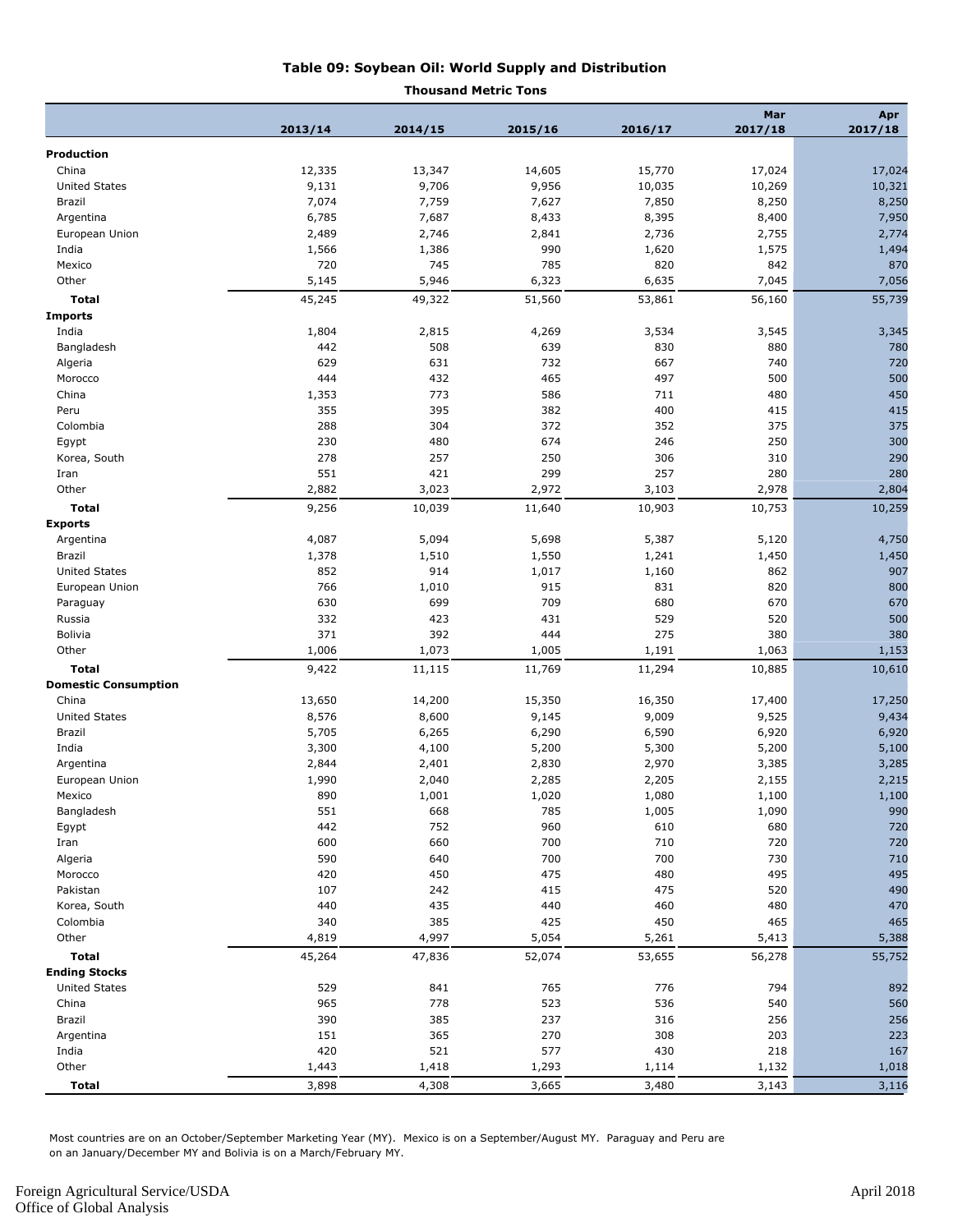#### **Table 10: Soybeans and Products: World Trade**

| Thousand Metric Tons |  |
|----------------------|--|
|                      |  |

|                      |                       |         | <b>Meal, Soybean</b> |         | Oil, Soybean   |              |                | Oilseed, Soybean |         |         |
|----------------------|-----------------------|---------|----------------------|---------|----------------|--------------|----------------|------------------|---------|---------|
|                      | <b>Marketing Year</b> | 2015/16 | 2016/17              | 2017/18 | 2015/16        | 2016/17      | 2017/18        | 2015/16          | 2016/17 | 2017/18 |
|                      |                       |         |                      |         |                |              |                |                  |         |         |
| <b>Exports</b>       |                       |         |                      |         |                |              |                |                  |         |         |
| North America        |                       | 11,192  | 10,829               | 11,654  | 1,171          | 1,359        | 1,071          | 57,096           | 63,748  | 61,700  |
| Canada               | (Aug-Jul)             | 334     | 292                  | 300     | 151            | 175          | 160            | 4,236            | 4,591   | 5,500   |
| <b>United States</b> | (Sep-Aug)             | 10,844  | 10,524               | 11,340  | 1,017          | 1,160        | 907            | 52,860           | 59,157  | 56,200  |
| South America        |                       | 49,963  | 48,910               | 49,158  | 8,402          | 7,594        | 7,262          | 71,974           | 79,440  | 84,807  |
| Argentina            | (Oct-Sep)             | 30,333  | 31,323               | 29,500  | 5,698          | 5,387        | 4,750          | 9,922            | 7,026   | 4,200   |
| Brazil               | (Oct-Sep)             | 15,407  | 13,762               | 15,450  | 1,550          | 1,241        | 1,450          | 54,383           | 63,137  | 73,100  |
| Paraguay             | (Jan-Dec)             | 2,552   | 2,407                | 2,500   | 709            | 680          | 670            | 5,400            | 6,129   | 5,800   |
| South Asia           |                       | 412     | 2,024                | 1,607   | 3              | $\mathbf{1}$ | 2              | 134              | 269     | 180     |
| India                | (Oct-Sep)             | 409     | 2,011                | 1,600   | 3              | $\mathbf 1$  | $\overline{2}$ | 134              | 269     | 180     |
| Other                |                       | 3,858   | 2,879                | 2,973   | 2,193          | 2,340        | 2,275          | 3,351            | 3,998   | 3,716   |
| <b>World Total</b>   |                       | 65,425  | 64,642               | 65,392  | 11,769         | 11,294       | 10,610         | 132,555          | 147,455 | 150,403 |
| <b>Imports</b>       |                       |         |                      |         |                |              |                |                  |         |         |
| European Union       | (Oct-Sep)             | 19,207  | 18,894               | 18,900  | 325            | 285          | 250            | 15,120           | 13,417  | 14,000  |
| East Asia            |                       | 3,912   | 3,502                | 3,600   | 952            | 1,144        | 862            | 90,145           | 100,525 | 104,102 |
| China                | (Oct-Sep)             | 24      | 61                   | 30      | 586            | 711          | 450            | 83,230           | 93,495  | 97,000  |
| Japan                | (Oct-Sep)             | 1,721   | 1,621                | 1,650   | $\overline{7}$ | 5            | 5              | 3,186            | 3,175   | 3,250   |
| Korea, South         | (Oct-Sep)             | 2,118   | 1,764                | 1,850   | 250            | 306          | 290            | 1,249            | 1,286   | 1,300   |
| Taiwan               | (Oct-Sep)             | 33      | 33                   | 38      | $\mathbf 0$    | $\pmb{0}$    | $\mathbf 0$    | 2,476            | 2,566   | 2,550   |
| Southeast Asia       |                       | 15,561  | 16,085               | 16,601  | 290            | 273          | 266            | 7,856            | 8,409   | 8,820   |
| Indonesia            | (Oct-Sep)             | 4,103   | 4,245                | 4,400   | 24             | 23           | 23             | 2,274            | 2,649   | 2,700   |
| Malaysia             | (Oct-Sep)             | 1,291   | 1,427                | 1,525   | 120            | 138          | 120            | 885              | 768     | 850     |
| Philippines          | (Jan-Dec)             | 2,618   | 2,660                | 2,750   | 43             | 56           | 45             | 275              | 249     | 200     |
| Thailand             | (Sep-Aug)             | 2,433   | 2,782                | 2,850   | 4              | 8            | 8              | 2,798            | 3,077   | 3,150   |
| Vietnam              | (Jan-Dec)             | 5,094   | 4,945                | 5,050   | 79             | 30           | 50             | 1,602            | 1,646   | 1,900   |
| North America        |                       | 3,522   | 3,129                | 3,363   | 431            | 423          | 386            | 5,053            | 5,217   | 5,560   |
| Canada               | (Aug-Jul)             | 789     | 821                  | 900     | 19             | 23           | 25             | 286              | 486     | 480     |
| Mexico               | (Sep-Aug)             | 2,367   | 1,991                | 2,100   | 282            | 255          | 225            | 4,126            | 4,126   | 4,400   |
| South America        |                       | 4,843   | 4,924                | 5,060   | 1,237          | 1,270        | 1,229          | 2,162            | 3,053   | 3,790   |
| Brazil               | (Oct-Sep)             | 25      | 35                   | 30      | 65             | 60           | 60             | 410              | 252     | 200     |
| Colombia             | (Oct-Sep)             | 1,206   | 1,315                | 1,350   | 372            | 352          | 375            | 544              | 561     | 600     |
| Central America      |                       | 1,161   | 1,165                | 1,218   | 133            | 177          | 166            | 335              | 341     | 354     |
| Caribbean            |                       | 952     | 1,007                | 1,052   | 296            | 344          | 318            | 118              | 147     | 148     |
| Middle East          |                       | 4,103   | 4,910                | 4,520   | 413            | 345          | 398            | 5,186            | 5,222   | 5,615   |
| Iran                 | (Oct-Sep)             | 1,420   | 1,467                | 1,370   | 299            | 257          | 280            | 1,864            | 1,904   | 2,150   |
| Israel               | (Oct-Sep)             | 131     | 154                  | 165     | 11             | 10           | 10             | 392              | 374     | 425     |
| Syria                | (Jan-Dec)             | 36      | 20                   | 25      | $\overline{2}$ | 0            | $\mathbf{1}$   | 17               | 3       | 15      |
| Turkey               | (Oct-Sep)             | 603     | 790                  | 700     | $\pmb{0}$      | $\pmb{0}$    | $\pmb{0}$      | 2,283            | 2,271   | 2,300   |
| North Africa         |                       | 4,496   | 3,135                | 3,350   | 1,995          | 1,560        | 1,660          | 1,946            | 2,653   | 3,300   |
| Egypt                | (Oct-Sep)             | 2,174   | 1,053                | 1,200   | 674            | 246          | 300            | 1,300            | 2,115   | 2,600   |
| Other                |                       | 3,993   | 3,819                | 4,138   | 5,568          | 5,082        | 4,724          | 5,409            | 5,345   | 6,021   |
| <b>World Total</b>   |                       | 61,750  | 60,570               | 61,802  | 11,640         | 10,903       | 10,259         | 133,330          | 144,329 | 151,710 |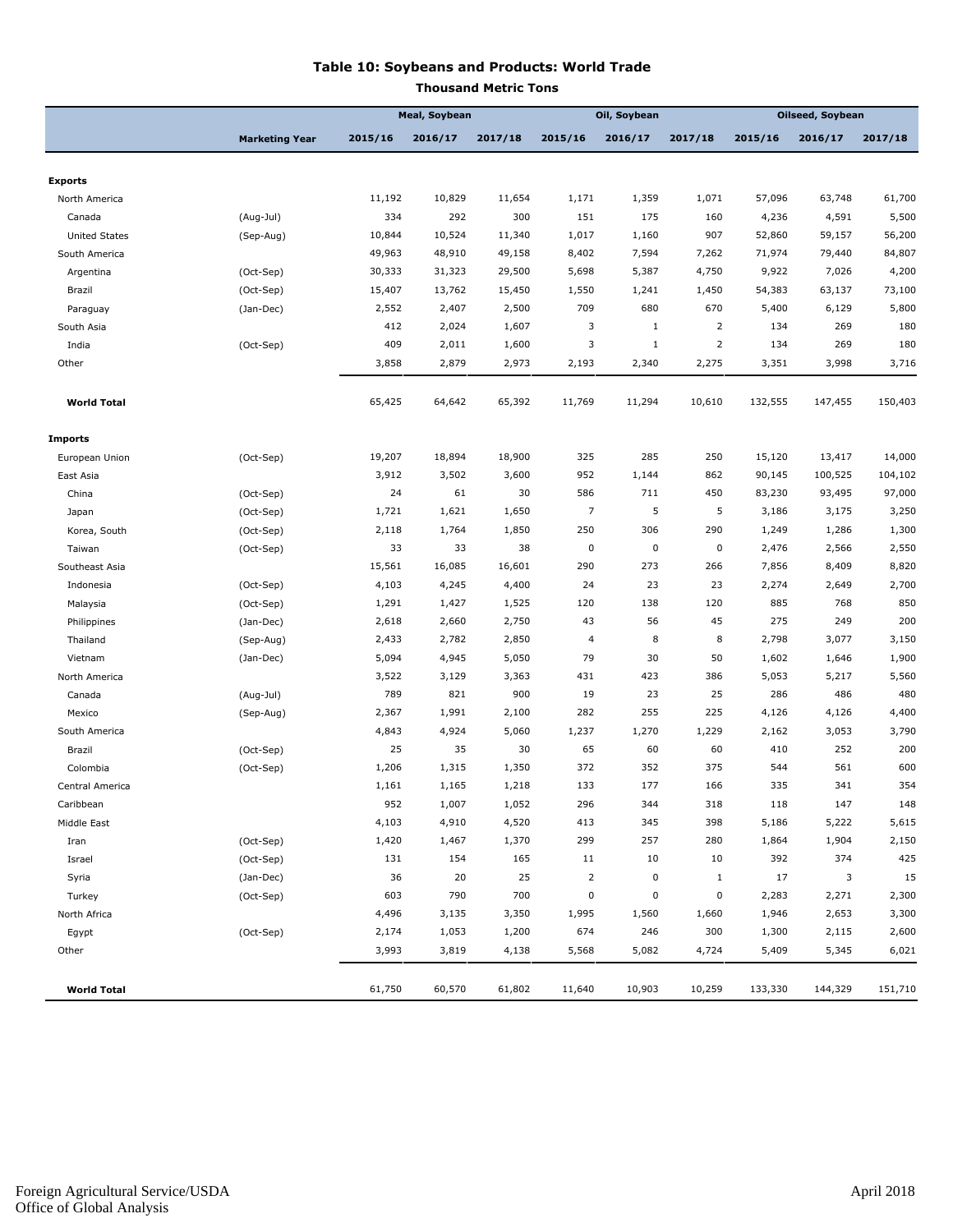#### **Table 11: Palm Oil: World Supply and Distribution**

#### **Thousand Metric Tons**

|                             |         |         |         |         | Mar     | Apr     |
|-----------------------------|---------|---------|---------|---------|---------|---------|
|                             | 2013/14 | 2014/15 | 2015/16 | 2016/17 | 2017/18 | 2017/18 |
| <b>Production</b>           |         |         |         |         |         |         |
| Indonesia                   | 30,500  | 33,000  | 32,000  | 36,000  | 38,500  | 38,500  |
| Malaysia                    | 20,161  | 19,879  | 17,700  | 18,858  | 20,500  | 20,500  |
| Thailand                    | 2,000   | 2,068   | 1,804   | 2,500   | 2,700   | 2,700   |
| Colombia                    | 1,041   | 1,110   | 1,275   | 1,147   | 1,628   | 1,628   |
| Nigeria                     | 970     | 970     | 970     | 970     | 970     | 970     |
| Other                       | 4,690   | 4,862   | 5,143   | 5,593   | 5,476   | 5,595   |
| <b>Total</b>                | 59,362  | 61,889  | 58,892  | 65,068  | 69,774  | 69,893  |
| <b>Imports</b>              |         |         |         |         |         |         |
| India                       | 7,820   | 9,139   | 8,860   | 9,341   | 10,600  | 10,600  |
| European Union              | 6,969   | 6,935   | 6,636   | 7,224   | 6,500   | 6,500   |
| China                       | 5,573   | 5,696   | 4,689   | 4,881   | 4,800   | 4,800   |
| Pakistan                    | 2,725   | 2,826   | 2,720   | 3,075   | 3,100   | 3,100   |
| Bangladesh                  | 1,232   | 1,280   | 1,511   | 1,314   | 1,600   | 1,600   |
| <b>United States</b>        | 1,220   | 1,143   | 1,307   | 1,367   | 1,445   | 1,545   |
| Egypt                       | 1,075   | 1,489   | 1,038   | 1,323   | 1,300   | 1,200   |
| Philippines                 | 681     | 792     | 941     | 1,150   | 1,100   | 1,100   |
| Russia                      | 646     | 854     | 933     | 849     | 850     | 850     |
| Vietnam                     | 697     | 715     | 727     | 776     | 790     | 800     |
| Other                       | 13,304  | 13,945  | 13,154  | 14,492  | 15,092  | 15,117  |
| <b>Total</b>                | 41,942  | 44,814  | 42,516  | 45,792  | 47,177  | 47,212  |
| <b>Exports</b>              |         |         |         |         |         |         |
| Indonesia                   | 21,719  | 25,964  | 22,906  | 27,633  | 28,000  | 28,000  |
| Malaysia                    | 17,344  | 17,378  | 16,621  | 16,301  | 17,300  | 17,250  |
| Guatemala                   | 411     | 453     | 614     | 718     | 720     | 720     |
| Colombia                    | 248     | 316     | 420     | 502     | 650     | 650     |
| Papua New Guinea            | 556     | 607     | 575     | 663     | 550     | 635     |
| Other                       | 2,916   | 2,652   | 2,559   | 3,112   | 2,901   | 3,028   |
| Total                       | 43,194  | 47,370  | 43,695  | 48,929  | 50,121  | 50,283  |
| <b>Domestic Consumption</b> |         |         |         |         |         |         |
| India                       | 8,302   | 9,150   | 9,100   | 9,650   | 10,600  | 10,800  |
| Indonesia                   | 8,750   | 7,520   | 8,870   | 9,070   | 9,350   | 9,350   |
| European Union              | 6,800   | 6,900   | 6,600   | 6,800   | 6,450   | 6,550   |
| China                       | 5,700   | 5,700   | 4,800   | 4,830   | 4,800   | 4,800   |
| Malaysia                    | 2,869   | 2,941   | 2,990   | 2,685   | 3,067   | 3,117   |
| Pakistan                    | 2,540   | 2,738   | 2,815   | 3,070   | 3,085   | 3,085   |
| Thailand                    | 1,790   | 1,925   | 1,835   | 2,085   | 2,460   | 2,460   |
| Bangladesh                  | 1,215   | 1,275   | 1,411   | 1,314   | 1,620   | 1,620   |
| <b>United States</b>        | 1,207   | 1,092   | 1,269   | 1,355   | 1,434   | 1,527   |
| Nigeria                     | 1,470   | 1,470   | 1,320   | 1,260   | 1,400   | 1,330   |
| Philippines                 | 600     | 811     | 930     | 1,220   | 1,250   | 1,250   |
| Egypt                       | 1,150   | 1,350   | 1,100   | 1,300   | 1,300   | 1,230   |
| Colombia                    | 908     | 943     | 955     | 955     | 1,068   | 1,068   |
| Vietnam                     | 603     | 674     | 755     | 806     | 802     | 827     |
| Russia                      | 750     | 810     | 880     | 850     | 820     | 820     |
| Other                       | 13,117  | 13,409  | 13,450  | 14,600  | 15,128  | 15,204  |
| <b>Total</b>                | 57,771  | 58,708  | 59,080  | 61,850  | 64,634  | 65,038  |
| <b>Ending Stocks</b>        |         |         |         |         |         |         |
| Indonesia                   | 3,210   | 2,734   | 2,958   | 2,260   | 3,405   | 3,410   |
| Malaysia                    | 2,090   | 2,641   | 1,546   | 2,016   | 2,899   | 2,899   |
| European Union              | 537     | 456     | 344     | 630     | 604     | 440     |
| Thailand                    | 168     | 335     | 293     | 410     | 525     | 415     |
| India                       | 370     | 539     | 499     | 390     | 590     | 390     |
| Other                       | 3,200   | 3,495   | 3,193   | 3,208   | 3,170   | 3,144   |
| <b>Total</b>                | 9,575   | 10,200  | 8,833   | 8,914   | 11,193  | 10,698  |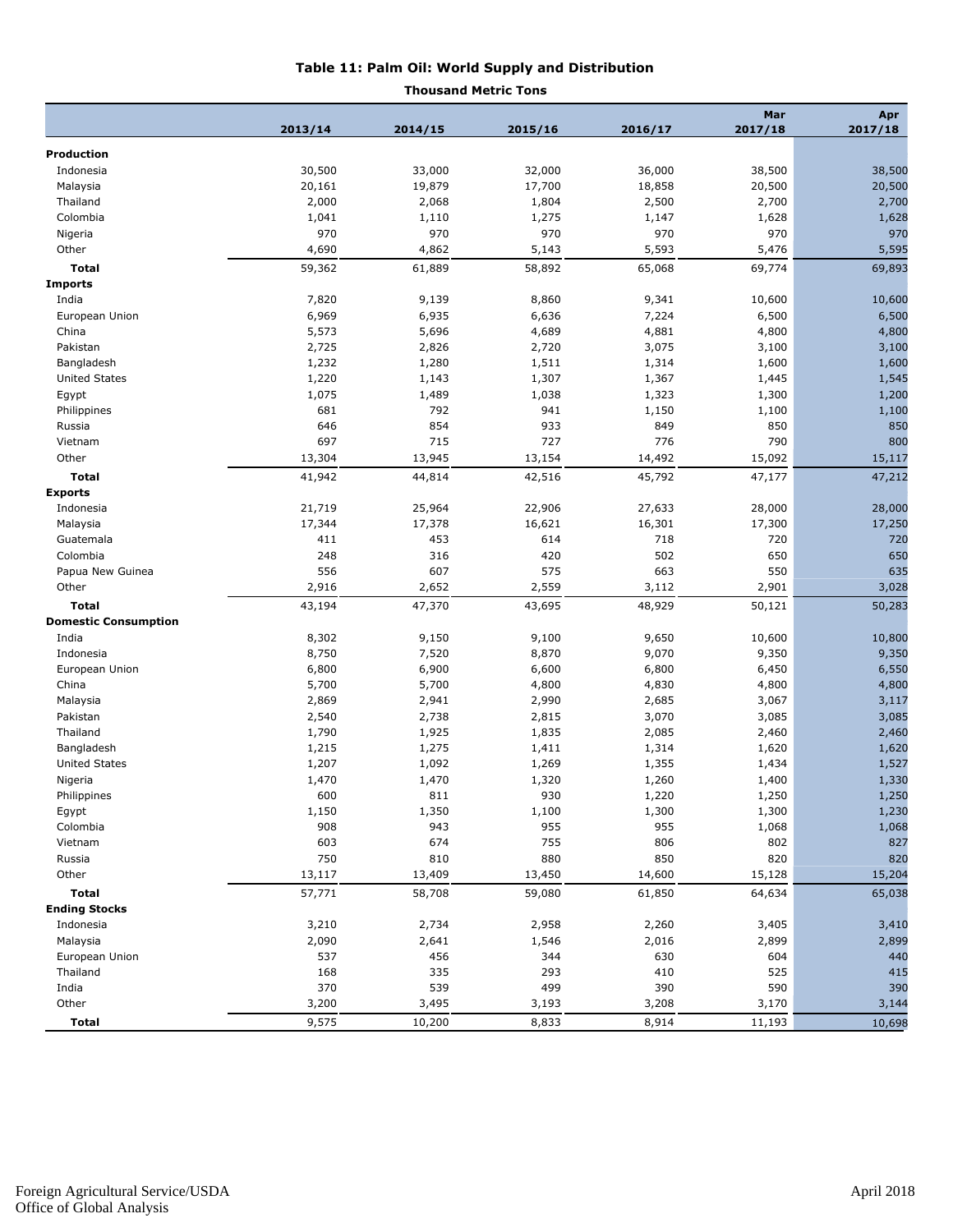#### **Table 12: Rapeseed and Products: World Supply and Distribution Thousand Metric Tons**

|                             |                       | <b>Meal, Rapeseed</b> |                |                | Oil, Rapeseed |              |             | <b>Oilseed, Rapeseed</b> |             |          |
|-----------------------------|-----------------------|-----------------------|----------------|----------------|---------------|--------------|-------------|--------------------------|-------------|----------|
|                             | <b>Marketing Year</b> | 2015/16               | 2016/17        | 2017/18        | 2015/16       | 2016/17      | 2017/18     | 2015/16                  | 2016/17     | 2017/18  |
| Production                  |                       |                       |                |                |               |              |             |                          |             |          |
| China                       | (Oct-Sep)             | 11,069                | 10,771         | 11,009         | 7,254         | 7,059        | 7,215       | 14,931                   | 14,546      | 14,400   |
| India                       | (Oct-Sep)             | 2,985                 | 3,460          | 3,050          | 1,900         | 2,200        | 1,950       | 5,920                    | 7,091       | 5,700    |
| Canada                      | (Aug-Jul)             | 4,698                 | 5,200          | 5,200          | 3,625         | 4,020        | 4,020       | 18,377                   | 19,600      | 21,500   |
| Japan                       | (Oct-Sep)             | 1,343                 | 1,355          | 1,360          | 1,050         | 1,061        | 1,075       | 3                        | 4           | 4        |
| European Union              | $($ Jul-Jun $)$       | 13,851                | 13,908         | 14,250         | 10,157        | 10,199       | 10,450      | 21,997                   | 20,543      | 22,100   |
| Other                       |                       | 5,507                 | 5,348          | 5,848          | 3,877         | 3,778        | 4,131       | 8,733                    | 9,499       | 10,574   |
| <b>World Total</b>          |                       | 39,453                | 40,042         | 40,717         | 27,863        | 28,317       | 28,841      | 69,961                   | 71,283      | 74,278   |
| <b>Imports</b>              |                       |                       |                |                |               |              |             |                          |             |          |
| China                       | (Oct-Sep)             | 359                   | 875            | 950            | 768           | 802          | 800         | 4,011                    | 4,260       | 4,700    |
| India                       | (Oct-Sep)             | 3                     | $\pmb{0}$      | $\pmb{0}$      | 383           | 317          | 370         | 0                        | 0           | 0        |
| Canada                      | (Aug-Jul)             | 15                    | 26             | 23             | 46            | 54           | 25          | 105                      | 95          | 100      |
| Japan                       | (Oct-Sep)             | 15                    | 8              | $\overline{7}$ | 16            | 15           | 18          | 2,387                    | 2,392       | 2,450    |
| European Union              | (Jul-Jun)             | 409                   | 219            | 185            | 207           | 153          | 150         | 3,493                    | 4,225       | 4,300    |
| Other                       |                       | 4,903                 | 4,769          | 4,645          | 2,714         | 3,061        | 3,114       | 4,423                    | 4,673       | 4,944    |
| <b>World Total</b>          |                       | 5,704                 | 5,897          | 5,810          | 4,134         | 4,402        | 4,477       | 14,419                   | 15,645      | 16,494   |
| <b>Exports</b>              |                       |                       |                |                |               |              |             |                          |             |          |
| China                       | (Oct-Sep)             | 114                   | 12             | 15             | 3             | 18           | 20          | $\mathbf{1}$             | 0           | 0        |
| India                       | (Oct-Sep)             | 291                   | 414            | 400            | 3             | 3            | 3           | 0                        | $\mathbf 0$ | $\Omega$ |
| Canada                      | (Aug-Jul)             | 4,100                 | 4,681          | 4,800          | 2,770         | 3,130        | 3,170       | 10,282                   | 11,125      | 11,500   |
| Japan                       | (Oct-Sep)             | 8                     | $\overline{7}$ | 5              | $\mathbf{1}$  | $\mathbf{1}$ | $\mathbf 1$ | $\pmb{0}$                | $\pmb{0}$   | 0        |
| European Union              | $($ Jul-Jun $)$       | 470                   | 511            | 425            | 352           | 344          | 300         | 339                      | 319         | 150      |
| Other                       |                       | 706                   | 408            | 587            | 1,040         | 1,028        | 1,134       | 3,725                    | 4,459       | 4,983    |
| <b>World Total</b>          |                       | 5,689                 | 6,033          | 6,232          | 4,169         | 4,524        | 4,628       | 14,347                   | 15,903      | 16,633   |
| <b>Domestic Consumption</b> |                       |                       |                |                |               |              |             |                          |             |          |
| China                       | (Oct-Sep)             | 11,314                | 11,634         | 11,944         | 8,600         | 8,700        | 8,500       | 19,200                   | 18,700      | 19,100   |
| India                       | (Oct-Sep)             | 2,600                 | 2,890          | 2,800          | 2,280         | 2,420        | 2,405       | 5,930                    | 6,850       | 6,070    |
| Canada                      | (Aug-Jul)             | 616                   | 540            | 450            | 779           | 959          | 995         | 8,726                    | 9,238       | 9,248    |
| Japan                       | (Oct-Sep)             | 1,329                 | 1,377          | 1,372          | 1,072         | 1,078        | 1,081       | 2,419                    | 2,442       | 2,455    |
| European Union              | $(Jul-Jun)$           | 13,800                | 13,850         | 14,050         | 10,050        | 10,150       | 10,150      | 25,250                   | 25,350      | 25,980   |
| Other                       |                       | 9,692                 | 9,710          | 9,834          | 5,588         | 5,839        | 6,063       | 9,520                    | 9,633       | 10,431   |
| <b>World Total</b>          |                       | 39,351                | 40,001         | 40,450         | 28,369        | 29,146       | 29,194      | 71,045                   | 72,213      | 73,284   |
| <b>Ending Stocks</b>        |                       |                       |                |                |               |              |             |                          |             |          |
| China                       | (Oct-Sep)             | $\pmb{0}$             | $\pmb{0}$      | $\pmb{0}$      | 3,533         | 2,676        | 2,171       | 1,240                    | 1,346       | 1,346    |
| India                       | (Oct-Sep)             | 245                   | 401            | 251            | 222           | 316          | 228         | 469                      | 710         | 340      |
| Canada                      | (Aug-Jul)             | 97                    | 102            | 75             | 500           | 485          | 365         | 2,016                    | 1,348       | 2,200    |
| Japan                       | (Oct-Sep)             | 80                    | 59             | 49             | 30            | 27           | 38          | 67                       | 21          | 20       |
| European Union              | $($ Jul-Jun $)$       | 508                   | 274            | 234            | 525           | 383          | 533         | 1,885                    | 984         | 1,254    |
| Other                       |                       | 202                   | 201            | 273            | 407           | 379          | 427         | 849                      | 929         | 1,033    |
| <b>World Total</b>          |                       | 1,132                 | 1,037          | 882            | 5,217         | 4,266        | 3,762       | 6,526                    | 5,338       | 6,193    |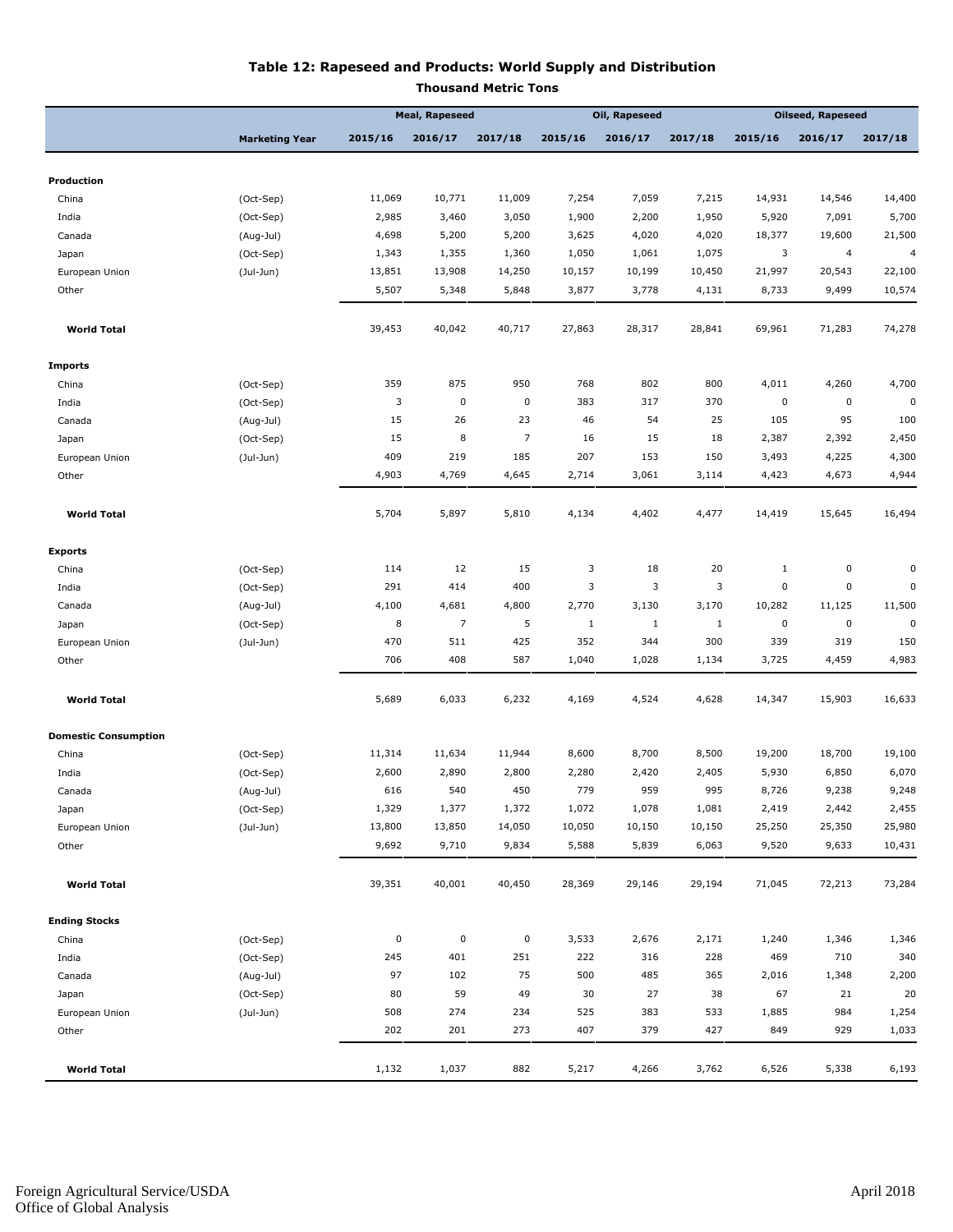#### **Table 13: Sunflowerseed and Products: World Supply and Distribution**

|                             |                       | <b>Oilseed, Sunflowerseed</b> |           | <b>Meal, Sunflowerseed</b> |                         |                | <b>Oil, Sunflowerseed</b> |              |         |                |
|-----------------------------|-----------------------|-------------------------------|-----------|----------------------------|-------------------------|----------------|---------------------------|--------------|---------|----------------|
|                             | <b>Marketing Year</b> | 2015/16                       | 2016/17   | 2017/18                    | 2015/16                 | 2016/17        | 2017/18                   | 2015/16      | 2016/17 | 2017/18        |
|                             |                       |                               |           |                            |                         |                |                           |              |         |                |
| Production                  |                       |                               |           |                            |                         |                |                           |              |         |                |
| Argentina                   | (Mar-Feb)             | 2,700                         | 3,400     | 3,400                      | 1,141                   | 1,270          | 1,452                     | 1,142        | 1,288   | 1,465<br>4,089 |
| Russia                      | (Sep-Aug)             | 9,173                         | 10,858    | 10,362                     | 3,510                   | 4,167          | 4,064                     | 3,530        | 4,192   |                |
| Turkey                      | (Sep-Aug)             | 1,100                         | 1,320     | 1,600                      | 743                     | 963            | 1,073                     | 587          | 761     | 868            |
| Ukraine                     | (Sep-Aug)             | 11,900                        | 15,200    | 13,000                     | 4,811                   | 5,986          | 5,369                     | 5,010        | 6,351   | 5,590          |
| European Union              | (Oct-Sep)             | 7,721                         | 8,573     | 9,600                      | 3,888                   | 4,266          | 4,563                     | 3,042        | 3,338   | 3,570          |
| Other                       |                       | 7,702                         | 8,498     | 8,280                      | 2,408                   | 2,673          | 2,811                     | 2,066        | 2,270   | 2,368          |
| <b>World Total</b>          |                       | 40,296                        | 47,849    | 46,242                     | 16,501                  | 19,325         | 19,332                    | 15,377       | 18,200  | 17,950         |
| <b>Imports</b>              |                       |                               |           |                            |                         |                |                           |              |         |                |
| Argentina                   | (Mar-Feb)             | $\pmb{0}$                     | $\pmb{0}$ | $\pmb{0}$                  | $\mathsf{O}\xspace$     | $\pmb{0}$      | 0                         | $\pmb{0}$    | 0       | 0              |
| Russia                      | (Sep-Aug)             | 121                           | 107       | 50                         | $\overline{7}$          | 11             | 20                        | 3            | 18      | 20             |
| Turkey                      | (Sep-Aug)             | 396                           | 591       | 550                        | 801                     | 958            | 900                       | 686          | 793     | 600            |
| Ukraine                     | (Sep-Aug)             | 22                            | 24        | 20                         | $\mathbf{1}$            | $\mathbf{1}$   | 5                         | $\mathbf{1}$ | 0       | 2              |
| European Union              | (Oct-Sep)             | 622                           | 697       | 450                        | 3,295                   | 3,708          | 3,800                     | 1,418        | 1,834   | 1,500          |
| Other                       |                       | 705                           | 754       | 930                        | 1,849                   | 2,262          | 2,353                     | 4,912        | 6,250   | 6,159          |
| <b>World Total</b>          |                       | 1,866                         | 2,173     | 2,000                      | 5,953                   | 6,940          | 7,078                     | 7,020        | 8,895   | 8,281          |
| <b>Exports</b>              |                       |                               |           |                            |                         |                |                           |              |         |                |
| Argentina                   | (Mar-Feb)             | 308                           | 75        | 75                         | 735                     | 789            | 825                       | 606          | 770     | 765            |
| Russia                      | (Sep-Aug)             | 107                           | 367       | 100                        | 1,211                   | 1,301          | 1,350                     | 1,540        | 2,178   | 2,050          |
| Turkey                      | (Sep-Aug)             | 42                            | 47        | 60                         | $\overline{\mathbf{4}}$ | $\overline{a}$ | 5                         | 583          | 635     | 450            |
| Ukraine                     | (Sep-Aug)             | 83                            | 191       | 50                         | 3,817                   | 4,807          | 4,500                     | 4,500        | 5,851   | 5,000          |
| European Union              | (Oct-Sep)             | 424                           | 353       | 450                        | 214                     | 275            | 325                       | 374          | 459     | 480            |
| Other                       |                       | 1,045                         | 1,408     | 1,393                      | 250                     | 252            | 235                       | 498          | 507     | 449            |
| <b>World Total</b>          |                       | 2,009                         | 2,441     | 2,128                      | 6,231                   | 7,428          | 7,240                     | 8,101        | 10,400  | 9,194          |
| <b>Domestic Consumption</b> |                       |                               |           |                            |                         |                |                           |              |         |                |
| Argentina                   | (Mar-Feb)             | 2,834                         | 3,130     | 3,560                      | 530                     | 540            | 580                       | 697          | 697     | 697            |
| Russia                      | (Sep-Aug)             | 9,070                         | 10,670    | 10,420                     | 2,250                   | 2,800          | 2,900                     | 1,930        | 2,045   | 2,110          |
| Turkey                      | (Sep-Aug)             | 1,452                         | 1,862     | 2,072                      | 1,600                   | 1,850          | 1,970                     | 930          | 960     | 1,010          |
| Ukraine                     | (Sep-Aug)             | 11,820                        | 14,780    | 13,180                     | 900                     | 1,150          | 1,100                     | 590          | 595     | 615            |
| European Union              | (Oct-Sep)             | 8,220                         | 8,990     | 9,560                      | 6,860                   | 7,860          | 8,110                     | 4,280        | 4,560   | 4,540          |
| Other                       |                       | 7,255                         | 7,680     | 8,022                      | 4,020                   | 4,715          | 4,923                     | 6,792        | 7,798   | 8,273          |
| <b>World Total</b>          |                       | 40,651                        | 47,112    | 46,814                     | 16,160                  | 18,915         | 19,583                    | 15,219       | 16,655  | 17,245         |
| <b>Ending Stocks</b>        |                       |                               |           |                            |                         |                |                           |              |         |                |
| Argentina                   | (Mar-Feb)             | 596                           | 791       | 556                        | 104                     | 45             | 92                        | 220          | 41      | 44             |
| Russia                      | (Sep-Aug)             | 252                           | 180       | 72                         | 249                     | 326            | 160                       | 112          | 99      | 48             |
| Turkey                      | (Sep-Aug)             | 47                            | 49        | 67                         | 83                      | 150            | 148                       | 92           | 51      | 59             |
| Ukraine                     | (Sep-Aug)             | 168                           | 421       | 211                        | 465                     | 495            | 269                       | 215          | 120     | 97             |
| European Union              | (Oct-Sep)             | 648                           | 575       | 615                        | 489                     | 328            | 256                       | 158          | 311     | 361            |
| Other                       |                       | 571                           | 735       | 530                        | 160                     | 128            | 134                       | 752          | 967     | 772            |
|                             |                       |                               |           |                            |                         |                |                           |              |         |                |

 **World Total** 2,282 2,751 2,051 1,550 1,472 1,059 1,549 1,589 1,381

**Thousand Metric Tons**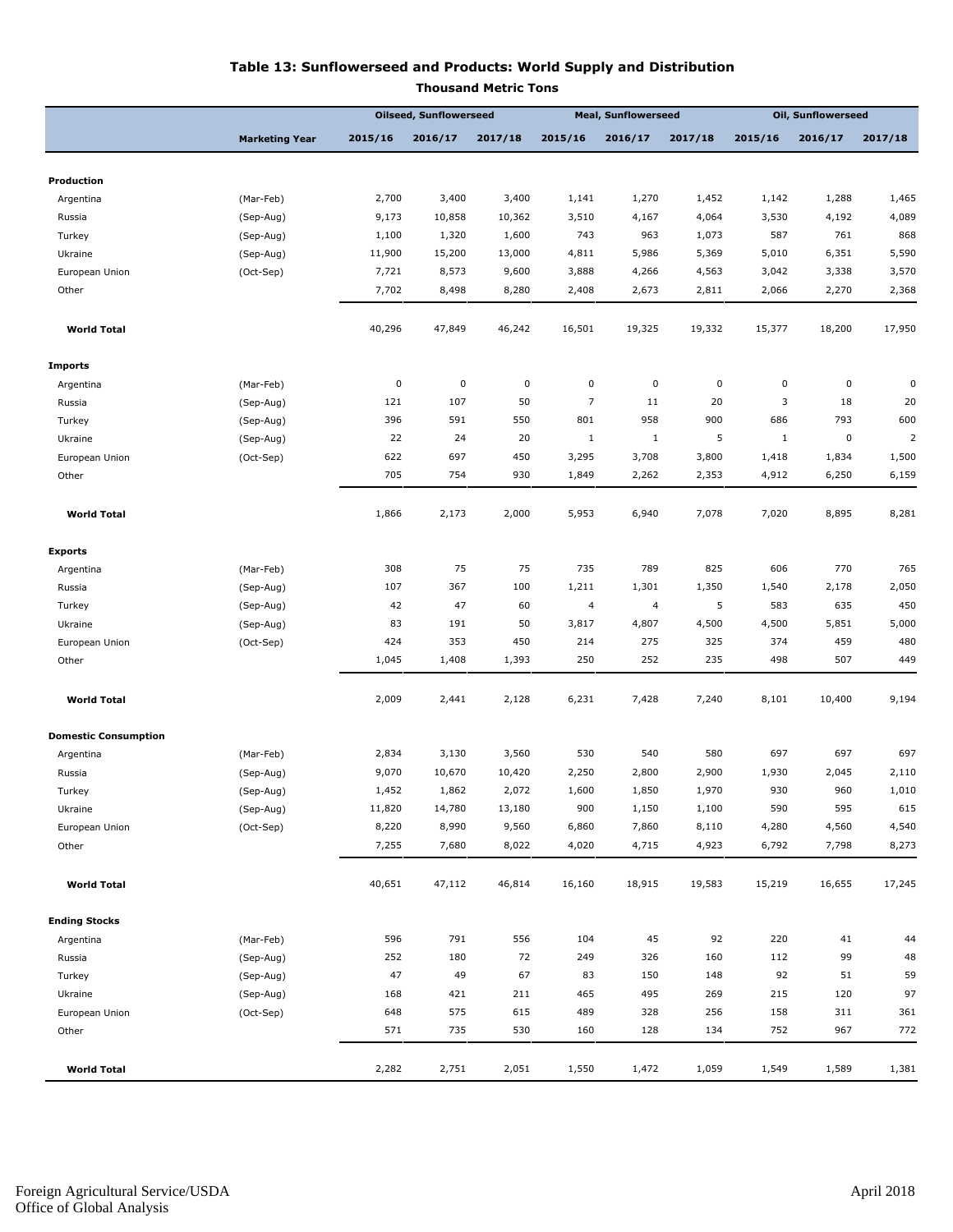#### **Table 14: Minor Vegetable Oils: World Supply and Distribution**

**Thousand Metric Tons**

|                             |                       | Oil, Peanut    |                          | Oil, Cottonseed |                         |                | Oil, Olive     |           |           |            |
|-----------------------------|-----------------------|----------------|--------------------------|-----------------|-------------------------|----------------|----------------|-----------|-----------|------------|
|                             | <b>Marketing Year</b> | 2015/16        | 2016/17                  | 2017/18         | 2015/16                 | 2016/17        | 2017/18        | 2015/16   | 2016/17   | 2017/18    |
|                             |                       |                |                          |                 |                         |                |                |           |           |            |
| Production                  |                       |                |                          |                 |                         |                |                |           |           |            |
| China                       | (Oct-Sep)             | 2,816          | 2,896                    | 3,008           | 1,091                   | 1,115          | 1,382          | 5         | 5         | 5          |
| India                       | (Oct-Sep)             | 875            | 1,238                    | 1,188           | 1,230                   | 1,160          | 1,275          | nr        | nr        | nr         |
| Turkey                      | (Nov-Oct)             | $\overline{7}$ | $\overline{7}$           | $\overline{7}$  | 157                     | 187            | 250            | 170       | 177       | 280        |
| <b>United States</b>        | (Aug-Jul)             | 103            | 129                      | 118             | 211                     | 246            | 270            | 14        | 15        | 16         |
| European Union              | (Oct-Sep)             | 12             | 13                       | 13              | 39                      | 35             | 42             | 2,320     | 1,745     | 2,215      |
| Other                       |                       | 1,630          | 1,627                    | 1,638           | 1,563                   | 1,676          | 1,873          | 614       | 540       | 733        |
| <b>World Total</b>          |                       | 5,443          | 5,910                    | 5,972           | 4,291                   | 4,419          | 5,092          | 3,123     | 2,482     | 3,249      |
| <b>Imports</b>              |                       |                |                          |                 |                         |                |                |           |           |            |
| China                       | (Oct-Sep)             | 113            | 111                      | 130             | 0                       | 0              | $\pmb{0}$      | 41        | 44        | 46         |
| India                       | (Oct-Sep)             | $\pmb{0}$      | $\pmb{0}$                | 0               | $\pmb{0}$               | $\pmb{0}$      | $\pmb{0}$      | nr        | nr        | nr         |
| Turkey                      | (Nov-Oct)             | $\pmb{0}$      | $\pmb{0}$                | $\pmb{0}$       | 0                       | 0              | 0              | $1\,$     | 0         | $\pmb{0}$  |
| <b>United States</b>        | (Aug-Jul)             | 42             | 18                       | 23              | 3                       | 0              | $\overline{2}$ | 330       | 316       | 322        |
| European Union              | (Oct-Sep)             | 65             | 73                       | 70              | $\overline{2}$          | $\mathbf{1}$   | $1\,$          | 100       | 110       | 130        |
| Other                       |                       | 26             | 24                       | 23              | 47                      | 44             | 43             | 312       | 318       | 328        |
| <b>World Total</b>          |                       | 246            | 226                      | 246             | 52                      | 45             | 46             | 784       | 788       | 826        |
| <b>Exports</b>              |                       |                |                          |                 |                         |                |                |           |           |            |
| China                       | (Oct-Sep)             | 10             | 8                        | 8               | $1\,$                   | $\overline{2}$ | 5              | 0         | 0         | $\pmb{0}$  |
| India                       | (Oct-Sep)             | 11             | 13                       | 15              | $\pmb{0}$               | $\pmb{0}$      | $\pmb{0}$      | nr        | nr        | n <b>r</b> |
| Turkey                      | (Nov-Oct)             | $\pmb{0}$      | $\mathbf 0$              | $\pmb{0}$       | $\overline{2}$          | $\mathbf{1}$   | $\overline{2}$ | 14        | 48        | 80         |
| <b>United States</b>        | (Aug-Jul)             | 5              | 5                        | $\overline{7}$  | 25                      | 47             | 41             | 8         | 12        | 12         |
| European Union              | (Oct-Sep)             | 5              | $\overline{\mathcal{L}}$ | 5               | $\pmb{0}$               | $\pmb{0}$      | $\pmb{0}$      | 672       | 627       | 630        |
| Other                       |                       | 227            | 235                      | 249             | 35                      | 23             | 32             | 180       | 193       | 260        |
| <b>World Total</b>          |                       | 258            | 265                      | 284             | 63                      | 73             | 80             | 874       | 880       | 982        |
| <b>Domestic Consumption</b> |                       |                |                          |                 |                         |                |                |           |           |            |
| China                       | (Oct-Sep)             | 2,919          | 2,999                    | 3,130           | 1,090                   | 1,113          | 1,377          | 46        | 49        | 51         |
| India                       | (Oct-Sep)             | 874            | 1,165                    | 1,208           | 1,275                   | 1,165          | 1,265          | nr        | nr        | nr         |
| Turkey                      | (Nov-Oct)             | $\overline{7}$ | $\overline{7}$           | 7               | 155                     | 185            | 239            | 145       | 145       | 160        |
| <b>United States</b>        | (Aug-Jul)             | 140            | 140                      | 134             | 197                     | 198            | 228            | 336       | 319       | 326        |
| European Union              | (Oct-Sep)             | 72             | 80                       | 77              | 41                      | 36             | 43             | 1,570     | 1,370     | 1,520      |
| Other                       |                       | 1,422          | 1,402                    | 1,410           | 1,642                   | 1,696          | 1,870          | 712       | 707       | 760        |
| <b>World Total</b>          |                       | 5,434          | 5,793                    | 5,966           | 4,400                   | 4,393          | 5,022          | 2,809     | 2,590     | 2,817      |
| <b>Ending Stocks</b>        |                       |                |                          |                 |                         |                |                |           |           |            |
| China                       | (Oct-Sep)             | $\pmb{0}$      | $\pmb{0}$                | 0               | $\pmb{0}$               | 0              | $\mathsf 0$    | $\pmb{0}$ | 0         | $\pmb{0}$  |
| India                       | (Oct-Sep)             | 82             | 142                      | 107             | 37                      | 32             | 42             | nr        | nr        | nr         |
| Turkey                      | (Nov-Oct)             | $\pmb{0}$      | $\pmb{0}$                | 0               | $\overline{\mathbf{4}}$ | 5              | 14             | 39        | 23        | 63         |
| <b>United States</b>        | (Aug-Jul)             | 9              | 11                       | 11              | 19                      | 20             | 23             | $\pmb{0}$ | $\pmb{0}$ | $\pmb{0}$  |
| European Union              | (Oct-Sep)             | 3              | 5                        | 6               | $\pmb{0}$               | 0              | $\pmb{0}$      | 311       | 169       | 364        |
| Other                       |                       | 64             | 78                       | 80              | 41                      | 42             | 56             | 187       | 145       | 186        |
| <b>World Total</b>          |                       | 158            | 236                      | 204             | 101                     | 99             | 135            | 537       | 337       | 613        |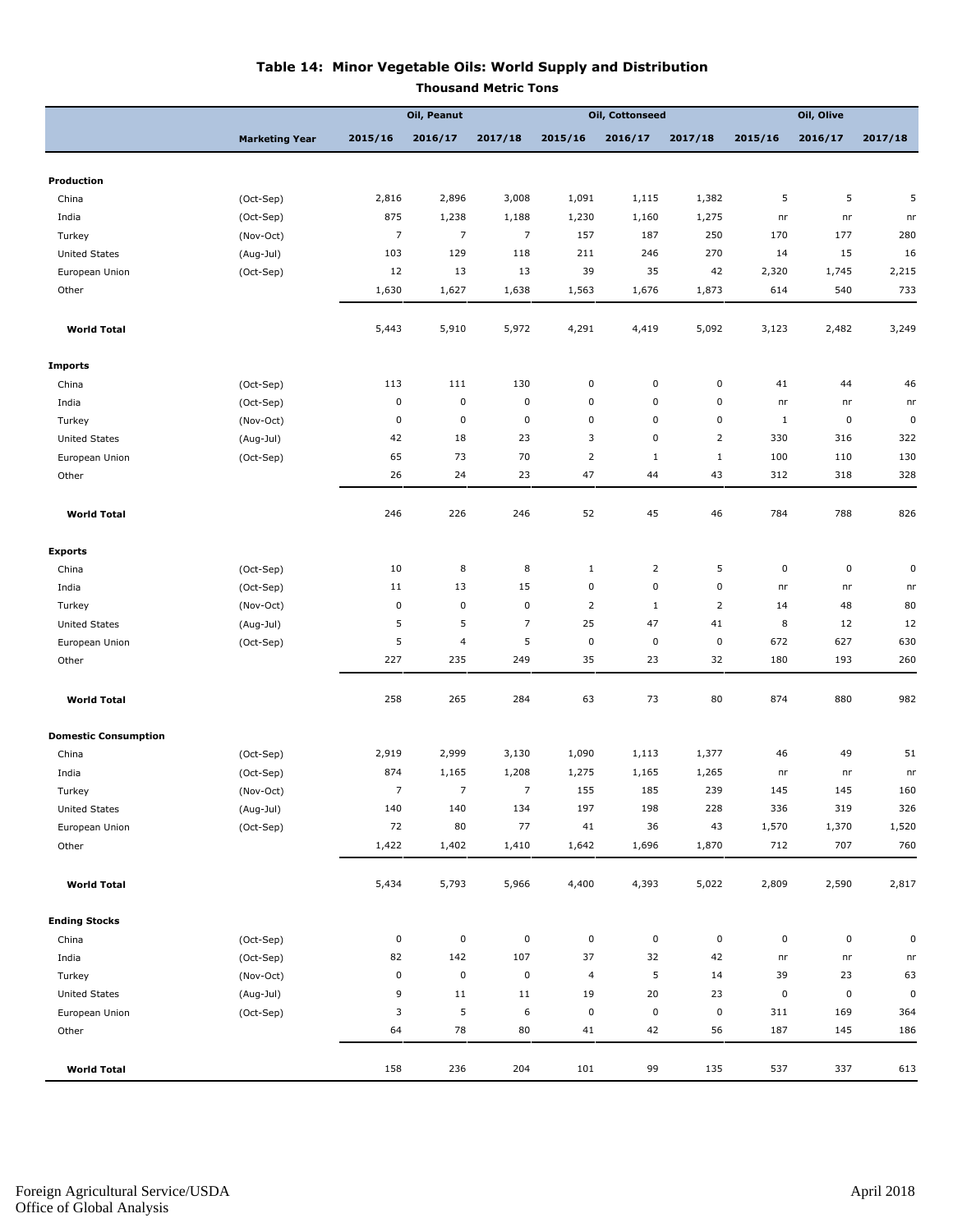#### **Table 15: World Oilseeds and Products Supply and Distribution**

|                             | Area<br><b>Harvested</b> | <b>Beginning</b><br><b>Stocks</b> | Productio<br>n | <b>Imports</b> | <b>Total</b><br><b>Supply</b> | <b>Exports</b> | <b>Food Use</b><br>Dom. | <b>Domestic</b><br>Consumpti | <b>Ending</b><br><b>Stocks</b> |
|-----------------------------|--------------------------|-----------------------------------|----------------|----------------|-------------------------------|----------------|-------------------------|------------------------------|--------------------------------|
|                             |                          |                                   |                |                |                               |                |                         |                              |                                |
| <b>Major Oilseeds</b>       |                          |                                   |                |                |                               |                |                         |                              |                                |
| 2004/05                     | 218.98                   | 46.81                             | 382.73         | 72.72          | 502.26                        | 74.43          | 30.52                   | 368.31                       | 59.52                          |
| 2005/06                     | 220.69                   | 59.52                             | 394.03         | 75.41          | 528.96                        | 75.60          | 31.71                   | 387.00                       | 66.36                          |
| 2006/07                     | 223.39                   | 66.36                             | 405.76         | 80.83          | 552.96                        | 82.89          | 31.48                   | 394.70                       | 75.37                          |
| 2007/08                     | 219.55                   | 75.37                             | 391.45         | 90.45          | 557.27                        | 91.76          | 31.71                   | 402.69                       | 62.82                          |
| 2008/09                     | 230.47                   | 62.82                             | 398.98         | 94.55          | 556.35                        | 94.15          | 33.59                   | 404.96                       | 57.24                          |
| 2009/10                     | 235.89                   | 57.24                             | 447.52         | 102.60         | 607.35                        | 107.61         | 34.77                   | 425.58                       | 74.16                          |
| 2010/11                     | 245.72                   | 74.16                             | 461.14         | 105.03         | 640.34                        | 108.32         | 36.28                   | 447.08                       | 84.94                          |
| 2011/12                     | 249.02                   | 84.94                             | 447.64         | 113.15         | 645.72                        | 110.98         | 36.42                   | 467.43                       | 67.31                          |
| 2012/13                     | 256.94                   | 67.31                             | 475.57         | 114.78         | 657.65                        | 118.12         | 36.61                   | 470.59                       | 68.94                          |
| 2013/14                     | 260.96                   | 68.94                             | 504.23         | 133.56         | 706.73                        | 133.77         | 37.53                   | 494.20                       | 78.77                          |
| 2014/15                     | 265.70                   | 78.77                             | 537.55         | 143.59         | 759.91                        | 147.18         | 38.71                   | 519.32                       | 93.42                          |
| 2015/16                     | 264.32                   | 93.42                             | 521.53         | 153.79         | 768.74                        | 153.34         | 39.60                   | 524.37                       | 91.03                          |
| 2016/17                     | 266.28                   | 91.03                             | 574.94         | 166.40         | 832.37                        | 170.69         | 41.57                   | 552.92                       | 108.75                         |
| 2017/18                     | 277.29                   | 108.75                            | 568.81         | 174.68         | 852.24                        | 174.09         | 43.03                   | 574.31                       | 103.84                         |
| <b>Major Protein Meals</b>  |                          |                                   |                |                |                               |                |                         |                              |                                |
| 2004/05                     | nr                       | 8.37                              | 206.52         | 59.47          | 274.36                        | 62.05          | 0.29                    | 204.19                       | 8.12                           |
| 2005/06                     | nr                       | 8.12                              | 217.26         | 65.68          | 291.06                        | 67.35          | 0.28                    | 214.95                       | 8.76                           |
| 2006/07                     | nr                       | 8.76                              | 224.26         | 67.30          | 300.32                        | 69.25          | 0.28                    | 220.91                       | 10.17                          |
| 2007/08                     | nr                       | 10.17                             | 231.68         | 70.43          | 312.28                        | 72.93          | 0.29                    | 229.16                       | 10.18                          |
| 2008/09                     | nr                       | 10.18                             | 230.04         | 68.43          | 308.65                        | 70.15          | 0.32                    | 230.07                       | 8.43                           |
| 2009/10                     | nr                       | 8.43                              | 244.51         | 70.44          | 323.39                        | 72.70          | 0.40                    | 240.50                       | 10.18                          |
| 2010/11                     | nr                       | 10.18                             | 257.32         | 75.12          | 342.62                        | 77.90          | 0.33                    | 251.75                       | 12.97                          |
| 2011/12                     | nr                       | 12.97                             | 268.00         | 79.16          | 360.14                        | 81.12          | 0.40                    | 264.37                       | 14.64                          |
| 2012/13                     | nr                       | 14.64                             | 269.81         | 74.76          | 359.21                        | 79.38          | 0.43                    | 267.02                       | 12.82                          |
| 2013/14                     | nr                       | 12.82                             | 283.41         | 80.36          | 376.58                        | 83.31          | 0.44                    | 279.08                       | 14.19                          |
| 2014/15                     | nr                       | 14.19                             | 301.11         | 82.50          | 397.80                        | 86.18          | 0.45                    | 293.97                       | 17.64                          |
| 2015/16                     | nr                       | 17.64                             | 306.26         | 83.07          | 406.97                        | 86.83          | 0.48                    | 303.27                       | 16.87                          |
| 2016/17                     | nr                       | 16.87                             | 321.53         | 84.94          | 423.35                        | 88.39          | 0.59                    | 318.83                       | 16.13                          |
| 2017/18                     | nr                       | 16.13                             | 334.27         | 85.55          | 435.94                        | 89.36          | 0.73                    | 331.45                       | 15.14                          |
| <b>Major Vegetable Oils</b> |                          |                                   |                |                |                               |                |                         |                              |                                |
| 2004/05                     | 12.85                    | 11.21                             | 112.19         | 40.17          | 163.58                        | 43.90          | 91.53                   | 107.24                       | 12.44                          |
| 2005/06                     | 13.60                    | 12.44                             | 119.90         | 43.94          | 176.27                        | 48.62          | 94.40                   | 113.57                       | 14.08                          |
| 2006/07                     | 14.19                    | 14.08                             | 122.78         | 47.34          | 184.20                        | 50.56          | 96.79                   | 119.08                       | 14.57                          |
| 2007/08                     | 14.73                    | 14.57                             | 129.75         | 50.50          | 194.82                        | 54.73          | 99.65                   | 125.23                       | 14.86                          |
| 2008/09                     | 15.61                    | 14.86                             | 135.00         | 54.00          | 203.86                        | 56.87          | 103.35                  | 131.31                       | 15.69                          |
| 2009/10                     | 16.46                    | 15.69                             | 142.48         | 55.66          | 213.83                        | 58.89          | 107.55                  | 138.23                       | 16.71                          |
| 2010/11                     | 17.50                    | 16.71                             | 149.24         | 57.08          | 223.03                        | 60.63          | 110.45                  | 143.10                       | 19.30                          |
| 2011/12                     | 18.48                    | 19.30                             | 158.43         | 61.89          | 239.62                        | 64.75          | 116.36                  | 152.13                       | 22.73                          |
| 2012/13                     | 19.11                    | 22.73                             | 161.72         | 65.52          | 249.98                        | 68.32          | 121.95                  | 159.34                       | 22.32                          |
| 2013/14                     | 19.97                    | 22.32                             | 171.87         | 67.22          | 261.41                        | 70.23          | 126.49                  | 166.92                       | 24.26                          |
| 2014/15                     | 20.79                    | 24.26                             | 177.38         | 71.08          | 272.71                        | 76.50          | 131.88                  | 171.64                       | 24.58                          |
| 2015/16                     | 21.69                    | 24.58                             | 176.88         | 70.63          | 272.09                        | 73.53          | 135.47                  | 177.46                       | 21.10                          |
| 2016/17                     | 22.35                    | 21.10                             | 189.28         | 75.24          | 285.62                        | 81.17          | 140.97                  | 184.45                       | 19.99                          |
| 2017/18                     | 23.16                    | 19.99                             | 198.23         | 75.53          | 293.75                        | 80.94          | 145.96                  | 191.60                       | 21.22                          |

**Million Metric Tons**

Based on the aggregate of different marketing years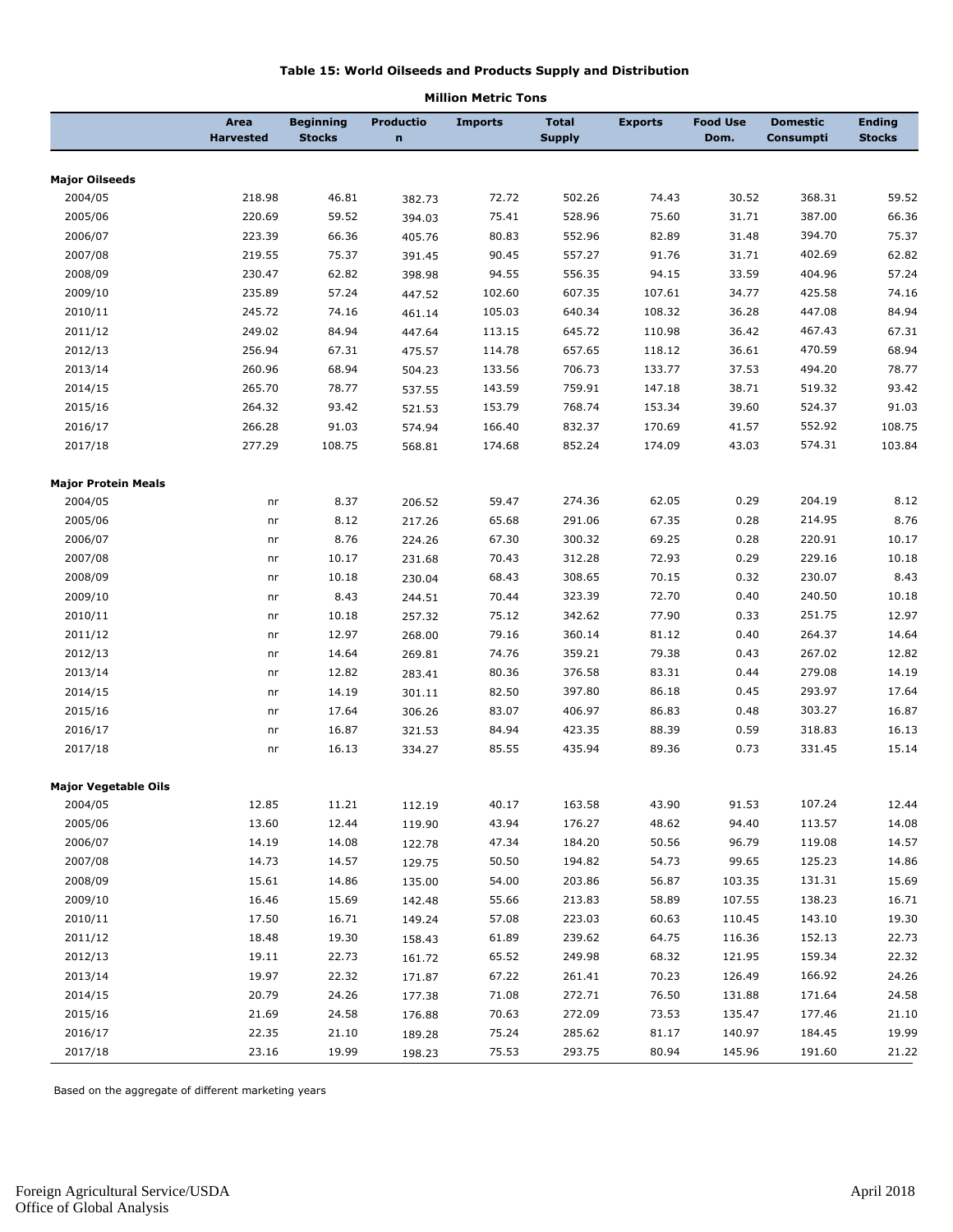#### **Table 16: World Soybeans and Products Supply and Distribution**

|                  | Area<br><b>Harvested</b> | <b>Beginning</b><br><b>Stocks</b> | <b>Productio</b><br>$\mathbf n$ | <b>Imports</b> | <b>Total</b><br><b>Supply</b> | <b>Exports</b> | <b>Crush</b> | <b>Domestic</b><br>Consumpti | <b>Ending</b><br><b>Stocks</b> |
|------------------|--------------------------|-----------------------------------|---------------------------------|----------------|-------------------------------|----------------|--------------|------------------------------|--------------------------------|
| Oilseed, Soybean |                          |                                   |                                 |                |                               |                |              |                              |                                |
| 2004/05          | 93.35                    | 39.00                             | 215.49                          | 63.56          | 318.05                        | 64.83          | 175.86       | 204.66                       | 48.56                          |
| 2005/06          | 93.03                    | 48.56                             | 220.78                          | 64.10          | 333.45                        | 63.64          | 186.34       | 215.92                       | 53.89                          |
| 2006/07          | 94.92                    | 53.89                             | 235.70                          | 69.05          | 358.63                        | 70.91          | 195.56       | 224.67                       | 63.05                          |
| 2007/08          | 91.05                    | 63.05                             | 219.15                          | 78.68          | 360.88                        | 78.70          | 202.64       | 229.87                       | 52.32                          |
| 2008/09          | 96.46                    | 52.32                             | 212.07                          | 77.90          | 342.29                        | 76.71          | 194.81       | 222.66                       | 42.93                          |
| 2009/10          | 102.60                   | 42.93                             | 260.76                          | 87.51          | 391.20                        | 92.06          | 210.36       | 239.03                       | 60.11                          |
| 2010/11          | 103.43                   | 60.11                             | 264.40                          | 89.79          | 414.29                        | 91.57          | 222.25       | 252.80                       | 69.92                          |
| 2011/12          | 102.90                   | 69.92                             | 240.44                          | 94.55          | 404.91                        | 91.77          | 229.25       | 259.43                       | 53.71                          |
| 2012/13          | 110.00                   | 53.71                             | 268.47                          | 97.20          | 419.37                        | 100.36         | 231.76       | 263.10                       | 55.91                          |
| 2013/14          | 112.63                   | 55.91                             | 282.75                          | 113.07         | 451.73                        | 112.72         | 242.89       | 276.59                       | 62.42                          |
| 2014/15          | 118.45                   | 62.42                             | 320.02                          | 124.36         | 506.80                        | 126.22         | 264.92       | 302.69                       | 77.90                          |
| 2015/16          | 120.43                   | 77.90                             | 313.77                          | 133.33         | 524.99                        | 132.56         | 275.15       | 313.94                       | 78.50                          |
| 2016/17          | 120.16                   | 78.50                             | 350.76                          | 144.33         | 573.59                        | 147.46         | 288.23       | 329.41                       | 96.72                          |
| 2017/18          | 124.88                   | 96.72                             | 334.81                          | 151.71         | 583.24                        | 150.40         | 299.22       | 342.03                       | 90.80                          |
| Meal, Soybean    |                          |                                   |                                 |                |                               |                |              |                              |                                |
| 2004/05          | nr                       | 5.88                              | 139.06                          | 46.00          | 190.95                        | 48.22          | 175.87       | 136.87                       | 5.85                           |
| 2005/06          | nr                       | 5.85                              | 146.72                          | 51.38          | 203.95                        | 53.03          | 186.36       | 144.91                       | 6.01                           |
| 2006/07          | nr                       | 6.01                              | 153.82                          | 52.74          | 212.57                        | 54.84          | 195.58       | 150.44                       | 7.28                           |
| 2007/08          | nr                       | 7.28                              | 159.01                          | 54.78          | 221.08                        | 56.50          | 202.66       | 157.03                       | 7.54                           |
| 2008/09          | nr                       | 7.54                              | 153.02                          | 51.67          | 212.23                        | 53.27          | 194.89       | 153.78                       | 5.18                           |
| 2009/10          | nr                       | 5.18                              | 165.66                          | 53.54          | 224.37                        | 55.94          | 210.44       | 161.56                       | 6.88                           |
| 2010/11          | nr                       | 6.88                              | 175.05                          | 56.87          | 238.80                        | 58.89          | 222.34       | 170.65                       | 9.26                           |
| 2011/12          | nr                       | 9.26                              | 180.99                          | 56.97          | 247.23                        | 58.71          | 229.36       | 177.79                       | 10.73                          |
| 2012/13          | nr                       | 10.73                             | 182.21                          | 54.07          | 247.00                        | 58.39          | 231.90       | 178.81                       | 9.80                           |
| 2013/14          | nr                       | 9.80                              | 190.48                          | 57.77          | 258.05                        | 60.65          | 243.05       | 186.69                       | 10.71                          |
| 2014/15          | nr                       | 10.71                             | 208.61                          | 60.69          | 280.02                        | 64.40          | 265.11       | 201.74                       | 13.88                          |
| 2015/16          | nr                       | 13.88                             | 215.96                          | 61.75          | 291.59                        | 65.43          | 275.39       | 213.08                       | 13.09                          |
| 2016/17          | nr                       | 13.09                             | 225.81                          | 60.57          | 299.46                        | 64.64          | 288.53       | 222.34                       | 12.48                          |
| 2017/18          | nr                       | 12.48                             | 235.12                          | 61.80          | 309.40                        | 65.39          | 299.62       | 232.19                       | 11.82                          |
| Oil, Soybean     |                          |                                   |                                 |                |                               |                |              |                              |                                |
| 2004/05          | nr                       | 2.89                              | 32.66                           | 8.38           | 43.93                         | 9.12           | 175.86       | 31.51                        | 3.29                           |
| 2005/06          | nr                       | 3.29                              | 34.91                           | 8.80           | 47.01                         | 9.79           | 186.34       | 33.40                        | 3.82                           |
| 2006/07          | nr                       | 3.82                              | 36.41                           | 9.77           | 50.00                         | 10.50          | 195.56       | 35.45                        | 4.05                           |
| 2007/08          | nr                       | 4.05                              | 37.80                           | 10.29          | 52.14                         | 10.88          | 202.64       | 37.30                        | 3.96                           |
| 2008/09          | nr                       | 3.96                              | 36.13                           | 9.00           | 49.09                         | 9.21           | 194.81       | 36.33                        | 3.55                           |
| 2009/10          | nr                       | 3.55                              | 38.92                           | 8.48           | 50.96                         | 9.19           | 210.36       | 38.17                        | 3.61                           |
| 2010/11          | nr                       | 3.61                              | 41.47                           | 9.38           | 54.46                         | 9.62           | 222.25       | 40.50                        | 4.35                           |
| 2011/12          | nr                       | 4.35                              | 42.83                           | 7.99           | 55.17                         | 8.53           | 229.25       | 42.46                        | 4.18                           |
| 2012/13          | nr                       | 4.18                              | 43.33                           | 8.50           | 56.01                         | 9.33           | 231.76       | 42.60                        | 4.08                           |
| 2013/14          | nr                       | 4.08                              | 45.25                           | 9.26           | 58.58                         | 9.42           | 242.89       | 45.26                        | 3.90                           |
| 2014/15          | nr                       | 3.90                              | 49.32                           | 10.04          | 63.26                         | 11.12          | 264.92       | 47.84                        | 4.31                           |
| 2015/16          | nr                       | 4.31                              | 51.56                           | 11.64          | 67.51                         | 11.77          | 275.15       | 52.07                        | 3.67                           |
| 2016/17          | nr                       | 3.67                              | 53.86                           | 10.90          | 68.43                         | 11.29          | 288.23       | 53.66                        | 3.48                           |
| 2017/18          | nr                       | 3.48                              | 55.74                           | 10.26          | 69.48                         | 10.61          | 299.22       | 55.75                        | 3.12                           |

#### **Million Metric Tons**

Based on the aggregate of different marketing years, primarily October through September.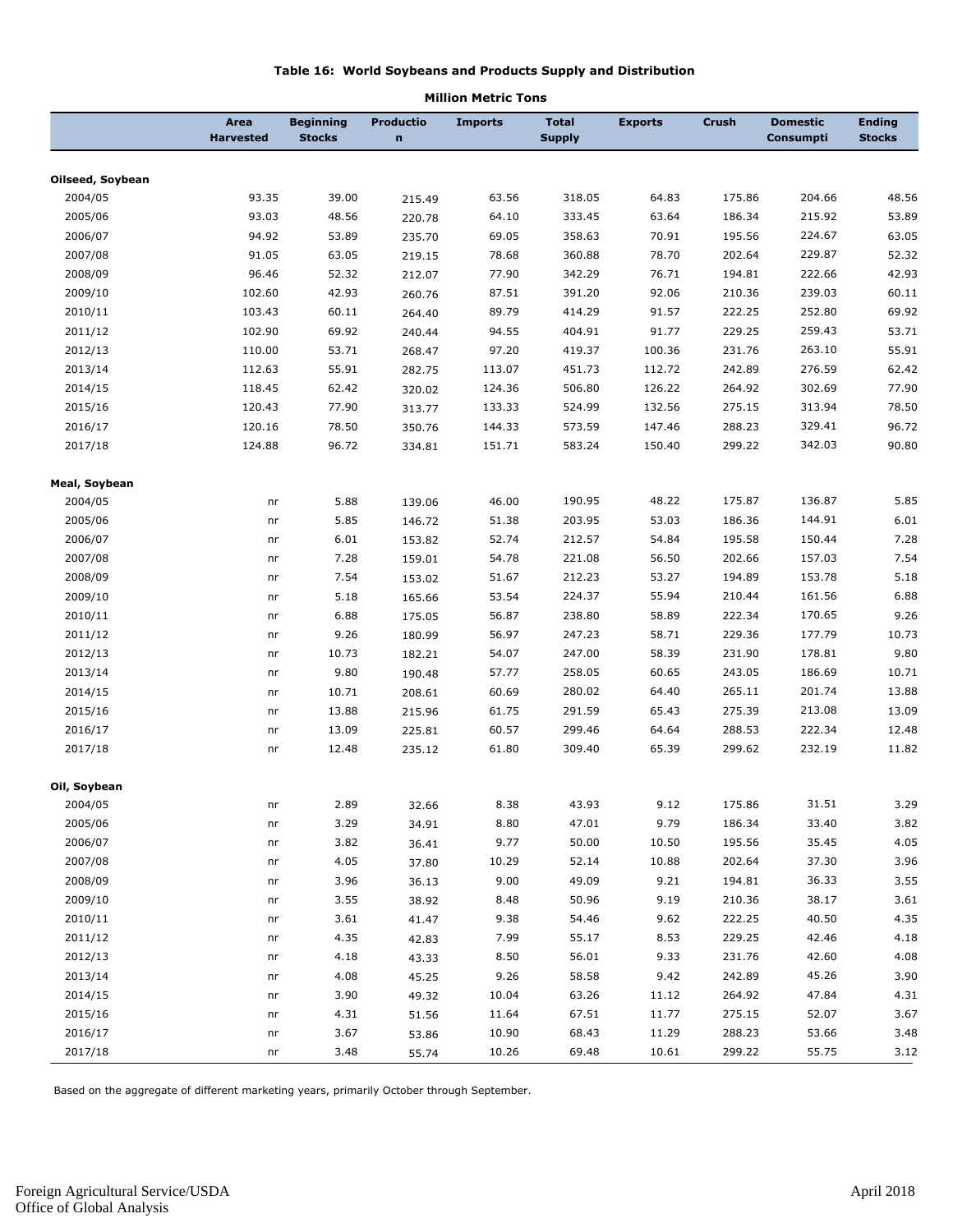#### **Table 17: World Rapeseed and Products Supply and Distribution**

|                          | Area<br><b>Harvested</b> | <b>Beginning</b><br><b>Stocks</b> | <b>Productio</b><br>$\mathbf n$ | <b>Imports</b> | <b>Total</b><br><b>Supply</b> | <b>Exports</b> | <b>Food Use</b><br>Dom. | <b>Domestic</b><br>Consumpti | <b>Ending</b><br><b>Stocks</b> |
|--------------------------|--------------------------|-----------------------------------|---------------------------------|----------------|-------------------------------|----------------|-------------------------|------------------------------|--------------------------------|
| <b>Oilseed, Rapeseed</b> |                          |                                   |                                 |                |                               |                |                         |                              |                                |
| 2004/05                  | 26.88                    | 2.19                              | 46.24                           | 5.00           | 53.43                         | 4.91           | 0.35                    | 43.40                        | 5.12                           |
| 2005/06                  | 27.36                    | 5.12                              | 48.93                           | 6.71           | 60.76                         | 6.98           | 0.35                    | 48.16                        | 5.63                           |
| 2006/07                  | 26.76                    | 5.63                              | 45.81                           | 7.02           | 58.46                         | 6.65           | 0.35                    | 46.63                        | 5.18                           |
| 2007/08                  | 28.66                    | 5.18                              | 48.37                           | 7.57           | 61.12                         | 8.18           | 0.35                    | 49.23                        | 3.70                           |
| 2008/09                  | 31.02                    | 3.70                              | 58.01                           | 12.15          | 73.86                         | 12.20          | 0.40                    | 54.86                        | 6.80                           |
| 2009/10                  | 30.85                    | 6.80                              | 61.06                           | 10.81          | 78.67                         | 10.90          | 0.42                    | 59.77                        | 8.00                           |
| 2010/11                  | 33.71                    | 8.00                              | 60.94                           | 10.18          | 79.12                         | 10.93          | 0.45                    | 60.09                        | 8.10                           |
| 2011/12                  | 33.51                    | 8.10                              | 61.64                           | 13.24          | 82.98                         | 12.99          | 0.45                    | 63.79                        | 6.21                           |
| 2012/13                  | 36.05                    | 6.21                              | 64.06                           | 12.83          | 83.10                         | 12.57          | 0.47                    | 65.69                        | 4.84                           |
| 2013/14                  | 36.01                    | 4.84                              | 71.68                           | 15.55          | 92.07                         | 15.10          | 0.49                    | 69.47                        | 7.50                           |
| 2014/15                  | 35.52                    | 7.50                              | 71.45                           | 14.32          | 93.27                         | 15.11          | 0.55                    | 70.62                        | 7.54                           |
| 2015/16                  | 33.86                    | 7.54                              | 69.96                           | 14.42          | 91.92                         | 14.35          | 0.65                    | 71.05                        | 6.53                           |
| 2016/17                  | 33.83                    | 6.53                              | 71.28                           | 15.65          | 93.45                         | 15.90          | 0.70                    | 72.21                        | 5.34                           |
| 2017/18                  | 35.64                    | 5.34                              | 74.28                           | 16.49          | 96.11                         | 16.63          | 0.60                    | 73.28                        | 6.19                           |
| <b>Meal, Rapeseed</b>    |                          |                                   |                                 |                |                               |                |                         |                              |                                |
| 2004/05                  | nr                       | 0.93                              | 23.71                           | 2.29           | 26.93                         | 2.51           | 0.00                    | 23.71                        | 0.71                           |
| 2005/06                  | nr                       | 0.71                              | 26.21                           | 2.63           | 29.55                         | 2.68           | 0.00                    | 26.04                        | 0.83                           |
| 2006/07                  | nr                       | 0.83                              | 25.59                           | 3.21           | 29.63                         | 3.00           | 0.00                    | 25.88                        | 0.75                           |
| 2007/08                  | nr                       | 0.75                              | 27.24                           | 3.88           | 31.86                         | 3.93           | 0.00                    | 27.29                        | 0.64                           |
| 2008/09                  | nr                       | 0.64                              | 30.36                           | 3.77           | 34.78                         | 3.75           | 0.00                    | 30.21                        | 0.82                           |
| 2009/10                  | nr                       | 0.82                              | 33.04                           | 3.88           | 37.74                         | 3.63           | 0.00                    | 32.81                        | 1.30                           |
| 2010/11                  | nr                       | 1.30                              | 33.33                           | 5.33           | 39.96                         | 5.28           | 0.00                    | 33.55                        | 1.14                           |
| 2011/12                  | nr                       | 1.14                              | 35.26                           | 5.56           | 41.96                         | 5.56           | 0.00                    | 35.24                        | 1.15                           |
| 2012/13                  | nr                       | 1.15                              | 36.49                           | 5.61           | 43.26                         | 5.70           | 0.00                    | 36.56                        | 1.00                           |
| 2013/14                  | nr                       | 1.00                              | 38.78                           | 6.50           | 46.28                         | 6.35           | 0.00                    | 38.93                        | 1.00                           |
| 2014/15                  | nr                       | 1.00                              | 39.09                           | 5.99           | 46.07                         | 6.07           | 0.00                    | 38.99                        | 1.02                           |
| 2015/16                  | nr                       | 1.02                              | 39.45                           | 5.70           | 46.17                         | 5.69           | 0.00                    | 39.35                        | 1.13                           |
| 2016/17                  | nr                       | 1.13                              | 40.04                           | 5.90           | 47.07                         | 6.03           | 0.00                    | 40.00                        | 1.04                           |
| 2017/18                  | nr                       | 1.04                              | 40.72                           | 5.81           | 47.56                         | 6.23           | 0.00                    | 40.45                        | 0.88                           |
| Oil, Rapeseed            |                          |                                   |                                 |                |                               |                |                         |                              |                                |
| 2004/05                  | nr                       | 0.60                              | 16.10                           | 1.20           | 17.91                         | 1.29           | 13.14                   | 15.82                        | 0.79                           |
| 2005/06                  | nr                       | 0.79                              | 18.03                           | 1.48           | 20.30                         | 1.65           | 13.76                   | 17.66                        | 1.00                           |
| 2006/07                  | nr                       | 1.00                              | 17.82                           | 2.21           | 21.02                         | 2.00           | 13.25                   | 18.22                        | 0.81                           |
| 2007/08                  | nr                       | 0.81                              | 18.96                           | 2.05           | 21.82                         | 1.91           | 13.54                   | 18.81                        | 1.11                           |
| 2008/09                  | nr                       | 1.11                              | 21.23                           | 2.48           | 24.81                         | 2.47           | 14.49                   | 21.07                        | 1.27                           |
| 2009/10                  | nr                       | 1.27                              | 23.28                           | 2.96           | 27.51                         | 2.75           | 15.30                   | 22.81                        | 1.95                           |
| 2010/11                  | nr                       | 1.95                              | 23.53                           | 3.38           | 28.86                         | 3.43           | 15.92                   | 23.46                        | 1.96                           |
| 2011/12                  | nr                       | 1.96                              | 24.91                           | 4.08           | 30.95                         | 3.98           | 16.55                   | 23.92                        | 3.05                           |
| 2012/13                  | nr                       | 3.05                              | 25.69                           | 3.93           | 32.67                         | 3.95           | 17.02                   | 24.28                        | 4.44                           |
| 2013/14                  | nr                       | 4.44                              | 27.28                           | 3.82           | 35.53                         | 3.83           | 18.25                   | 26.16                        | 5.54                           |
| 2014/15                  | nr                       | 5.54                              | 27.62                           | 3.95           | 37.10                         | 4.07           | 19.11                   | 27.28                        | 5.76                           |
| 2015/16                  | nr                       | 5.76                              | 27.86                           | 4.13           | 37.76                         | 4.17           | 20.00                   | 28.37                        | 5.22                           |
| 2016/17                  | nr                       | 5.22                              | 28.32                           | 4.40           | 37.94                         | 4.52           | 20.58                   | 29.15                        | 4.27                           |
| 2017/18                  | nr                       | 4.27                              | 28.84                           | 4.48           | 37.58                         | 4.63           | 20.57                   | 29.19                        | 3.76                           |

#### **Million Metric Tons**

Based on the aggregate of different marketing years.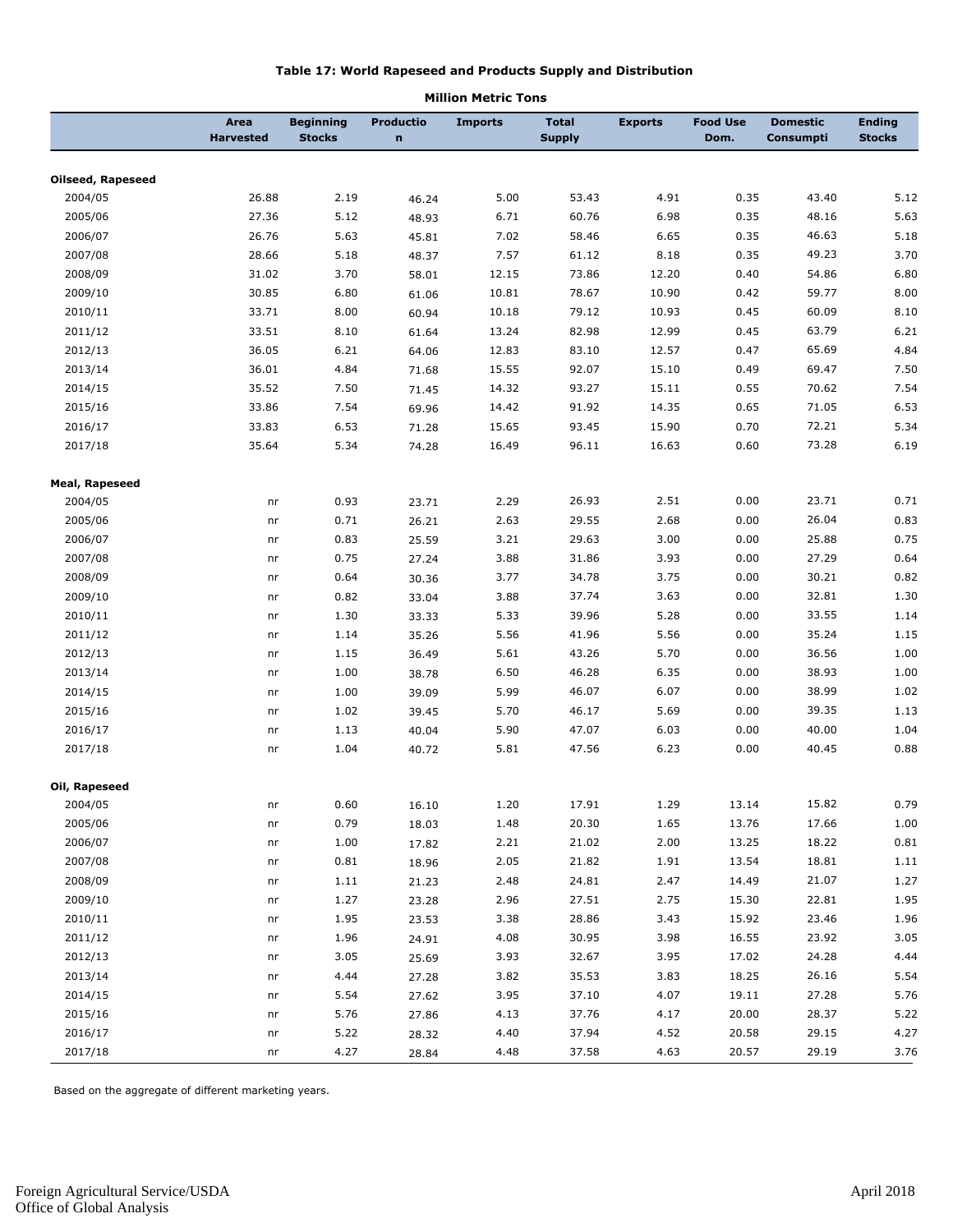#### **Table 18: World Sunflower and Products Supply and Distribution**

|                               |                          |                                   |                                 | בווטו טופטוע וטווא |                |                              |                                |  |
|-------------------------------|--------------------------|-----------------------------------|---------------------------------|--------------------|----------------|------------------------------|--------------------------------|--|
|                               | Area<br><b>Harvested</b> | <b>Beginning</b><br><b>Stocks</b> | <b>Productio</b><br>$\mathbf n$ | <b>Imports</b>     | <b>Exports</b> | <b>Domestic</b><br>Consumpti | <b>Ending</b><br><b>Stocks</b> |  |
| <b>Oilseed, Sunflowerseed</b> |                          |                                   |                                 |                    |                |                              |                                |  |
| 2004/05                       | 20.69                    | 3.38                              | 25.39                           | 1.16               | 1.23           | 25.74                        | 2.96                           |  |
| 2005/06                       | 22.72                    | 2.96                              | 29.92                           | 1.42               | 1.52           | 29.31                        | 3.48                           |  |
| 2006/07                       | 23.45                    | 3.48                              | 30.08                           | 1.81               | 1.91           | 29.44                        | 4.02                           |  |
| 2007/08                       | 21.34                    | 4.02                              | 27.35                           | 1.29               | 1.46           | 27.48                        | 3.72                           |  |
| 2008/09                       | 23.89                    | 3.72                              | 32.89                           | 1.92               | 2.15           | 32.53                        | 3.85                           |  |
| 2009/10                       | 22.99                    | 3.85                              | 31.56                           | 1.56               | 1.55           | 32.82                        | 2.59                           |  |
| 2010/11                       | 23.11                    | 2.59                              | 32.72                           | 1.62               | 1.78           | 32.83                        | 2.32                           |  |
| 2011/12                       | 24.64                    | 2.32                              | 38.66                           | 1.70               | 1.93           | 38.31                        | 2.45                           |  |
| 2012/13                       | 23.61                    | 2.45                              | 35.02                           | 1.36               | 1.45           | 34.67                        | 2.70                           |  |
| 2013/14                       | 24.03                    | 2.70                              | 41.54                           | 1.62               | 1.96           | 40.88                        | 3.02                           |  |
| 2014/15                       | 23.15                    | 3.02                              |                                 | 1.56               | 1.66           | 39.39                        | 2.78                           |  |
| 2015/16                       | 23.29                    | 2.78                              | 39.25                           | 1.87               | 2.01           | 40.65                        | 2.28                           |  |
|                               |                          |                                   | 40.30                           |                    |                |                              |                                |  |
| 2016/17                       | 25.36                    | 2.28                              | 47.85                           | 2.17               | 2.44           | 47.11                        | 2.75                           |  |
| 2017/18                       | 25.58                    | 2.75                              | 46.24                           | 2.00               | 2.13           | 46.81                        | 2.05                           |  |
| <b>Meal, Sunflowerseed</b>    |                          |                                   |                                 |                    |                |                              |                                |  |
| 2004/05                       | nr                       | 0.22                              | 10.30                           | 2.55               | 2.77           | 10.08                        | 0.22                           |  |
| 2005/06                       | nr                       | 0.22                              | 11.72                           | 3.35               | 3.57           | 11.41                        | 0.31                           |  |
| 2006/07                       | nr                       | 0.31                              | 11.87                           | 3.44               | 3.49           | 11.90                        | 0.24                           |  |
| 2007/08                       | nr                       | 0.24                              | 11.11                           | 2.96               | 3.31           | 10.69                        | 0.30                           |  |
| 2008/09                       | nr                       | 0.30                              | 13.07                           | 4.20               | 4.30           | 12.47                        | 0.80                           |  |
| 2009/10                       | nr                       | 0.80                              | 13.42                           | 3.69               | 4.09           | 12.83                        | 0.98                           |  |
| 2010/11                       | nr                       | 0.98                              | 13.31                           | 4.06               | 4.57           | 12.70                        | 1.08                           |  |
| 2011/12                       | nr                       | 1.08                              | 15.62                           | 6.42               | 6.80           | 14.63                        | 1.69                           |  |
| 2012/13                       | nr                       | 1.69                              | 14.16                           | 4.93               | 5.13           | 14.80                        | 0.84                           |  |
| 2013/14                       | nr                       | 0.84                              | 16.85                           | 5.76               | 6.22           | 15.91                        | 1.31                           |  |
| 2014/15                       | nr                       | 1.31                              | 16.13                           | 5.53               | 5.87           | 15.61                        | 1.49                           |  |
| 2015/16                       | nr                       | 1.49                              | 16.50                           | 5.95               | 6.23           | 16.16                        | 1.55                           |  |
| 2016/17                       | nr                       | 1.55                              | 19.33                           | 6.94               | 7.43           | 18.92                        | 1.47                           |  |
| 2017/18                       | nr                       | 1.47                              | 19.33                           | 7.08               | 7.24           | 19.58                        | 1.06                           |  |
| Oil, Sunflowerseed            |                          |                                   |                                 |                    |                |                              |                                |  |
| 2004/05                       | nr                       | 0.83                              | 9.19                            | 2.17               | 2.58           | 8.58                         | 1.02                           |  |
| 2005/06                       | nr                       | 1.02                              | 10.56                           | 3.31               | 3.92           | 9.77                         | 1.21                           |  |
| 2006/07                       | nr                       | 1.21                              | 10.74                           | 3.46               | 4.05           | 10.16                        | 1.20                           |  |
| 2007/08                       | nr                       | 1.20                              | 10.16                           | 2.78               | 3.53           | 9.41                         | 1.20                           |  |
| 2008/09                       | nr                       | 1.20                              | 11.88                           | 4.15               | 4.55           | 10.75                        | 1.93                           |  |
| 2009/10                       | nr                       | 1.93                              | 12.12                           | 3.81               | 4.50           | 11.46                        | 1.89                           |  |
| 2010/11                       | nr                       | 1.89                              | 12.09                           | 3.70               | 4.54           | 11.37                        | 1.77                           |  |
| 2011/12                       | nr                       | 1.77                              | 14.36                           | 5.83               | 6.48           | 12.50                        | 2.98                           |  |
| 2012/13                       | nr                       | 2.98                              |                                 | 5.16               | 5.57           | 13.12                        | 2.33                           |  |
| 2013/14                       |                          | 2.33                              | 12.87                           |                    | 7.78           | 14.09                        | 2.86                           |  |
|                               | nr                       |                                   | 15.45                           | 6.96               |                |                              |                                |  |
| 2014/15                       | nr                       | 2.86                              | 14.93                           | 6.18               | 7.38           | 14.11                        | 2.47                           |  |
| 2015/16                       | nr                       | 2.47                              | 15.38                           | 7.02               | 8.10           | 15.22                        | 1.55                           |  |
| 2016/17                       | nr                       | 1.55                              | 18.20                           | 8.90               | 10.40          | 16.66                        | 1.59                           |  |
| 2017/18                       | nr                       | 1.59                              | 17.95                           | 8.28               | 9.19           | 17.25                        | 1.38                           |  |

#### **Million Metric Tons**

Based on the aggregate of different marketing years, primarily September through August.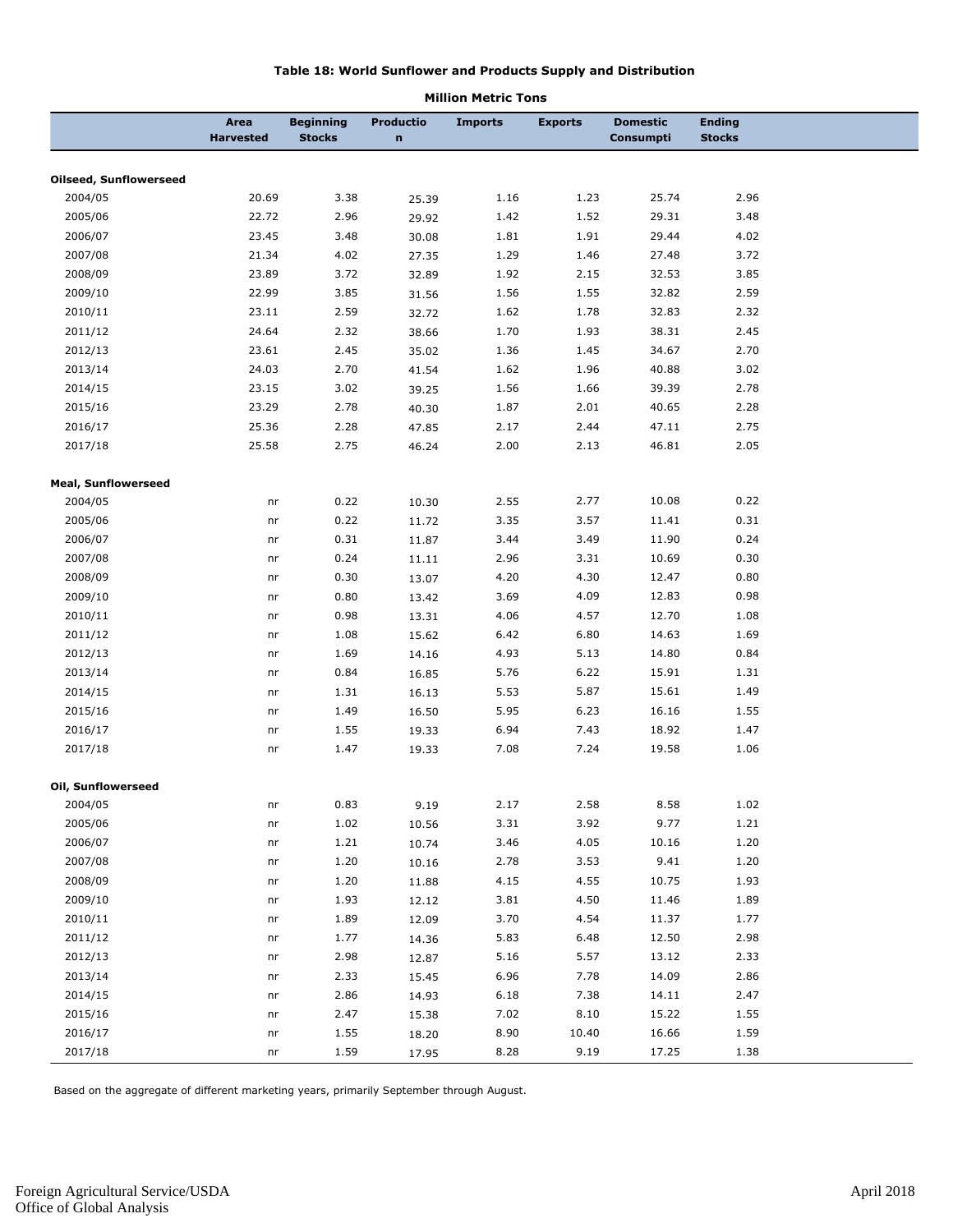#### **Table 19: World Palm Oil, Coconut Oil, and Fish Meal Supply and Distribution**

|              | <b>Beginning</b><br><b>Stocks</b> | <b>Productio</b><br>n | <b>Imports</b> | <b>Total</b><br><b>Supply</b> | <b>Exports</b> | <b>Industrial</b><br>Dom. | <b>Food Use</b><br>Dom. | <b>Domestic</b><br>Consumpti | <b>Ending</b><br><b>Stocks</b> |
|--------------|-----------------------------------|-----------------------|----------------|-------------------------------|----------------|---------------------------|-------------------------|------------------------------|--------------------------------|
|              |                                   |                       |                |                               |                |                           |                         |                              |                                |
| Oil, Palm    |                                   |                       |                |                               |                |                           |                         |                              |                                |
| 2004/05      | 4.43                              | 33.65                 | 24.07          | 62.16                         | 25.82          | 6.24                      | 24.94                   | 31.72                        | 4.62                           |
| 2005/06      | 4.62                              | 36.04                 | 25.63          | 66.28                         | 27.99          | 6.94                      | 25.32                   | 32.80                        | 5.48                           |
| 2006/07      | 5.48                              | 37.61                 | 26.87          | 69.96                         | 28.65          | 7.57                      | 27.19                   | 35.26                        | 6.05                           |
| 2007/08      | 6.05                              | 41.46                 | 30.35          | 77.85                         | 32.78          | 8.85                      | 29.74                   | 39.16                        | 5.92                           |
| 2008/09      | 5.92                              | 44.50                 | 33.39          | 83.81                         | 35.24          | 9.63                      | 32.05                   | 42.33                        | 6.24                           |
| 2009/10      | 6.24                              | 46.40                 | 34.57          | 87.21                         | 36.40          | 10.07                     | 33.47                   | 44.13                        | 6.68                           |
| 2010/11      | 6.68                              | 49.22                 | 35.37          | 91.27                         | 37.23          | 10.73                     | 34.38                   | 45.68                        | 8.36                           |
| 2011/12      | 8.36                              | 52.57                 | 38.51          | 99.44                         | 39.79          | 12.47                     | 37.02                   | 50.14                        | 9.51                           |
| 2012/13      | 9.51                              | 56.43                 | 42.11          | 108.04                        | 43.05          | 14.56                     | 40.55                   | 55.76                        | 9.24                           |
| 2013/14      | 9.24                              | 59.36                 | 41.94          | 110.54                        | 43.19          | 15.82                     | 41.31                   | 57.77                        | 9.58                           |
| 2014/15      | 9.58                              | 61.89                 | 44.81          | 116.28                        | 47.37          | 14.44                     | 43.57                   | 58.71                        | 10.20                          |
| 2015/16      | 10.20                             | 58.89                 | 42.52          | 111.61                        | 43.70          | 15.90                     | 42.48                   | 59.08                        | 8.83                           |
| 2016/17      | 8.83                              | 65.07                 | 45.79          | 119.69                        | 48.93          | 16.31                     | 44.83                   | 61.85                        | 8.91                           |
| 2017/18      | 8.91                              | 69.89                 | 47.21          | 126.02                        | 50.28          | 17.30                     | 46.96                   | 65.04                        | 10.70                          |
| Oil, Coconut |                                   |                       |                |                               |                |                           |                         |                              |                                |
| 2004/05      | 0.51                              | 3.42                  | 1.91           | 5.84                          | 2.08           | 1.40                      | 1.80                    | 3.29                         | 0.47                           |
| 2005/06      | 0.47                              | 3.34                  | 2.04           | 5.85                          | 2.05           | 1.43                      | 1.78                    | 3.35                         | 0.44                           |
| 2006/07      | 0.44                              | 3.07                  | 1.88           | 5.39                          | 1.74           | 1.43                      | 1.66                    | 3.18                         | 0.47                           |
| 2007/08      | 0.47                              | 3.40                  | 1.91           | 5.78                          | 1.93           | 1.51                      | 1.77                    | 3.31                         | 0.55                           |
| 2008/09      | 0.55                              | 3.36                  | 1.67           | 5.58                          | 1.48           | 1.56                      | 1.65                    | 3.24                         | 0.86                           |
| 2009/10      | 0.86                              | 3.47                  | 2.30           | 6.63                          | 2.07           | 1.70                      | 2.09                    | 3.82                         | 0.74                           |
| 2010/11      | 0.74                              | 3.59                  | 1.80           | 6.13                          | 1.80           | 1.67                      | 1.87                    | 3.58                         | 0.76                           |
| 2011/12      | 0.76                              | 3.39                  | 1.84           | 5.98                          | 1.86           | 1.55                      | 1.93                    | 3.51                         | 0.61                           |
| 2012/13      | 0.61                              | 3.62                  | 1.89           | 6.13                          | 1.92           | 1.71                      | 2.00                    | 3.75                         | 0.46                           |
| 2013/14      | 0.46                              | 3.38                  | 1.74           | 5.58                          | 1.92           | 1.55                      | 1.75                    | 3.34                         | 0.33                           |
| 2014/15      | 0.33                              | 3.37                  | 1.82           | 5.52                          | 1.94           | 1.52                      | 1.74                    | 3.29                         | 0.29                           |
| 2015/16      | 0.29                              | 3.32                  | 1.61           | 5.22                          | 1.58           | 1.55                      | 1.69                    | 3.26                         | 0.38                           |
| 2016/17      | 0.38                              | 3.39                  | 1.49           | 5.26                          | 1.73           | 1.59                      | 1.60                    | 3.21                         | 0.32                           |
| 2017/18      | 0.32                              | 3.35                  | 1.45           | 5.12                          | 1.72           | 1.46                      | 1.58                    | 3.06                         | 0.34                           |
| Meal, Fish   |                                   |                       |                |                               |                |                           |                         |                              |                                |
| 2004/05      | 0.83                              | 5.56                  | 3.60           | 10.00                         | 3.70           | 0.06                      | 0.00                    | 5.59                         | 0.71                           |
| 2005/06      | 0.71                              | 4.99                  | 3.05           | 8.75                          | 2.80           | 0.05                      | 0.00                    | 5.21                         | 0.73                           |
| 2006/07      | 0.73                              | 5.14                  | 2.82           | 8.69                          | 2.65           | 0.05                      | 0.00                    | 5.08                         | 0.97                           |
| 2007/08      | 0.97                              | 5.14                  | 3.17           | 9.27                          | 2.94           | 0.05                      | 0.00                    | 5.50                         | 0.83                           |
| 2008/09      | 0.83                              | 5.20                  | 3.26           | 9.29                          | 3.08           | 0.05                      | 0.00                    | 5.51                         | 0.71                           |
| 2009/10      | 0.71                              | 4.24                  | 2.76           | 7.71                          | 2.41           | 0.05                      | 0.00                    | 5.03                         | 0.28                           |
| 2010/11      | 0.28                              | 5.55                  | 2.77           | 8.60                          | 2.69           | 0.05                      | 0.00                    | 5.22                         | 0.69                           |
| 2011/12      | 0.69                              | 4.71                  | 3.05           | 8.44                          | 2.80           | 0.05                      | 0.00                    | 5.36                         | 0.28                           |
| 2012/13      | 0.28                              | 4.84                  | 2.47           | 7.59                          | 2.32           | 0.05                      | 0.00                    | 4.81                         | 0.45                           |
| 2013/14      | 0.45                              | 4.45                  | 2.74           | 7.64                          | 2.47           | 0.05                      | 0.00                    | 4.94                         | 0.23                           |
| 2014/15      | 0.23                              | 4.69                  | 2.50           | 7.42                          | 2.28           | 0.05                      | 0.00                    | 4.87                         | 0.26                           |
| 2015/16      | 0.26                              | 4.51                  | 2.46           | 7.24                          | 2.21           | 0.05                      | 0.00                    | 4.75                         | 0.27                           |
| 2016/17      | 0.27                              | 4.88                  | 3.06           | 8.21                          | 2.51           | 0.05                      | 0.00                    | 5.45                         | 0.25                           |
| 2017/18      | 0.25                              | 4.65                  | 2.47           | 7.37                          | 2.28           | 0.05                      | 0.00                    | 4.82                         | 0.27                           |

#### **Million Metric Tons**

Based on the aggregate of different marketing years.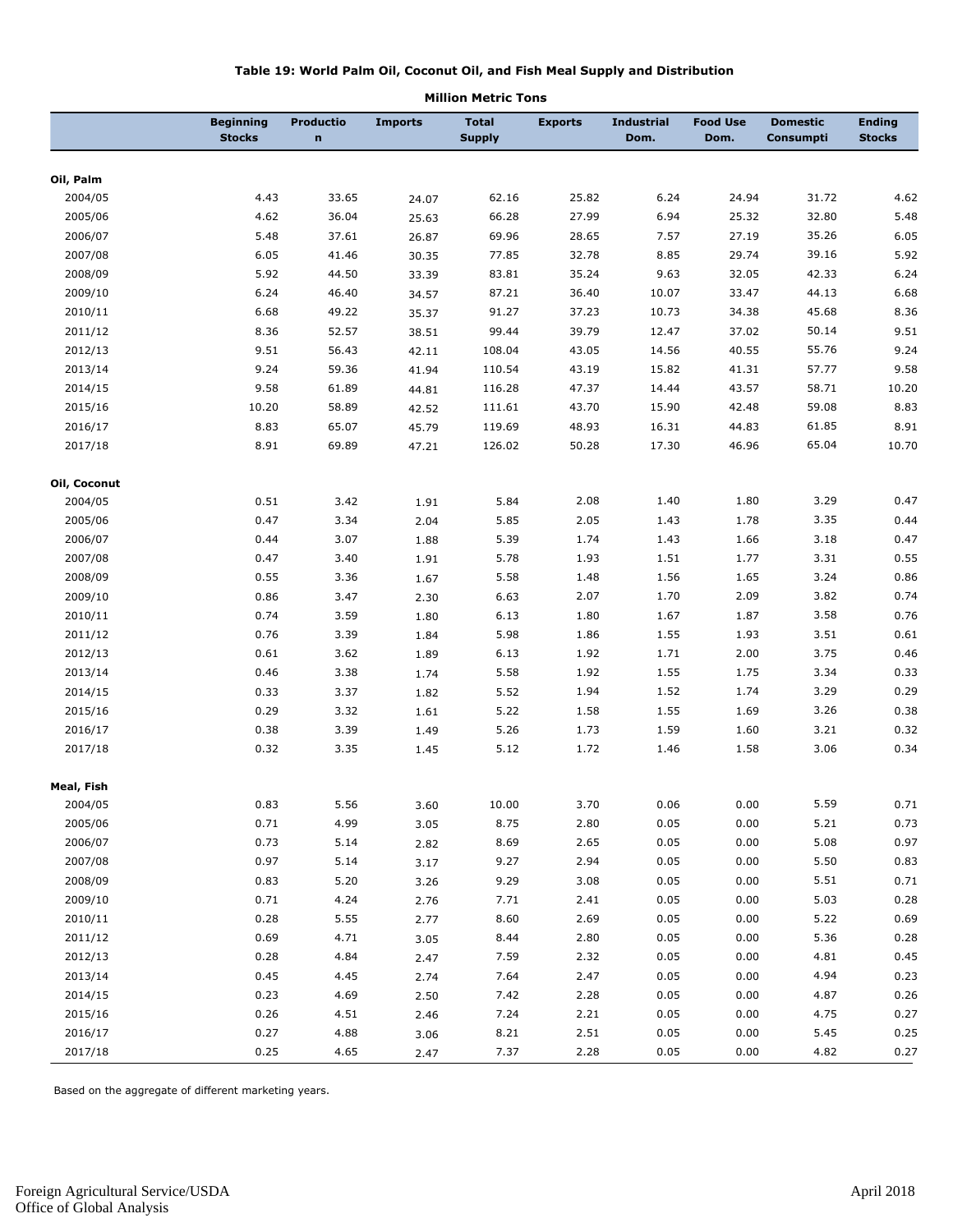#### **Table 20: United States Oilseeds and Products Supply and Distribution Local Marketing Year**

|                             |                          |                            | ,,,vusa,,      | u<br>PICUIL IVIIS |                               |                |        |                              |                                |
|-----------------------------|--------------------------|----------------------------|----------------|-------------------|-------------------------------|----------------|--------|------------------------------|--------------------------------|
|                             | Area<br><b>Harvested</b> | Beginning<br><b>Stocks</b> | Productio<br>n | <b>Imports</b>    | <b>Total</b><br><b>Supply</b> | <b>Exports</b> | Crush  | <b>Domestic</b><br>Consumpti | <b>Ending</b><br><b>Stocks</b> |
| <b>Major Oilseeds</b>       |                          |                            |                |                   |                               |                |        |                              |                                |
| 2004/05                     | 36,808                   | 4,152                      | 95,941         | 681               | 100,774                       | 30,708         | 50,167 | 61,777                       | 8,289                          |
| 2005/06                     | 36,587                   | 8,289                      | 95,671         | 664               | 104,624                       | 26,611         | 51,897 | 63,812                       | 14,201                         |
| 2006/07                     | 36,962                   | 14,201                     | 96,843         | 1,033             | 112,077                       | 31,647         | 53,483 | 63,407                       | 17,023                         |
| 2007/08                     | 31,970                   | 17,023                     | 82,453         | 1,265             | 100,741                       | 33,045         | 53,495 | 60,787                       | 6,909                          |
| 2008/09                     | 35,265                   | 6,909                      | 89,201         | 1,295             | 97,405                        | 35,694         | 49,342 | 56,091                       | 5,620                          |
| 2009/10                     | 35,511                   | 5,620                      | 98,951         | 1,066             | 105,637                       | 41,691         | 51,483 | 58,402                       | 5,544                          |
| 2010/11                     | 37,179                   | 5,544                      | 100,432        | 945               | 106,921                       | 41,938         | 49,323 | 57,664                       | 7,319                          |
| 2011/12                     | 35,131                   | 7,319                      | 92,442         | 1,285             | 101,046                       | 37,813         | 50,316 | 57,621                       | 5,612                          |
| 2012/13                     | 36,676                   | 5,612                      | 93,323         | 1,605             | 100,540                       | 37,156         | 50,250 | 57,621                       | 5,763                          |
| 2013/14                     | 35,438                   | 5,763                      | 99,016         | 3,067             | 107,846                       | 45,569         | 51,459 | 58,324                       | 3,953                          |
| 2014/15                     | 38,983                   | 3,953                      | 116,029        | 1,851             | 121,833                       | 51,116         | 55,111 | 63,961                       | 6,756                          |
| 2015/16                     | 38,398                   | 6,756                      | 115,879        | 1,130             | 123,765                       | 53,959         | 55,055 | 62,938                       | 6,868                          |
| 2016/17                     | 39,245                   | 6,868                      | 126,935        | 1,499             | 135,302                       | 60,278         | 56,258 | 65,424                       | 9,600                          |
| 2017/18                     | 42,898                   | 9,600                      | 131,308        | 1,417             | 142,325                       | 57,455         | 58,055 | 68,061                       | 16,809                         |
| <b>Major Protein Meals</b>  |                          |                            |                |                   |                               |                |        |                              |                                |
| 2004/05                     | nr                       | 273                        | 39,191         | 1,537             | 41,001                        | 6,954          | 50,167 | 33,832                       | 215                            |
| 2005/06                     | nr                       | 215                        | 39,894         | 1,663             | 41,772                        | 7,608          | 51,897 | 33,803                       | 361                            |
| 2006/07                     | nr                       | 361                        | 41,390         | 1,709             | 43,460                        | 8,264          | 53,483 | 34,811                       | 385                            |
| 2007/08                     | nr                       | 385                        | 40,786         | 1,992             | 43,163                        | 8,706          | 53,495 | 34,123                       | 334                            |
| 2008/09                     | nr                       | 334                        | 37,631         | 1,817             | 39,782                        | 7,940          | 49,342 | 31,596                       | 246                            |
| 2009/10                     | nr                       | 246                        | 39,992         | 1,344             | 41,582                        | 10,308         | 51,483 | 30,933                       | 341                            |
| 2010/11                     | nr                       | 341                        | 38,032         | 2,241             | 40,614                        | 8,488          | 49,323 | 31,748                       | 378                            |
| 2011/12                     | nr                       | 378                        | 39,450         | 3,032             | 42,860                        | 9,170          | 50,316 | 33,354                       | 336                            |
| 2012/13                     | nr                       | 336                        | 38,593         | 3,393             | 42,322                        | 10,461         | 50,250 | 31,546                       | 315                            |
| 2013/14                     | nr                       | 315                        | 39,293         | 3,798             | 43,406                        | 10,803         | 51,459 | 32,311                       | 292                            |
| 2014/15                     | nr                       | 292                        | 43,210         | 3,873             | 47,375                        | 12,144         | 55,111 | 34,941                       | 290                            |
| 2015/16                     | nr                       | 290                        | 42,778         | 4,078             | 47,146                        | 11,179         | 55,055 | 35,692                       | 275                            |
| 2016/17                     | nr                       | 275                        | 43,112         | 3,921             | 47,308                        | 10,829         | 56,258 | 36,071                       | 408                            |
| 2017/18                     | nr                       | 408                        | 44,684         | 3,753             | 48,845                        | 11,679         | 58,055 | 36,837                       | 329                            |
| <b>Major Vegetable Oils</b> |                          |                            |                |                   |                               |                |        |                              |                                |
| 2004/05                     | 0                        | 795                        | 9,769          | 1,841             | 12,405                        | 838            | 50,167 | 10,443                       | 1,124                          |
| 2005/06                     | 0                        | 1,124                      | 10,435         | 2,379             | 13,938                        | 899            | 51,897 | 11,242                       | 1,797                          |
| 2006/07                     | 0                        | 1,797                      | 10,450         | 2,527             | 14,774                        | 1,333          | 53,483 | 11,700                       | 1,741                          |
| 2007/08                     | 0                        | 1,741                      | 10,544         | 3,109             | 15,394                        | 1,679          | 53,495 | 12,251                       | 1,464                          |
| 2008/09                     | 0                        | 1,464                      | 9,667          | 3,230             | 14,361                        | 1,457          | 49,342 | 11,167                       | 1,737                          |
| 2009/10                     | 0                        | 1,737                      | 10,058         | 3,338             | 15,133                        | 1,948          | 51,483 | 11,194                       | 1,991                          |
| 2010/11                     | 0                        | 1,991                      | 9,775          | 3,612             | 15,378                        | 1,861          | 49,323 | 11,794                       | 1,723                          |
| 2011/12                     | 0                        | 1,723                      | 10,032         | 3,831             | 15,586                        | 1,146          | 50,316 | 12,873                       | 1,567                          |
| 2012/13                     | 0                        | 1,567                      | 10,231         | 3,801             | 15,599                        | 1,387          | 50,250 | 13,068                       | 1,144                          |
| 2013/14                     | 0                        | 1,144                      | 10,427         | 4,016             | 15,587                        | 1,116          | 51,459 | 13,499                       | 972                            |
| 2014/15                     | 0                        | 972                        | 10,938         | 4,230             | 16,140                        | 1,174          | 55,111 | 13,680                       | 1,286                          |
| 2015/16                     | 0                        | 1,286                      | 11,211         | 4,527             | 17,024                        | 1,248          | 55,055 | 14,574                       | 1,202                          |
| 2016/17                     | 0                        | 1,202                      | 11,434         | 4,729             | 17,365                        | 1,416          | 56,258 | 14,718                       | 1,231                          |
| 2017/18                     | 0                        | 1,231                      | 11,694         | 4,959             | 17,884                        | 1,145          | 58,055 | 15,434                       | 1,305                          |

#### **Thousand Metric Tons**

Based on the aggregate of different marketing years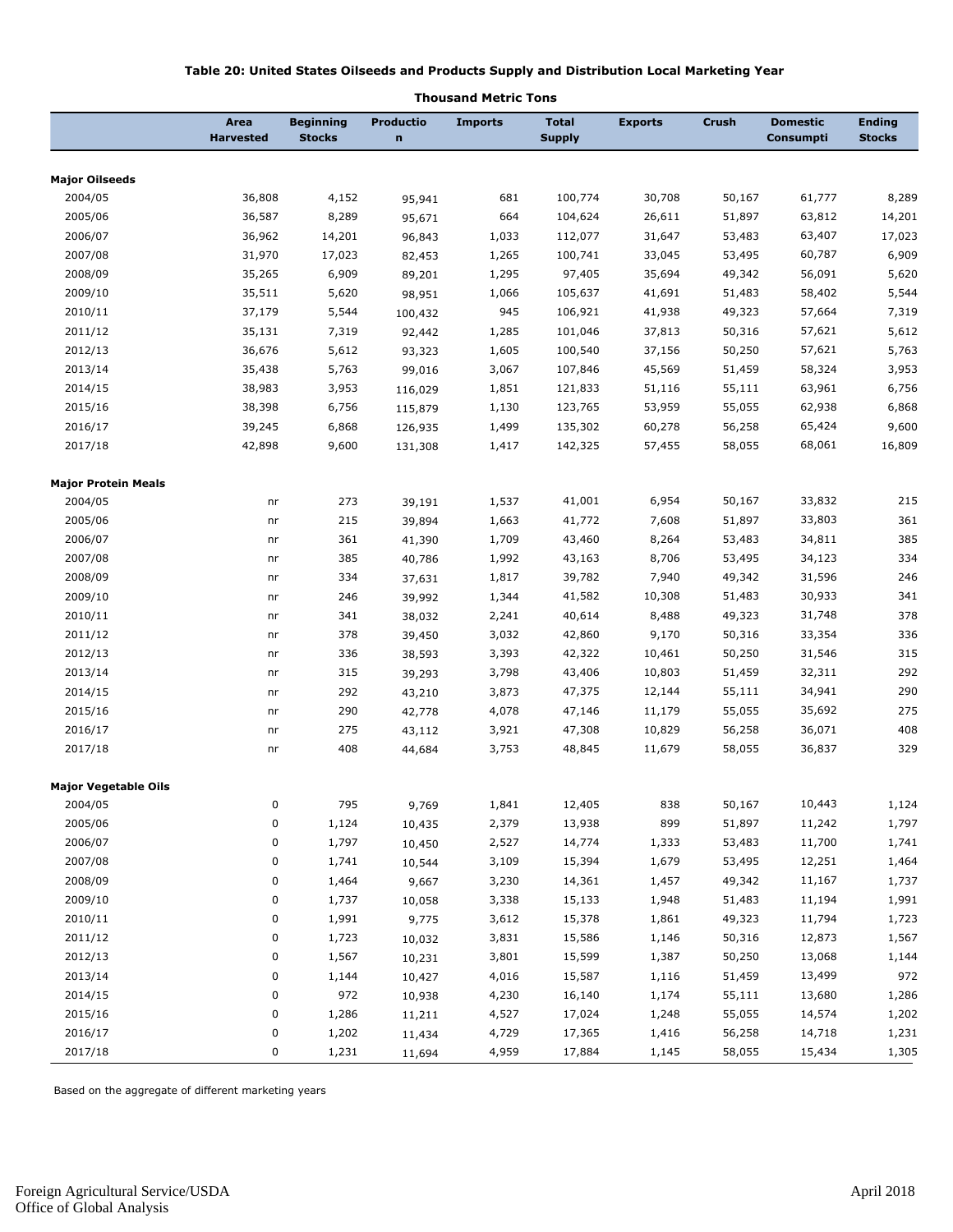#### **Table 21: United States Soybeans and Products Supply and Distribution Local Marketing Years**

|                  | Area<br><b>Harvested</b> | <b>Beginning</b><br><b>Stocks</b> | <b>Productio</b><br>$\mathbf n$ | <b>Imports</b> | <b>Total</b><br><b>Supply</b> | <b>Exports</b> | Crush  | <b>Domestic</b><br>Consumpti | <b>Ending</b><br><b>Stocks</b> |
|------------------|--------------------------|-----------------------------------|---------------------------------|----------------|-------------------------------|----------------|--------|------------------------------|--------------------------------|
|                  |                          |                                   |                                 |                |                               |                |        |                              |                                |
| Oilseed, Soybean |                          |                                   |                                 |                |                               |                |        |                              |                                |
| 2004/05          | 29,930                   | 3,059                             | 85,016                          | 152            | 88,227                        | 29,860         | 46,160 | 51,407                       | 6,960                          |
| 2005/06          | 28,834                   | 6,960                             | 83,507                          | 92             | 90,559                        | 25,579         | 47,324 | 52,751                       | 12,229                         |
| 2006/07          | 30,190                   | 12,229                            | 87,001                          | 246            | 99,476                        | 30,386         | 49,198 | 53,473                       | 15,617                         |
| 2007/08          | 25,959                   | 15,617                            | 72,859                          | 269            | 88,745                        | 31,538         | 49,081 | 51,627                       | 5,580                          |
| 2008/09          | 30,222                   | 5,580                             | 80,749                          | 361            | 86,690                        | 34,817         | 45,230 | 48,112                       | 3,761                          |
| 2009/10          | 30,907                   | 3,761                             | 91,470                          | 397            | 95,628                        | 40,798         | 47,673 | 50,724                       | 4,106                          |
| 2010/11          | 31,003                   | 4,106                             | 90,663                          | 393            | 95,162                        | 40,959         | 44,851 | 48,351                       | 5,852                          |
| 2011/12          | 29,856                   | 5,852                             | 84,291                          | 439            | 90,582                        | 37,186         | 46,348 | 48,786                       | 4,610                          |
| 2012/13          | 30,814                   | 4,610                             | 82,791                          | 1,103          | 88,504                        | 36,129         | 45,967 | 48,550                       | 3,825                          |
| 2013/14          | 30,858                   | 3,825                             | 91,389                          | 1,953          | 97,167                        | 44,594         | 47,192 | 50,069                       | 2,504                          |
| 2014/15          | 33,423                   | 2,504                             | 106,878                         | 904            | 110,286                       | 50,143         | 50,975 | 54,955                       | 5,188                          |
| 2015/16          | 33,076                   | 5,188                             | 106,857                         | 641            | 112,686                       | 52,860         | 51,335 | 54,472                       | 5,354                          |
| 2016/17          | 33,466                   | 5,354                             | 116,920                         | 605            | 122,879                       | 59,157         | 51,742 | 55,514                       | 8,208                          |
| 2017/18          | 36,228                   | 8,208                             | 119,518                         | 680            | 128,406                       | 56,200         | 53,615 | 57,232                       | 14,974                         |
| Meal, Soybean    |                          |                                   |                                 |                |                               |                |        |                              |                                |
| 2004/05          | nr                       | 191                               | 36,936                          | 134            | 37,261                        | 6,659          | 46,160 | 30,446                       | 156                            |
| 2005/06          | nr                       | 156                               | 37,416                          | 128            | 37,700                        | 7,301          | 47,324 | 30,114                       | 285                            |
| 2006/07          | nr                       | 285                               | 39,037                          | 142            | 39,464                        | 7,987          | 49,198 | 31,166                       | 311                            |
| 2007/08          | nr                       | 311                               | 38,359                          | 128            | 38,798                        | 8,384          | 49,081 | 30,147                       | 267                            |
| 2008/09          | nr                       | 267                               | 35,473                          | 80             | 35,820                        | 7,708          | 45,230 | 27,899                       | 213                            |
| 2009/10          | nr                       | 213                               | 37,836                          | 145            | 38,194                        | 10,125         | 47,673 | 27,795                       | 274                            |
| 2010/11          | nr                       | 274                               | 35,608                          | 163            | 36,045                        | 8,238          | 44,851 | 27,489                       | 318                            |
| 2011/12          | nr                       | 318                               | 37,217                          | 196            | 37,731                        | 8,845          | 46,348 | 28,614                       | 272                            |
| 2012/13          | nr                       | 272                               | 36,174                          | 222            | 36,668                        | 10,111         | 45,967 | 26,307                       | 250                            |
| 2013/14          | nr                       | 250                               | 36,909                          | 347            | 37,506                        | 10,504         | 47,192 | 26,775                       | 227                            |
| 2014/15          | nr                       | 227                               | 40,880                          | 302            | 41,409                        | 11,891         | 50,975 | 29,282                       | 236                            |
| 2015/16          | nr                       | 236                               | 40,525                          | 366            | 41,127                        | 10,844         | 51,335 | 30,044                       | 239                            |
| 2016/17          | nr                       | 239                               | 40,630                          | 317            | 41,186                        | 10,524         | 51,742 | 30,299                       | 363                            |
| 2017/18          | nr                       | 363                               | 42,229                          | 363            | 42,955                        | 11,340         | 53,615 | 31,343                       | 272                            |
| Oil, Soybean     |                          |                                   |                                 |                |                               |                |        |                              |                                |
| 2004/05          | nr                       | 488                               | 8,782                           | 12             | 9,282                         | 600            | 46,160 | 7,911                        | 771                            |
| 2005/06          | nr                       | $771\,$                           | 9,248                           | $16\,$         | 10,035                        | 523            | 47,324 | 8,147                        | 1,365                          |
| 2006/07          | nr                       | 1,365                             | 9,294                           | 17             | 10,676                        | 851            | 49,198 | 8,426                        | 1,399                          |
| 2007/08          | nr                       | 1,399                             | 9,335                           | $30\,$         | 10,764                        | 1,320          | 49,081 | 8,317                        | 1,127                          |
| 2008/09          | nr                       | 1,127                             | 8,503                           | 41             | 9,671                         | 995            | 45,230 | 7,378                        | 1,298                          |
| 2009/10          | nr                       | 1,298                             | 8,897                           | 47             | 10,242                        | 1,524          | 47,673 | 7,173                        | 1,545                          |
| 2010/11          | nr                       | 1,545                             | 8,568                           | 72             | 10,185                        | 1,466          | 44,851 | 7,506                        | 1,213                          |
| 2011/12          | nr                       | 1,213                             | 8,954                           | 68             | 10,235                        | 664            | 46,348 | 8,396                        | 1,175                          |
| 2012/13          | nr                       | 1,175                             | 8,990                           | 89             | 10,254                        | 981            | 45,967 | 8,522                        | 751                            |
| 2013/14          |                          | 751                               |                                 | 75             |                               | 852            |        | 8,576                        | 529                            |
| 2014/15          | nr                       |                                   | 9,131                           | 120            | 9,957                         | 914            | 47,192 | 8,600                        | 841                            |
|                  | nr                       | 529                               | 9,706                           |                | 10,355                        |                | 50,975 |                              |                                |
| 2015/16          | nr                       | 841                               | 9,956                           | 130            | 10,927                        | 1,017          | 51,335 | 9,145                        | 765                            |
| 2016/17          | nr                       | 765                               | 10,035                          | 145            | 10,945                        | 1,160          | 51,742 | 9,009                        | 776                            |
| 2017/18          | nr                       | 776                               | 10,321                          | 136            | 11,233                        | 907            | 53,615 | 9,434                        | 892                            |

#### **Thousand Metric Tons**

Data based on Local Marketing Year (MY). Soybeans are on a September/August MY, and Soybean

Meal and Oil are on an October/September MY.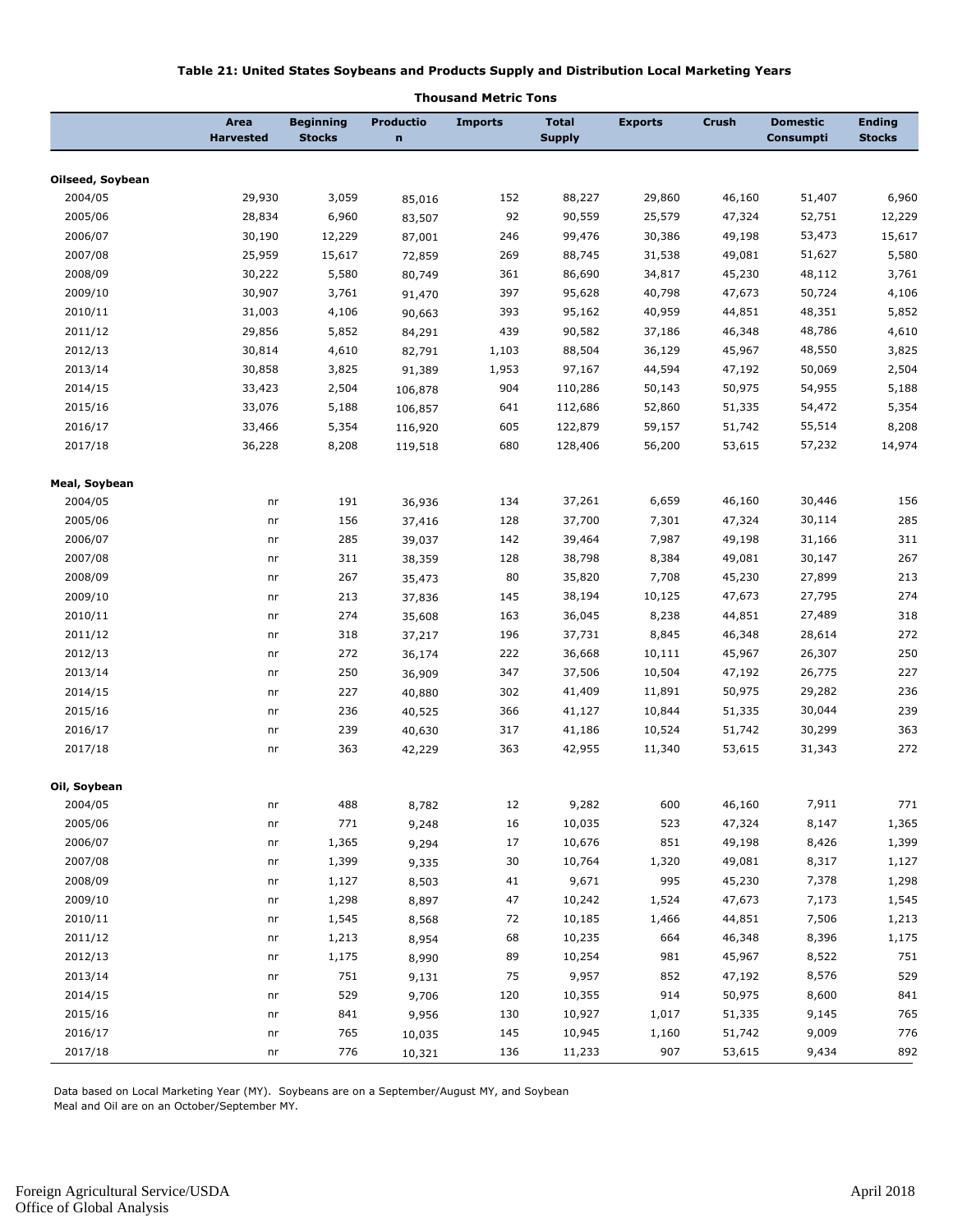#### **Table 22: Brazil Soybeans and Products Supply and Distribution Local Marketing Years**

|                          | Area<br><b>Harvested</b> | Beginning<br><b>Stocks</b> | Productio<br>n | <b>Imports</b> | <b>Total</b><br><b>Supply</b> | <b>Exports</b> | <b>Crush</b> | <b>Domestic</b><br>Consumpti | <b>Ending</b><br><b>Stocks</b> |
|--------------------------|--------------------------|----------------------------|----------------|----------------|-------------------------------|----------------|--------------|------------------------------|--------------------------------|
| Oilseed, Soybean (Local) |                          |                            |                |                |                               |                |              |                              |                                |
| 2004/05                  | 22,917                   | 4,548                      |                | 352            | 57,900                        | 22,799         | 29,728       | 32,413                       | 2,688                          |
| 2005/06                  | 22,229                   | 2,688                      | 53,000         | 40             | 59,728                        | 24,770         | 28,756       | 31,506                       |                                |
| 2006/07                  | 20,700                   | 3,452                      | 57,000         |                | 62,560                        | 23,805         | 31,511       | 34,261                       | 3,452<br>4,494                 |
|                          |                          |                            | 59,000         | 108            |                               |                |              | 34,695                       |                                |
| 2007/08                  | 21,300                   | 4,494                      | 61,000         | 83             | 65,577                        | 24,515         | 31,895       |                              | 6,367                          |
| 2008/09                  | 21,700                   | 6,367                      | 57,800         | 124            | 64,291                        | 28,041         | 30,779       | 33,579                       | 2,671                          |
| 2009/10                  | 23,500                   | 2,671                      | 69,000         | 150            | 71,821                        | 29,188         | 35,700       | 38,550                       | 4,083                          |
| 2010/11                  | 24,200                   | 4,083                      | 75,300         | 40             | 79,423                        | 33,789         | 37,264       | 40,164                       | 5,470                          |
| 2011/12                  | 25,000                   | 5,470                      | 66,500         | 298            | 72,268                        | 31,905         | 36,230       | 39,130                       | 1,233                          |
| 2012/13                  | 27,700                   | 1,233                      | 82,000         | 240            | 83,473                        | 42,826         | 36,432       | 39,378                       | 1,269                          |
| 2013/14                  | 30,100                   | 1,269                      | 86,700         | 579            | 88,548                        | 45,747         | 38,195       | 41,345                       | 1,456                          |
| 2014/15                  | 32,100                   | 1,456                      | 97,200         | 329            | 98,985                        | 54,635         | 40,339       | 43,550                       | 800                            |
| 2015/16                  | 33,300                   | 800                        | 96,500         | 362            | 97,662                        | 52,100         | 40,000       | 43,332                       | 2,230                          |
| 2016/17                  | 33,900                   | 2,230                      | 114,100        | 267            | 116,597                       | 68,807         | 43,300       | 46,702                       | 1,088                          |
| 2017/18                  | 35,000                   | 1,088                      | 115,000        | 200            | 116,288                       | 69,250         | 42,800       | 46,300                       | 738                            |
| Meal, Soybean (Local)    |                          |                            |                |                |                               |                |              |                              |                                |
| 2004/05                  | nr                       | 841                        | 23,040         | 244            | 24,125                        | 14,256         | 29,728       | 9,133                        | 736                            |
| 2005/06                  | nr                       | 736                        | 22,280         | 214            | 23,230                        | 12,287         | 28,756       | 10,080                       | 863                            |
| 2006/07                  | nr                       | 863                        | 24,420         | 146            | 25,429                        | 12,346         | 31,511       | 10,800                       | 2,283                          |
| 2007/08                  | nr                       | 2,283                      | 24,720         | 143            | 27,146                        | 12,709         | 31,895       | 12,300                       | 2,137                          |
| 2008/09                  | nr                       | 2,137                      | 23,850         | 86             | 26,073                        | 12,153         | 30,779       | 12,800                       | 1,120                          |
| 2009/10                  | nr                       | 1,120                      | 27,670         | 72             | 28,862                        | 14,147         | 35,700       | 13,187                       | 1,528                          |
| 2010/11                  | nr                       | 1,528                      | 28,880         | 51             | 30,459                        | 14,452         | 37,264       | 13,400                       | 2,607                          |
| 2011/12                  | nr                       | 2,607                      | 28,080         | 15             | 30,702                        | 13,854         | 36,230       | 14,000                       | 2,848                          |
| 2012/13                  | nr                       | 2,848                      | 28,230         | 30             | 31,108                        | 13,619         | 36,432       | 14,800                       | 2,689                          |
| 2013/14                  | nr                       | 2,689                      | 29,560         | 27             | 32,276                        | 13,721         | 38,195       | 15,100                       | 3,455                          |
| 2014/15                  | nr                       | 3,455                      | 31,220         | 16             | 34,691                        | 15,106         | 40,339       | 15,800                       | 3,785                          |
| 2015/16                  | nr                       | 3,785                      | 30,980         | 27             | 34,792                        | 14,651         | 40,000       | 16,600                       | 3,541                          |
| 2016/17                  | nr                       | 3,541                      | 33,520         | 35             | 37,096                        | 13,915         | 43,300       | 17,761                       | 5,420                          |
| 2017/18                  | nr                       | 5,420                      | 33,150         | 30             | 38,600                        | 15,800         | 42,800       | 18,100                       | 4,700                          |
| Oil, Soybean (Local)     |                          |                            |                |                |                               |                |              |                              |                                |
| 2004/05                  | nr                       | 348                        | 5,705          | 3              | 6,056                         | 2,697          | 29,728       | 3,099                        | 260                            |
| 2005/06                  | nr                       | 260                        | 5,520          | $18\,$         | 5,798                         | 2,315          | 28,756       | 3,211                        | 272                            |
| 2006/07                  | nr                       | 272                        | 6,050          | 62             | 6,384                         | 2,521          | 31,511       | 3,505                        | 358                            |
| 2007/08                  | nr                       | 358                        | 6,120          | 9              | 6,487                         | 2,198          | 31,895       | 4,005                        | 284                            |
| 2008/09                  | nr                       | 284                        | 5,910          | $41\,$         | 6,235                         | 1,496          | 30,779       | 4,395                        | 344                            |
| 2009/10                  | nr                       | 344                        | 6,850          | $\overline{2}$ | 7,196                         | 1,632          | 35,700       | 5,060                        | 504                            |
| 2010/11                  | nr                       | 504                        | 7,150          | 0              | 7,654                         | 1,758          | 37,264       | 5,305                        | 591                            |
| 2011/12                  | nr                       | 591                        | 6,950          | $\overline{c}$ | 7,543                         | 1,688          | 36,230       | 5,395                        | 460                            |
| 2012/13                  | nr                       | 460                        | 6,990          | 4              | 7,454                         | 1,410          | 36,432       | 5,528                        | 516                            |
| 2013/14                  | nr                       | 516                        |                | 0              | 7,846                         | 1,326          | 38,195       | 5,955                        | 565                            |
| 2014/15                  | nr                       | 565                        | 7,330          | 11             | 8,316                         | 1,650          | 40,339       | 6,220                        | 446                            |
| 2015/16                  |                          | 446                        | 7,740          | $75\,$         | 8,196                         | 1,250          | 40,000       | 6,440                        | 506                            |
| 2016/17                  | nr                       |                            | 7,675          |                |                               |                |              | 6,900                        | 651                            |
|                          | nr                       | 506                        | 8,310          | 60             | 8,876                         | 1,325          | 43,300       |                              |                                |
| 2017/18                  | nr                       | 651                        | 8,200          | 60             | 8,911                         | 1,475          | 42,800       | 6,930                        | 506                            |

#### **Thousand Metric Tons**

Data based on Brazil's local February/January Marketing Year (MY).

Where February 2012 - January 2013 is the 2011/12 MY.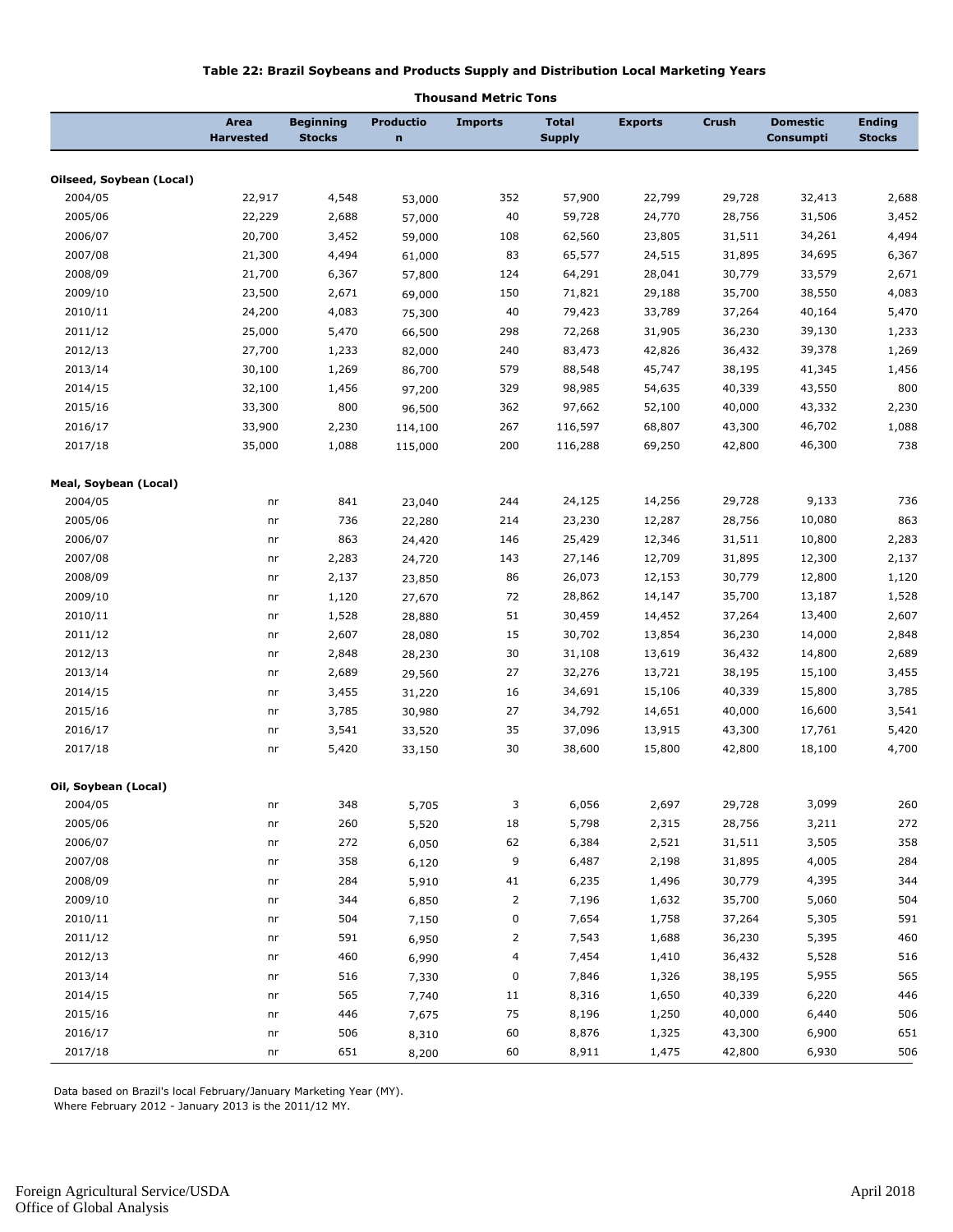#### **Table 23: Argentina Soybeans and Products Supply and Distribution Local Marketing Years**

|                          |                          |                                   |                          | vusanu meu ic T |                               |                |        |                              |                                |
|--------------------------|--------------------------|-----------------------------------|--------------------------|-----------------|-------------------------------|----------------|--------|------------------------------|--------------------------------|
|                          | Area<br><b>Harvested</b> | <b>Beginning</b><br><b>Stocks</b> | Productio<br>$\mathbf n$ | <b>Imports</b>  | <b>Total</b><br><b>Supply</b> | <b>Exports</b> | Crush  | <b>Domestic</b><br>Consumpti | <b>Ending</b><br><b>Stocks</b> |
|                          |                          |                                   |                          |                 |                               |                |        |                              |                                |
| Oilseed, Soybean (Local) |                          |                                   |                          |                 |                               |                |        |                              |                                |
| 2004/05                  | 14,400                   | 2,532                             | 39,000                   | 709             | 42,241                        | 10,686         | 29,560 | 31,000                       | 555                            |
| 2005/06                  | 15,200                   | 555                               | 40,500                   | 1,013           | 42,068                        | 7,132          | 32,748 | 34,268                       | 668                            |
| 2006/07                  | 16,300                   | 668                               | 48,800                   | 2,336           | 51,804                        | 12,133         | 35,963 | 37,593                       | 2,078                          |
| 2007/08                  | 16,371                   | 2,078                             | 46,200                   | 2,947           | 51,225                        | 11,803         | 31,883 | 33,608                       | 5,814                          |
| 2008/09                  | 16,000                   | 5,814                             | 32,000                   | 157             | 37,971                        | 3,486          | 28,555 | 30,405                       | 4,080                          |
| 2009/10                  | 18,600                   | 4,080                             | 54,500                   | $\pmb{0}$       | 58,580                        | 13,701         | 39,196 | 41,196                       | 3,683                          |
| 2010/11                  | 18,300                   | 3,683                             | 49,000                   | 13              | 52,696                        | 10,389         | 37,521 | 39,821                       | 2,486                          |
| 2011/12                  | 17,577                   | 2,486                             | 40,100                   | $\overline{2}$  | 42,588                        | 6,098          | 30,681 | 33,431                       | 3,059                          |
| 2012/13                  | 19,750                   | 3,059                             | 49,300                   | $\overline{2}$  | 52,361                        | 7,817          | 35,009 | 38,209                       | 6,335                          |
| 2013/14                  | 19,250                   | 6,335                             | 53,400                   | $\overline{2}$  | 59,737                        | 7,434          | 38,503 | 42,089                       | 10,214                         |
| 2014/15                  | 19,340                   | 10,214                            | 61,400                   | 141             | 71,755                        | 11,670         | 45,110 | 49,285                       | 10,800                         |
| 2015/16                  | 19,530                   | 10,800                            | 56,800                   | 1,304           | 68,904                        | 9,046          | 43,041 | 47,491                       | 12,367                         |
| 2016/17                  | 18,350                   | 12,367                            | 57,800                   | 2,000           | 72,167                        | 7,250          | 41,000 | 45,600                       | 19,317                         |
| 2017/18                  | 17,500                   | 19,317                            | 40,000                   | 2,400           | 61,717                        | 3,750          | 42,000 | 46,700                       | 11,267                         |
| Meal, Soybean (Local)    |                          |                                   |                          |                 |                               |                |        |                              |                                |
| 2004/05                  | nr                       | 1,085                             | 23,350                   | $\mathbf{1}$    | 24,436                        | 22,703         | 29,560 | 530                          | 1,203                          |
| 2005/06                  | nr                       | 1,203                             | 25,582                   | 0               | 26,785                        | 24,723         | 32,748 | 535                          | 1,527                          |
| 2006/07                  | nr                       | 1,527                             | 27,857                   | $\overline{2}$  | 29,386                        | 28,108         | 35,963 | 544                          | 734                            |
| 2007/08                  | nr                       | 734                               | 24,839                   | 3               | 25,576                        | 24,389         | 31,883 | 652                          | 535                            |
| 2008/09                  | nr                       | 535                               | 22,519                   | 4               | 23,058                        | 21,303         | 28,555 | 750                          | 1,005                          |
| 2009/10                  | nr                       | 1,005                             | 30,493                   | 0               | 31,498                        | 28,384         | 39,196 | 850                          | 2,264                          |
| 2010/11                  | nr                       | 2,264                             | 29,181                   | 0               | 31,445                        | 27,485         | 37,521 | 1,085                        | 2,875                          |
| 2011/12                  | nr                       | 2,875                             | 23,946                   | 0               | 26,821                        | 21,973         | 30,681 | 1,550                        | 3,298                          |
| 2012/13                  | nr                       | 3,298                             | 27,150                   | 0               | 30,448                        | 23,937         | 35,009 | 1,950                        | 4,561                          |
| 2013/14                  | nr                       | 4,561                             | 29,528                   | 0               | 34,089                        | 27,473         | 38,503 | 2,200                        | 4,416                          |
| 2014/15                  | nr                       | 4,416                             | 34,737                   | $\mathbf{1}$    | 39,154                        | 31,867         | 45,110 | 2,500                        | 4,787                          |
| 2015/16                  | nr                       | 4,787                             | 33,102                   | 0               | 37,889                        | 30,980         | 43,041 | 2,694                        | 4,215                          |
| 2016/17                  | nr                       | 4,215                             | 31,340                   | 0               | 35,555                        | 29,350         | 41,000 | 2,865                        | 3,340                          |
| 2017/18                  | nr                       | 3,340                             | 32,235                   | 0               | 35,575                        | 29,500         | 42,000 | 2,900                        | 3,175                          |
| Oil, Soybean (Local)     |                          |                                   |                          |                 |                               |                |        |                              |                                |
| 2004/05                  | nr                       | 304                               | 5,558                    | 0               | 5,862                         | 5,082          | 29,560 | 395                          | 385                            |
| 2005/06                  | nr                       | 385                               | 6,169                    | $\pmb{0}$       | 6,554                         | 5,667          | 32,748 | 402                          | 485                            |
| 2006/07                  | nr                       | 485                               |                          | 0               | 7,402                         | 6,515          | 35,963 | 675                          | 212                            |
| 2007/08                  |                          | 212                               | 6,917                    | 0               | 6,249                         | 4,987          | 31,883 | 1,125                        | 137                            |
| 2008/09                  | nr                       | 137                               | 6,037                    |                 |                               | 3,709          |        | 1,716                        | 160                            |
|                          | nr                       |                                   | 5,448                    | 0               | 5,585                         |                | 28,555 |                              |                                |
| 2009/10                  | nr                       | 160                               | 7,460                    | 0               | 7,620                         | 5,180          | 39,196 | 2,215                        | 225                            |
| 2010/11                  | nr                       | 225                               | 7,148                    | ${\bf 0}$       | 7,373                         | 4,227          | 37,521 | 2,755                        | 391                            |
| 2011/12                  | nr                       | 391                               | 5,840                    | 35              | 6,266                         | 3,433          | 30,681 | 2,550                        | 283                            |
| 2012/13                  | nr                       | 283                               | 6,616                    | 59              | 6,958                         | 4,281          | 35,009 | 2,375                        | 302                            |
| 2013/14                  | nr                       | 302                               | 7,191                    | 26              | 7,519                         | 4,296          | 38,503 | 2,843                        | 380                            |
| 2014/15                  | nr                       | 380                               | 8,753                    | 5               | 9,138                         | 6,312          | 45,110 | 2,300                        | 526                            |
| 2015/16                  | nr                       | 526                               | 8,382                    | 0               | 8,908                         | 5,386          | 43,041 | 3,037                        | 485                            |
| 2016/17                  | nr                       | 485                               | 7,920                    | 0               | 8,405                         | 4,680          | 41,000 | 3,320                        | 405                            |
| 2017/18                  | nr                       | 405                               | 8,085                    | 0               | 8,490                         | 4,850          | 42,000 | 3,280                        | 360                            |

#### **Thousand Metric Tons**

Data based on Argentina's Local April/March Marketing Year (MY). Where April 2012 - March 2013 is the 2011/12 MY.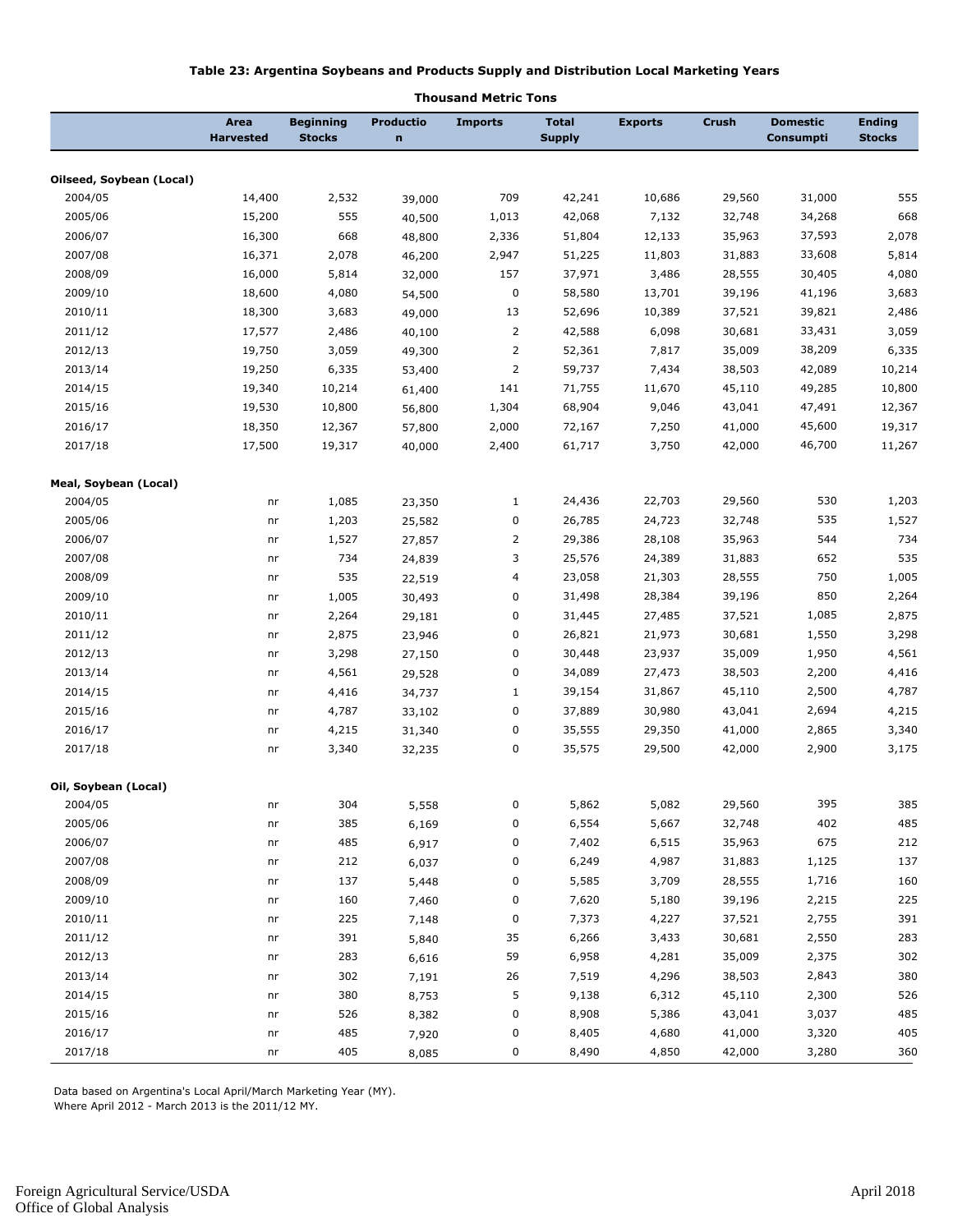#### **Table 24: South East Asia Oilseeds and Products Supply and Distribution**

#### **Thousand Metric Tons**

|                                    |                 |                 |                 |                 | Mar             | Apr                     |
|------------------------------------|-----------------|-----------------|-----------------|-----------------|-----------------|-------------------------|
|                                    | 2013/14         | 2014/15         | 2015/16         | 2016/17         | 2017/18         | 2017/18                 |
| <b>Production</b>                  |                 |                 |                 |                 |                 |                         |
| Oilseed, Copra                     | 4,187           | 4,175           | 4,054           | 4,243           | 4,243           | 4,426                   |
| Oilseed, Palm Kernel               | 13,851          | 14,403          | 13,705          | 15,058          | 16,250          | 16,250                  |
| Oilseed, Soybean                   | 1,040           | 995             | 947             | 885             | 921             | 846                     |
| Other                              | 3,808           | 3,811           | 3,705           | 3,707           | 3,714           | 3,674                   |
| <b>Total</b>                       | 22,886          | 23,384          | 22,411          | 23,893          | 25,128          | 25,196                  |
|                                    |                 |                 |                 |                 |                 |                         |
| <b>Domestic Consumption</b>        |                 |                 |                 |                 |                 |                         |
| Meal, Fish                         | 853             | 847             | 795             | 928             | 870             | 890                     |
| Meal, Rapeseed                     | 801             | 745             | 407             | 358             | 420             | 420                     |
| Meal, Soybean                      | 16,030          | 16,896          | 18,207          | 18,990          | 19,519          | 19,629                  |
| Other<br><b>Total</b>              | 2,572<br>20,256 | 2,995<br>21,483 | 3,121<br>22,530 | 3,407<br>23,683 | 3,398<br>24,207 | 3,427<br>24,366         |
|                                    |                 |                 |                 |                 |                 |                         |
| <b>SME</b>                         |                 |                 |                 |                 |                 |                         |
| Meal, Fish                         | 1,237           | 1,228           | 1,153           | 1,343           | 1,262           | 1,286                   |
| Meal, Rapeseed                     | 570             | 530             | 290             | 255             | 299             | 299                     |
| Meal, Soybean                      | 15,980          | 16,846          | 18,137          | 18,900          | 19,419          | 19,519                  |
| Other                              | 1,392           | 1,557           | 1,620           | 1,729           | 1,724           | 1,742                   |
| <b>Total</b>                       | 19,178          | 20,161          | 21,199          | 22,227          | 22,704          | 22,846                  |
| <b>Imports</b>                     |                 |                 |                 |                 |                 |                         |
| Meal, Fish                         | 241             | 236             | 278             | 349             | 326             | 336                     |
| Meal, Rapeseed                     | 738             | 658             | 369             | 343             | 405             | 405                     |
| Meal, Soybean                      | 13,566          | 14,972          | 15,561          | 16,085          | 16,651          | 16,601                  |
| Other                              | 391             | 563             | 684             | 736             | 655             | 654                     |
| <b>Total</b>                       | 14,936          | 16,429          | 16,892          | 17,513          | 18,037          | 17,996                  |
|                                    |                 |                 |                 |                 |                 |                         |
| <b>Industrial Dom. Cons.</b>       |                 |                 |                 |                 |                 |                         |
| Oil, Palm                          | 7,012           | 5,518           | 6,826           | 6,810           | 7,590           | 7,640                   |
| Oil, Rapeseed                      | $\mathbf 0$     | 0               | 0               | 0               | 0               | $\mathbf 0$             |
| Oil, Soybean                       | 36              | 39              | 42              | 46              | 45              | 45                      |
| Oil, Sunflowerseed                 | $\mathbf 0$     | $\mathbf 0$     | 0               | 0               | $\mathbf 0$     | $\Omega$                |
| Other                              | 3,832           | 4,014           | 3,988           | 4,240           | 4,444           | 4,360                   |
| Total                              | 10,880          | 9,571           | 10,856          | 11,096          | 12,079          | 12,045                  |
| Food Use Dom. Cons.                |                 |                 |                 |                 |                 |                         |
| Oil, Palm                          | 8,360           | 9,053           | 9,231           | 9,710           | 9,935           | 9,955                   |
| Oil, Rapeseed                      | 61              | 54              | 26              | 32              | 26              | 26                      |
| Oil, Soybean                       | 516             | 577             | 667             | 704             | 761             | 741                     |
| Oil, Sunflowerseed                 | 112             | 131             | 131             | 131             | 131             | 131                     |
| Other                              | 1,439           | 1,385           | 1,436           | 1,530           | 1,554           | 1,562                   |
| <b>Total</b>                       | 10,488          | 11,200          | 11,491          | 12,107          | 12,407          | 12,415                  |
| <b>Domestic Consumption</b>        |                 |                 |                 |                 |                 |                         |
| Oil, Palm                          | 15,684          | 14,984          | 16,463          | 16,932          | 18,009          | 18,079                  |
| Oil, Rapeseed                      | 61              | 54              | 26              | 32              | 26              | 26                      |
| Oil, Soybean                       | 552             | 616             | 709             | 750             | 806             | 786                     |
| Oil, Sunflowerseed                 | 112             | 131             | 131             | 131             | 131             | 131                     |
| Other                              | 5,281           | 5,409           | 5,434           | 5,772           | 6,008           | 5,922                   |
| <b>Total</b>                       | 21,690          | 21,194          | 22,763          | 23,617          | 24,980          | 24,944                  |
|                                    |                 |                 |                 |                 |                 |                         |
| <b>Imports</b>                     |                 |                 |                 |                 |                 |                         |
| Oil, Palm                          | 2,920           | 3,762           | 3,600           | 3,677           | 3,815           | 3,765                   |
| Oil, Rapeseed                      | 10              | 13              | 13              | 13              | 13              | 13                      |
| Oil, Soybean<br>Oil, Sunflowerseed | 292<br>0        | 321<br>0        | 290<br>0        | 273<br>0        | 266<br>0        | 266                     |
| Other                              | 509             | 671             | 567             | 498             | 507             | $\boldsymbol{0}$<br>517 |
|                                    |                 |                 |                 |                 |                 |                         |
| <b>Total</b>                       | 3,731           | 4,767           | 4,470           | 4,461           | 4,601           | 4,561                   |

Southeast Asia includes Brunei, Burma, Cambonia, Indonesia, Laos, Malaysia, Philippines, Singapore, Thailand, and Vietnam. SME - 44 Percent Protein Soybean Meal Equivalent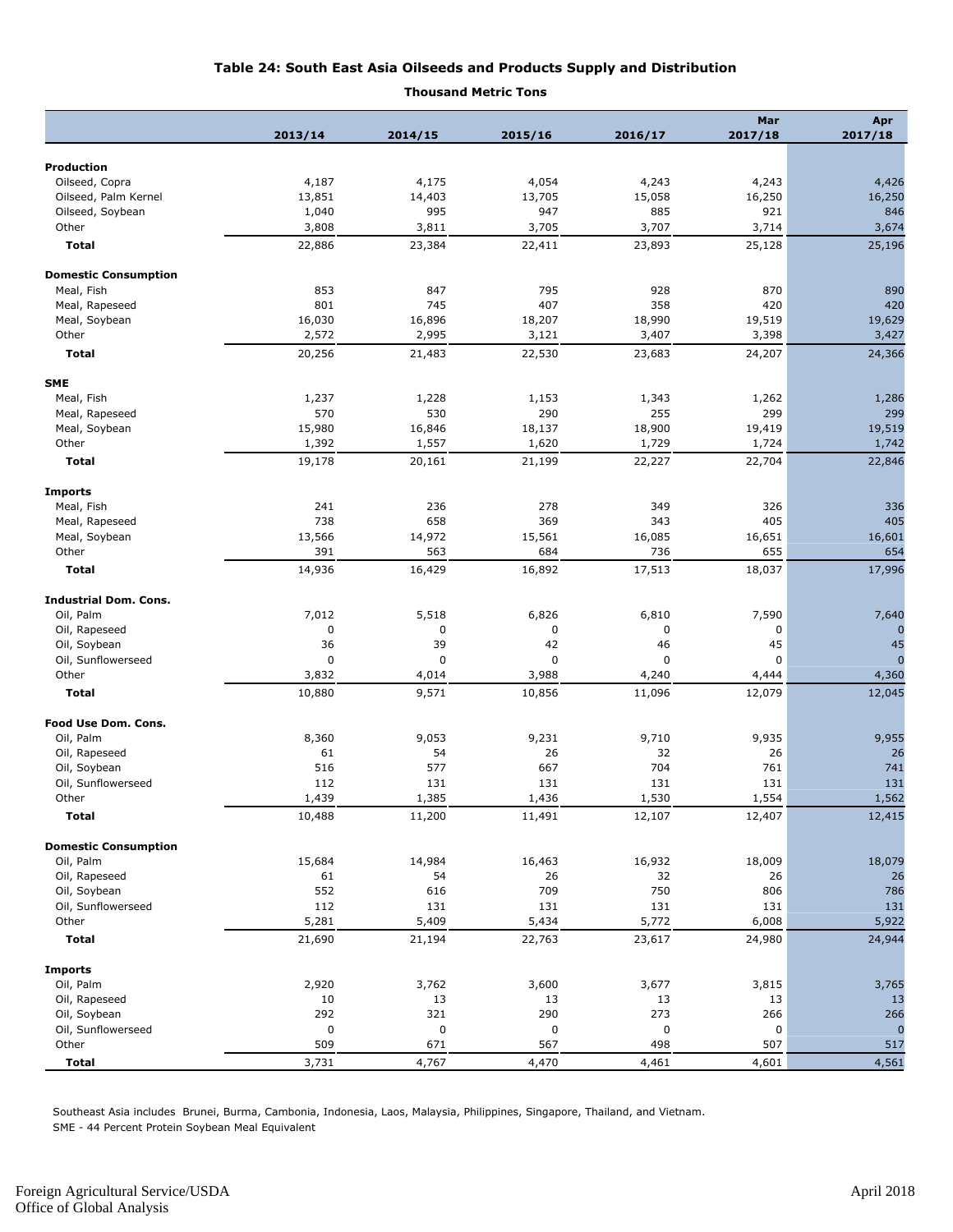#### **Table 25: Middle East Oilseeds and Products Supply and Distribution**

#### **Thousand Metric Tons**

| 2013/14<br>2014/15<br>2015/16<br>2016/17<br>Production<br>Oilseed, Cottonseed<br>1,106<br>1,243<br>1,032<br>1,228<br>1,555<br>1,547<br>430<br>425<br>400<br>400<br>400<br>400<br>Oilseed, Rapeseed<br>318<br>327<br>297<br>297<br>282<br>282<br>Oilseed, Soybean<br>1,206<br>1,706<br>Oilseed, Sunflowerseed<br>1,502<br>1,306<br>1,426<br>1,706<br>Other<br>140<br>120<br>150<br>145<br>145<br>145<br><b>Total</b><br>3,496<br>3,421<br>3,085<br>3,496<br>4,088<br>4,080<br><b>Domestic Consumption</b><br>Meal, Fish<br>86<br>85<br>110<br>121<br>125<br>125<br>921<br>975<br>Meal, Rapeseed<br>943<br>945<br>878<br>871<br>6,785<br>7,065<br>8,039<br>8,490<br>Meal, Soybean<br>7,445<br>8,168<br>2,920<br>Other<br>2,996<br>2,961<br>3,384<br>3,533<br>3,692<br><b>Total</b><br>10,788<br>11,086<br>11,418<br>12,489<br>13,026<br>12,856<br>125<br>123<br>159<br>175<br>181<br>Meal, Fish<br>181<br>655<br>672<br>694<br>671<br>625<br>620<br>Meal, Rapeseed<br>6,783<br>7,063<br>8,037<br>8,488<br>8,166<br>Meal, Soybean<br>7,443<br>Other<br>2,023<br>1,996<br>1,945<br>2,261<br>2,418<br>2,499<br>9,586<br>11,465<br><b>Total</b><br>9,876<br>10,218<br>11,145<br>11,712<br>82<br>79<br>108<br>124<br>Meal, Fish<br>120<br>120<br>327<br>217<br>196<br>190<br>166<br>172<br>Meal, Rapeseed<br>4,520<br>5,279<br>4,319<br>4,103<br>4,910<br>4,985<br>Meal, Soybean<br>Other<br>1,340<br>1,498<br>1,762<br>1,712<br>1,419<br>1,540<br><b>Total</b><br>7,028<br>6,034<br>5,905<br>6,986<br>6,524<br>6,811<br>Oil, Palm<br>2,362<br>2,127<br>2,309<br>2,553<br>2,572<br>2,657<br>46<br>45<br>61<br>68<br>63<br>Oil, Rapeseed<br>63<br>505<br>398<br>398<br>644<br>413<br>345<br>Oil, Soybean<br>Oil, Sunflowerseed<br>1,916<br>1,760<br>1,654<br>1,930<br>2,206<br>2,039<br>Other<br>175<br>465<br>201<br>171<br>174<br>188<br><b>Total</b><br>5,143<br>5,273<br>5,236<br>4,902<br>4,608<br>5,346<br>Oil, Palm<br>180<br>185<br>185<br>185<br>190<br>190<br>35<br>35<br>30<br>30<br>20<br>15<br>Oil, Rapeseed<br>Oil, Soybean<br>81<br>137<br>126<br>125<br>125<br>135<br>Oil, Sunflowerseed<br>30<br>20<br>20<br>20<br>20<br>20<br>Other<br>58<br>52<br>69<br>58<br>54<br>68<br>378<br>446<br>419<br>414<br>423<br>418<br><b>Total</b><br>Oil, Palm<br>1,793<br>1,507<br>1,814<br>1,968<br>2,066<br>2,068<br>315<br>Oil, Rapeseed<br>390<br>389<br>328<br>296<br>291<br>982<br>Oil, Soybean<br>845<br>901<br>949<br>955<br>982<br>1,835<br>1,971<br>2,097<br>2,310<br>2,432<br>Oil, Sunflowerseed<br>2,442<br>619<br>Other<br>859<br>636<br>698<br>708<br>641<br><b>Total</b><br>5,407<br>5,628<br>5,890<br>6,197<br>6,484<br>6,481<br><b>Domestic Consumption</b><br>2,256<br>2,258<br>Oil, Palm<br>1,973<br>1,692<br>1,999<br>2,153<br>Oil, Rapeseed<br>350<br>425<br>419<br>358<br>316<br>306<br>981<br>1,135<br>1,157<br>Oil, Soybean<br>1,116<br>1,155<br>1,167<br>1,885<br>Oil, Sunflowerseed<br>2,001<br>2,127<br>2,340<br>2,472<br>2,462<br>678<br>700<br>Other<br>935<br>705<br>776<br>773<br><b>Total</b><br>5,867<br>6,169<br>6,405<br>6,686<br>6,977<br>6,966 |                              |  |  | Mar     | Apr     |
|--------------------------------------------------------------------------------------------------------------------------------------------------------------------------------------------------------------------------------------------------------------------------------------------------------------------------------------------------------------------------------------------------------------------------------------------------------------------------------------------------------------------------------------------------------------------------------------------------------------------------------------------------------------------------------------------------------------------------------------------------------------------------------------------------------------------------------------------------------------------------------------------------------------------------------------------------------------------------------------------------------------------------------------------------------------------------------------------------------------------------------------------------------------------------------------------------------------------------------------------------------------------------------------------------------------------------------------------------------------------------------------------------------------------------------------------------------------------------------------------------------------------------------------------------------------------------------------------------------------------------------------------------------------------------------------------------------------------------------------------------------------------------------------------------------------------------------------------------------------------------------------------------------------------------------------------------------------------------------------------------------------------------------------------------------------------------------------------------------------------------------------------------------------------------------------------------------------------------------------------------------------------------------------------------------------------------------------------------------------------------------------------------------------------------------------------------------------------------------------------------------------------------------------------------------------------------------------------------------------------------------------------------------------------------------------------------------------------------------------------------------------------------------------------------------------------------------------------------------------------------------------------------------------------------------------------------------------------------------------------------------------------------------------------------------------------------------|------------------------------|--|--|---------|---------|
|                                                                                                                                                                                                                                                                                                                                                                                                                                                                                                                                                                                                                                                                                                                                                                                                                                                                                                                                                                                                                                                                                                                                                                                                                                                                                                                                                                                                                                                                                                                                                                                                                                                                                                                                                                                                                                                                                                                                                                                                                                                                                                                                                                                                                                                                                                                                                                                                                                                                                                                                                                                                                                                                                                                                                                                                                                                                                                                                                                                                                                                                                |                              |  |  | 2017/18 | 2017/18 |
|                                                                                                                                                                                                                                                                                                                                                                                                                                                                                                                                                                                                                                                                                                                                                                                                                                                                                                                                                                                                                                                                                                                                                                                                                                                                                                                                                                                                                                                                                                                                                                                                                                                                                                                                                                                                                                                                                                                                                                                                                                                                                                                                                                                                                                                                                                                                                                                                                                                                                                                                                                                                                                                                                                                                                                                                                                                                                                                                                                                                                                                                                |                              |  |  |         |         |
|                                                                                                                                                                                                                                                                                                                                                                                                                                                                                                                                                                                                                                                                                                                                                                                                                                                                                                                                                                                                                                                                                                                                                                                                                                                                                                                                                                                                                                                                                                                                                                                                                                                                                                                                                                                                                                                                                                                                                                                                                                                                                                                                                                                                                                                                                                                                                                                                                                                                                                                                                                                                                                                                                                                                                                                                                                                                                                                                                                                                                                                                                |                              |  |  |         |         |
|                                                                                                                                                                                                                                                                                                                                                                                                                                                                                                                                                                                                                                                                                                                                                                                                                                                                                                                                                                                                                                                                                                                                                                                                                                                                                                                                                                                                                                                                                                                                                                                                                                                                                                                                                                                                                                                                                                                                                                                                                                                                                                                                                                                                                                                                                                                                                                                                                                                                                                                                                                                                                                                                                                                                                                                                                                                                                                                                                                                                                                                                                |                              |  |  |         |         |
|                                                                                                                                                                                                                                                                                                                                                                                                                                                                                                                                                                                                                                                                                                                                                                                                                                                                                                                                                                                                                                                                                                                                                                                                                                                                                                                                                                                                                                                                                                                                                                                                                                                                                                                                                                                                                                                                                                                                                                                                                                                                                                                                                                                                                                                                                                                                                                                                                                                                                                                                                                                                                                                                                                                                                                                                                                                                                                                                                                                                                                                                                |                              |  |  |         |         |
|                                                                                                                                                                                                                                                                                                                                                                                                                                                                                                                                                                                                                                                                                                                                                                                                                                                                                                                                                                                                                                                                                                                                                                                                                                                                                                                                                                                                                                                                                                                                                                                                                                                                                                                                                                                                                                                                                                                                                                                                                                                                                                                                                                                                                                                                                                                                                                                                                                                                                                                                                                                                                                                                                                                                                                                                                                                                                                                                                                                                                                                                                |                              |  |  |         |         |
|                                                                                                                                                                                                                                                                                                                                                                                                                                                                                                                                                                                                                                                                                                                                                                                                                                                                                                                                                                                                                                                                                                                                                                                                                                                                                                                                                                                                                                                                                                                                                                                                                                                                                                                                                                                                                                                                                                                                                                                                                                                                                                                                                                                                                                                                                                                                                                                                                                                                                                                                                                                                                                                                                                                                                                                                                                                                                                                                                                                                                                                                                |                              |  |  |         |         |
|                                                                                                                                                                                                                                                                                                                                                                                                                                                                                                                                                                                                                                                                                                                                                                                                                                                                                                                                                                                                                                                                                                                                                                                                                                                                                                                                                                                                                                                                                                                                                                                                                                                                                                                                                                                                                                                                                                                                                                                                                                                                                                                                                                                                                                                                                                                                                                                                                                                                                                                                                                                                                                                                                                                                                                                                                                                                                                                                                                                                                                                                                |                              |  |  |         |         |
|                                                                                                                                                                                                                                                                                                                                                                                                                                                                                                                                                                                                                                                                                                                                                                                                                                                                                                                                                                                                                                                                                                                                                                                                                                                                                                                                                                                                                                                                                                                                                                                                                                                                                                                                                                                                                                                                                                                                                                                                                                                                                                                                                                                                                                                                                                                                                                                                                                                                                                                                                                                                                                                                                                                                                                                                                                                                                                                                                                                                                                                                                |                              |  |  |         |         |
|                                                                                                                                                                                                                                                                                                                                                                                                                                                                                                                                                                                                                                                                                                                                                                                                                                                                                                                                                                                                                                                                                                                                                                                                                                                                                                                                                                                                                                                                                                                                                                                                                                                                                                                                                                                                                                                                                                                                                                                                                                                                                                                                                                                                                                                                                                                                                                                                                                                                                                                                                                                                                                                                                                                                                                                                                                                                                                                                                                                                                                                                                |                              |  |  |         |         |
|                                                                                                                                                                                                                                                                                                                                                                                                                                                                                                                                                                                                                                                                                                                                                                                                                                                                                                                                                                                                                                                                                                                                                                                                                                                                                                                                                                                                                                                                                                                                                                                                                                                                                                                                                                                                                                                                                                                                                                                                                                                                                                                                                                                                                                                                                                                                                                                                                                                                                                                                                                                                                                                                                                                                                                                                                                                                                                                                                                                                                                                                                |                              |  |  |         |         |
|                                                                                                                                                                                                                                                                                                                                                                                                                                                                                                                                                                                                                                                                                                                                                                                                                                                                                                                                                                                                                                                                                                                                                                                                                                                                                                                                                                                                                                                                                                                                                                                                                                                                                                                                                                                                                                                                                                                                                                                                                                                                                                                                                                                                                                                                                                                                                                                                                                                                                                                                                                                                                                                                                                                                                                                                                                                                                                                                                                                                                                                                                |                              |  |  |         |         |
|                                                                                                                                                                                                                                                                                                                                                                                                                                                                                                                                                                                                                                                                                                                                                                                                                                                                                                                                                                                                                                                                                                                                                                                                                                                                                                                                                                                                                                                                                                                                                                                                                                                                                                                                                                                                                                                                                                                                                                                                                                                                                                                                                                                                                                                                                                                                                                                                                                                                                                                                                                                                                                                                                                                                                                                                                                                                                                                                                                                                                                                                                |                              |  |  |         |         |
|                                                                                                                                                                                                                                                                                                                                                                                                                                                                                                                                                                                                                                                                                                                                                                                                                                                                                                                                                                                                                                                                                                                                                                                                                                                                                                                                                                                                                                                                                                                                                                                                                                                                                                                                                                                                                                                                                                                                                                                                                                                                                                                                                                                                                                                                                                                                                                                                                                                                                                                                                                                                                                                                                                                                                                                                                                                                                                                                                                                                                                                                                |                              |  |  |         |         |
|                                                                                                                                                                                                                                                                                                                                                                                                                                                                                                                                                                                                                                                                                                                                                                                                                                                                                                                                                                                                                                                                                                                                                                                                                                                                                                                                                                                                                                                                                                                                                                                                                                                                                                                                                                                                                                                                                                                                                                                                                                                                                                                                                                                                                                                                                                                                                                                                                                                                                                                                                                                                                                                                                                                                                                                                                                                                                                                                                                                                                                                                                | <b>SME</b>                   |  |  |         |         |
|                                                                                                                                                                                                                                                                                                                                                                                                                                                                                                                                                                                                                                                                                                                                                                                                                                                                                                                                                                                                                                                                                                                                                                                                                                                                                                                                                                                                                                                                                                                                                                                                                                                                                                                                                                                                                                                                                                                                                                                                                                                                                                                                                                                                                                                                                                                                                                                                                                                                                                                                                                                                                                                                                                                                                                                                                                                                                                                                                                                                                                                                                |                              |  |  |         |         |
|                                                                                                                                                                                                                                                                                                                                                                                                                                                                                                                                                                                                                                                                                                                                                                                                                                                                                                                                                                                                                                                                                                                                                                                                                                                                                                                                                                                                                                                                                                                                                                                                                                                                                                                                                                                                                                                                                                                                                                                                                                                                                                                                                                                                                                                                                                                                                                                                                                                                                                                                                                                                                                                                                                                                                                                                                                                                                                                                                                                                                                                                                |                              |  |  |         |         |
|                                                                                                                                                                                                                                                                                                                                                                                                                                                                                                                                                                                                                                                                                                                                                                                                                                                                                                                                                                                                                                                                                                                                                                                                                                                                                                                                                                                                                                                                                                                                                                                                                                                                                                                                                                                                                                                                                                                                                                                                                                                                                                                                                                                                                                                                                                                                                                                                                                                                                                                                                                                                                                                                                                                                                                                                                                                                                                                                                                                                                                                                                |                              |  |  |         |         |
|                                                                                                                                                                                                                                                                                                                                                                                                                                                                                                                                                                                                                                                                                                                                                                                                                                                                                                                                                                                                                                                                                                                                                                                                                                                                                                                                                                                                                                                                                                                                                                                                                                                                                                                                                                                                                                                                                                                                                                                                                                                                                                                                                                                                                                                                                                                                                                                                                                                                                                                                                                                                                                                                                                                                                                                                                                                                                                                                                                                                                                                                                |                              |  |  |         |         |
|                                                                                                                                                                                                                                                                                                                                                                                                                                                                                                                                                                                                                                                                                                                                                                                                                                                                                                                                                                                                                                                                                                                                                                                                                                                                                                                                                                                                                                                                                                                                                                                                                                                                                                                                                                                                                                                                                                                                                                                                                                                                                                                                                                                                                                                                                                                                                                                                                                                                                                                                                                                                                                                                                                                                                                                                                                                                                                                                                                                                                                                                                |                              |  |  |         |         |
|                                                                                                                                                                                                                                                                                                                                                                                                                                                                                                                                                                                                                                                                                                                                                                                                                                                                                                                                                                                                                                                                                                                                                                                                                                                                                                                                                                                                                                                                                                                                                                                                                                                                                                                                                                                                                                                                                                                                                                                                                                                                                                                                                                                                                                                                                                                                                                                                                                                                                                                                                                                                                                                                                                                                                                                                                                                                                                                                                                                                                                                                                | <b>Imports</b>               |  |  |         |         |
|                                                                                                                                                                                                                                                                                                                                                                                                                                                                                                                                                                                                                                                                                                                                                                                                                                                                                                                                                                                                                                                                                                                                                                                                                                                                                                                                                                                                                                                                                                                                                                                                                                                                                                                                                                                                                                                                                                                                                                                                                                                                                                                                                                                                                                                                                                                                                                                                                                                                                                                                                                                                                                                                                                                                                                                                                                                                                                                                                                                                                                                                                |                              |  |  |         |         |
|                                                                                                                                                                                                                                                                                                                                                                                                                                                                                                                                                                                                                                                                                                                                                                                                                                                                                                                                                                                                                                                                                                                                                                                                                                                                                                                                                                                                                                                                                                                                                                                                                                                                                                                                                                                                                                                                                                                                                                                                                                                                                                                                                                                                                                                                                                                                                                                                                                                                                                                                                                                                                                                                                                                                                                                                                                                                                                                                                                                                                                                                                |                              |  |  |         |         |
|                                                                                                                                                                                                                                                                                                                                                                                                                                                                                                                                                                                                                                                                                                                                                                                                                                                                                                                                                                                                                                                                                                                                                                                                                                                                                                                                                                                                                                                                                                                                                                                                                                                                                                                                                                                                                                                                                                                                                                                                                                                                                                                                                                                                                                                                                                                                                                                                                                                                                                                                                                                                                                                                                                                                                                                                                                                                                                                                                                                                                                                                                |                              |  |  |         |         |
|                                                                                                                                                                                                                                                                                                                                                                                                                                                                                                                                                                                                                                                                                                                                                                                                                                                                                                                                                                                                                                                                                                                                                                                                                                                                                                                                                                                                                                                                                                                                                                                                                                                                                                                                                                                                                                                                                                                                                                                                                                                                                                                                                                                                                                                                                                                                                                                                                                                                                                                                                                                                                                                                                                                                                                                                                                                                                                                                                                                                                                                                                |                              |  |  |         |         |
|                                                                                                                                                                                                                                                                                                                                                                                                                                                                                                                                                                                                                                                                                                                                                                                                                                                                                                                                                                                                                                                                                                                                                                                                                                                                                                                                                                                                                                                                                                                                                                                                                                                                                                                                                                                                                                                                                                                                                                                                                                                                                                                                                                                                                                                                                                                                                                                                                                                                                                                                                                                                                                                                                                                                                                                                                                                                                                                                                                                                                                                                                |                              |  |  |         |         |
|                                                                                                                                                                                                                                                                                                                                                                                                                                                                                                                                                                                                                                                                                                                                                                                                                                                                                                                                                                                                                                                                                                                                                                                                                                                                                                                                                                                                                                                                                                                                                                                                                                                                                                                                                                                                                                                                                                                                                                                                                                                                                                                                                                                                                                                                                                                                                                                                                                                                                                                                                                                                                                                                                                                                                                                                                                                                                                                                                                                                                                                                                | <b>Imports</b>               |  |  |         |         |
|                                                                                                                                                                                                                                                                                                                                                                                                                                                                                                                                                                                                                                                                                                                                                                                                                                                                                                                                                                                                                                                                                                                                                                                                                                                                                                                                                                                                                                                                                                                                                                                                                                                                                                                                                                                                                                                                                                                                                                                                                                                                                                                                                                                                                                                                                                                                                                                                                                                                                                                                                                                                                                                                                                                                                                                                                                                                                                                                                                                                                                                                                |                              |  |  |         |         |
|                                                                                                                                                                                                                                                                                                                                                                                                                                                                                                                                                                                                                                                                                                                                                                                                                                                                                                                                                                                                                                                                                                                                                                                                                                                                                                                                                                                                                                                                                                                                                                                                                                                                                                                                                                                                                                                                                                                                                                                                                                                                                                                                                                                                                                                                                                                                                                                                                                                                                                                                                                                                                                                                                                                                                                                                                                                                                                                                                                                                                                                                                |                              |  |  |         |         |
|                                                                                                                                                                                                                                                                                                                                                                                                                                                                                                                                                                                                                                                                                                                                                                                                                                                                                                                                                                                                                                                                                                                                                                                                                                                                                                                                                                                                                                                                                                                                                                                                                                                                                                                                                                                                                                                                                                                                                                                                                                                                                                                                                                                                                                                                                                                                                                                                                                                                                                                                                                                                                                                                                                                                                                                                                                                                                                                                                                                                                                                                                |                              |  |  |         |         |
|                                                                                                                                                                                                                                                                                                                                                                                                                                                                                                                                                                                                                                                                                                                                                                                                                                                                                                                                                                                                                                                                                                                                                                                                                                                                                                                                                                                                                                                                                                                                                                                                                                                                                                                                                                                                                                                                                                                                                                                                                                                                                                                                                                                                                                                                                                                                                                                                                                                                                                                                                                                                                                                                                                                                                                                                                                                                                                                                                                                                                                                                                |                              |  |  |         |         |
|                                                                                                                                                                                                                                                                                                                                                                                                                                                                                                                                                                                                                                                                                                                                                                                                                                                                                                                                                                                                                                                                                                                                                                                                                                                                                                                                                                                                                                                                                                                                                                                                                                                                                                                                                                                                                                                                                                                                                                                                                                                                                                                                                                                                                                                                                                                                                                                                                                                                                                                                                                                                                                                                                                                                                                                                                                                                                                                                                                                                                                                                                |                              |  |  |         |         |
|                                                                                                                                                                                                                                                                                                                                                                                                                                                                                                                                                                                                                                                                                                                                                                                                                                                                                                                                                                                                                                                                                                                                                                                                                                                                                                                                                                                                                                                                                                                                                                                                                                                                                                                                                                                                                                                                                                                                                                                                                                                                                                                                                                                                                                                                                                                                                                                                                                                                                                                                                                                                                                                                                                                                                                                                                                                                                                                                                                                                                                                                                |                              |  |  |         |         |
|                                                                                                                                                                                                                                                                                                                                                                                                                                                                                                                                                                                                                                                                                                                                                                                                                                                                                                                                                                                                                                                                                                                                                                                                                                                                                                                                                                                                                                                                                                                                                                                                                                                                                                                                                                                                                                                                                                                                                                                                                                                                                                                                                                                                                                                                                                                                                                                                                                                                                                                                                                                                                                                                                                                                                                                                                                                                                                                                                                                                                                                                                | <b>Industrial Dom. Cons.</b> |  |  |         |         |
|                                                                                                                                                                                                                                                                                                                                                                                                                                                                                                                                                                                                                                                                                                                                                                                                                                                                                                                                                                                                                                                                                                                                                                                                                                                                                                                                                                                                                                                                                                                                                                                                                                                                                                                                                                                                                                                                                                                                                                                                                                                                                                                                                                                                                                                                                                                                                                                                                                                                                                                                                                                                                                                                                                                                                                                                                                                                                                                                                                                                                                                                                |                              |  |  |         |         |
|                                                                                                                                                                                                                                                                                                                                                                                                                                                                                                                                                                                                                                                                                                                                                                                                                                                                                                                                                                                                                                                                                                                                                                                                                                                                                                                                                                                                                                                                                                                                                                                                                                                                                                                                                                                                                                                                                                                                                                                                                                                                                                                                                                                                                                                                                                                                                                                                                                                                                                                                                                                                                                                                                                                                                                                                                                                                                                                                                                                                                                                                                |                              |  |  |         |         |
|                                                                                                                                                                                                                                                                                                                                                                                                                                                                                                                                                                                                                                                                                                                                                                                                                                                                                                                                                                                                                                                                                                                                                                                                                                                                                                                                                                                                                                                                                                                                                                                                                                                                                                                                                                                                                                                                                                                                                                                                                                                                                                                                                                                                                                                                                                                                                                                                                                                                                                                                                                                                                                                                                                                                                                                                                                                                                                                                                                                                                                                                                |                              |  |  |         |         |
|                                                                                                                                                                                                                                                                                                                                                                                                                                                                                                                                                                                                                                                                                                                                                                                                                                                                                                                                                                                                                                                                                                                                                                                                                                                                                                                                                                                                                                                                                                                                                                                                                                                                                                                                                                                                                                                                                                                                                                                                                                                                                                                                                                                                                                                                                                                                                                                                                                                                                                                                                                                                                                                                                                                                                                                                                                                                                                                                                                                                                                                                                |                              |  |  |         |         |
|                                                                                                                                                                                                                                                                                                                                                                                                                                                                                                                                                                                                                                                                                                                                                                                                                                                                                                                                                                                                                                                                                                                                                                                                                                                                                                                                                                                                                                                                                                                                                                                                                                                                                                                                                                                                                                                                                                                                                                                                                                                                                                                                                                                                                                                                                                                                                                                                                                                                                                                                                                                                                                                                                                                                                                                                                                                                                                                                                                                                                                                                                |                              |  |  |         |         |
|                                                                                                                                                                                                                                                                                                                                                                                                                                                                                                                                                                                                                                                                                                                                                                                                                                                                                                                                                                                                                                                                                                                                                                                                                                                                                                                                                                                                                                                                                                                                                                                                                                                                                                                                                                                                                                                                                                                                                                                                                                                                                                                                                                                                                                                                                                                                                                                                                                                                                                                                                                                                                                                                                                                                                                                                                                                                                                                                                                                                                                                                                |                              |  |  |         |         |
|                                                                                                                                                                                                                                                                                                                                                                                                                                                                                                                                                                                                                                                                                                                                                                                                                                                                                                                                                                                                                                                                                                                                                                                                                                                                                                                                                                                                                                                                                                                                                                                                                                                                                                                                                                                                                                                                                                                                                                                                                                                                                                                                                                                                                                                                                                                                                                                                                                                                                                                                                                                                                                                                                                                                                                                                                                                                                                                                                                                                                                                                                | Food Use Dom. Cons.          |  |  |         |         |
|                                                                                                                                                                                                                                                                                                                                                                                                                                                                                                                                                                                                                                                                                                                                                                                                                                                                                                                                                                                                                                                                                                                                                                                                                                                                                                                                                                                                                                                                                                                                                                                                                                                                                                                                                                                                                                                                                                                                                                                                                                                                                                                                                                                                                                                                                                                                                                                                                                                                                                                                                                                                                                                                                                                                                                                                                                                                                                                                                                                                                                                                                |                              |  |  |         |         |
|                                                                                                                                                                                                                                                                                                                                                                                                                                                                                                                                                                                                                                                                                                                                                                                                                                                                                                                                                                                                                                                                                                                                                                                                                                                                                                                                                                                                                                                                                                                                                                                                                                                                                                                                                                                                                                                                                                                                                                                                                                                                                                                                                                                                                                                                                                                                                                                                                                                                                                                                                                                                                                                                                                                                                                                                                                                                                                                                                                                                                                                                                |                              |  |  |         |         |
|                                                                                                                                                                                                                                                                                                                                                                                                                                                                                                                                                                                                                                                                                                                                                                                                                                                                                                                                                                                                                                                                                                                                                                                                                                                                                                                                                                                                                                                                                                                                                                                                                                                                                                                                                                                                                                                                                                                                                                                                                                                                                                                                                                                                                                                                                                                                                                                                                                                                                                                                                                                                                                                                                                                                                                                                                                                                                                                                                                                                                                                                                |                              |  |  |         |         |
|                                                                                                                                                                                                                                                                                                                                                                                                                                                                                                                                                                                                                                                                                                                                                                                                                                                                                                                                                                                                                                                                                                                                                                                                                                                                                                                                                                                                                                                                                                                                                                                                                                                                                                                                                                                                                                                                                                                                                                                                                                                                                                                                                                                                                                                                                                                                                                                                                                                                                                                                                                                                                                                                                                                                                                                                                                                                                                                                                                                                                                                                                |                              |  |  |         |         |
|                                                                                                                                                                                                                                                                                                                                                                                                                                                                                                                                                                                                                                                                                                                                                                                                                                                                                                                                                                                                                                                                                                                                                                                                                                                                                                                                                                                                                                                                                                                                                                                                                                                                                                                                                                                                                                                                                                                                                                                                                                                                                                                                                                                                                                                                                                                                                                                                                                                                                                                                                                                                                                                                                                                                                                                                                                                                                                                                                                                                                                                                                |                              |  |  |         |         |
|                                                                                                                                                                                                                                                                                                                                                                                                                                                                                                                                                                                                                                                                                                                                                                                                                                                                                                                                                                                                                                                                                                                                                                                                                                                                                                                                                                                                                                                                                                                                                                                                                                                                                                                                                                                                                                                                                                                                                                                                                                                                                                                                                                                                                                                                                                                                                                                                                                                                                                                                                                                                                                                                                                                                                                                                                                                                                                                                                                                                                                                                                |                              |  |  |         |         |
|                                                                                                                                                                                                                                                                                                                                                                                                                                                                                                                                                                                                                                                                                                                                                                                                                                                                                                                                                                                                                                                                                                                                                                                                                                                                                                                                                                                                                                                                                                                                                                                                                                                                                                                                                                                                                                                                                                                                                                                                                                                                                                                                                                                                                                                                                                                                                                                                                                                                                                                                                                                                                                                                                                                                                                                                                                                                                                                                                                                                                                                                                |                              |  |  |         |         |
|                                                                                                                                                                                                                                                                                                                                                                                                                                                                                                                                                                                                                                                                                                                                                                                                                                                                                                                                                                                                                                                                                                                                                                                                                                                                                                                                                                                                                                                                                                                                                                                                                                                                                                                                                                                                                                                                                                                                                                                                                                                                                                                                                                                                                                                                                                                                                                                                                                                                                                                                                                                                                                                                                                                                                                                                                                                                                                                                                                                                                                                                                |                              |  |  |         |         |
|                                                                                                                                                                                                                                                                                                                                                                                                                                                                                                                                                                                                                                                                                                                                                                                                                                                                                                                                                                                                                                                                                                                                                                                                                                                                                                                                                                                                                                                                                                                                                                                                                                                                                                                                                                                                                                                                                                                                                                                                                                                                                                                                                                                                                                                                                                                                                                                                                                                                                                                                                                                                                                                                                                                                                                                                                                                                                                                                                                                                                                                                                |                              |  |  |         |         |
|                                                                                                                                                                                                                                                                                                                                                                                                                                                                                                                                                                                                                                                                                                                                                                                                                                                                                                                                                                                                                                                                                                                                                                                                                                                                                                                                                                                                                                                                                                                                                                                                                                                                                                                                                                                                                                                                                                                                                                                                                                                                                                                                                                                                                                                                                                                                                                                                                                                                                                                                                                                                                                                                                                                                                                                                                                                                                                                                                                                                                                                                                |                              |  |  |         |         |
|                                                                                                                                                                                                                                                                                                                                                                                                                                                                                                                                                                                                                                                                                                                                                                                                                                                                                                                                                                                                                                                                                                                                                                                                                                                                                                                                                                                                                                                                                                                                                                                                                                                                                                                                                                                                                                                                                                                                                                                                                                                                                                                                                                                                                                                                                                                                                                                                                                                                                                                                                                                                                                                                                                                                                                                                                                                                                                                                                                                                                                                                                |                              |  |  |         |         |
|                                                                                                                                                                                                                                                                                                                                                                                                                                                                                                                                                                                                                                                                                                                                                                                                                                                                                                                                                                                                                                                                                                                                                                                                                                                                                                                                                                                                                                                                                                                                                                                                                                                                                                                                                                                                                                                                                                                                                                                                                                                                                                                                                                                                                                                                                                                                                                                                                                                                                                                                                                                                                                                                                                                                                                                                                                                                                                                                                                                                                                                                                |                              |  |  |         |         |

Middle East includes Bahrain, Gaza Strip, Iran, Iraq, Israel, Jordan, Kuwait, Lebanon, Oman, Qatar, Saudi Arabia, Syria, Turkey, United Arab Emirates, West Banks, and Yemen.

SME - 44 Percent Protein Soybean Meal Equivalent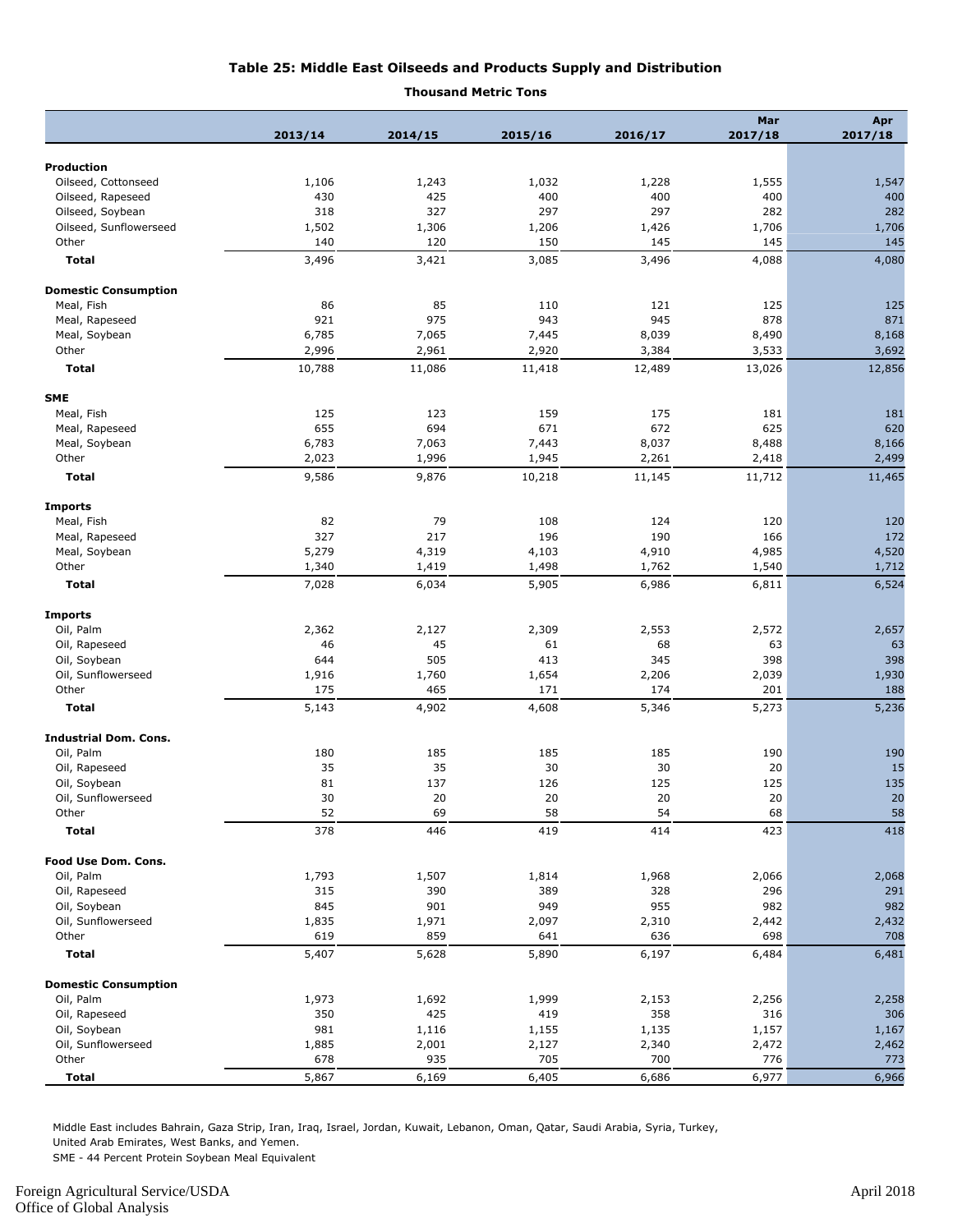#### **Table 26: European Union Oilseeds and Products Supply and Distribution**

**Thousand Metric Tons**

|                              |                 |                 |                 |                 | Mar              | Apr              |
|------------------------------|-----------------|-----------------|-----------------|-----------------|------------------|------------------|
|                              | 2013/14         | 2014/15         | 2015/16         | 2016/17         | 2017/18          | 2017/18          |
| <b>Production</b>            |                 |                 |                 |                 |                  |                  |
| Oilseed, Rapeseed            | 21,306          | 24,587          | 21,997          | 20,543          | 22,100           | 22,100           |
| Oilseed, Soybean             | 1,211           | 1,832           | 2,320           | 2,379           | 2,500            | 2,500            |
| Oilseed, Sunflowerseed       | 9,054           | 8,974           | 7,721           | 8,573           | 9,300            | 9,600            |
| Other                        | 479             | 520             | 405             | 416             | 485              | 485              |
| <b>Total</b>                 | 32,050          | 35,913          | 32,443          | 31,911          | 34,385           | 34,685           |
|                              |                 |                 |                 |                 |                  |                  |
| <b>Domestic Consumption</b>  |                 |                 |                 |                 |                  |                  |
| Meal, Fish                   | 597             | 529             | 581             | 536             | 620              | 600              |
| Meal, Rapeseed               | 13,700          | 14,200          | 13,800          | 13,850          | 14,000           | 14,050           |
| Meal, Soybean<br>Other       | 28,042<br>9,532 | 30,142<br>9,369 | 30,742<br>9,181 | 30,442<br>9,920 | 30,342<br>10,049 | 30,192<br>10,192 |
| <b>Total</b>                 | 51,871          | 54,240          | 54,304          | 54,748          | 55,011           | 55,034           |
|                              |                 |                 |                 |                 |                  |                  |
| <b>SME</b>                   |                 |                 |                 |                 |                  |                  |
| Meal, Fish                   | 866             | 767             | 842             | 775             | 899              | 867              |
| Meal, Rapeseed               | 9,748           | 10,103          | 9,819           | 9,854           | 9,961            | 9,997            |
| Meal, Soybean                | 28,000          | 30,100          | 30,700          | 30,400          | 30,300           | 30,150           |
| Other                        | 5,501           | 5,394           | 5,242           | 5,799           | 5,886            | 5,996            |
| <b>Total</b>                 | 44,114          | 46,365          | 46,604          | 46,828          | 47,046           | 47,010           |
| <b>Imports</b>               |                 |                 |                 |                 |                  |                  |
| Meal, Fish                   | 372             | 279             | 284             | 193             | 300              | 250              |
| Meal, Rapeseed               | 457             | 453             | 409             | 219             | 200              | 185              |
| Meal, Soybean                | 18,137          | 19,623          | 19,207          | 18,894          | 19,200           | 18,900           |
| Other                        | 5,656           | 5,469           | 5,502           | 5,688           | 5,705            | 5,754            |
| <b>Total</b>                 | 24,622          | 25,824          | 25,402          | 24,994          | 25,405           | 25,089           |
| <b>Industrial Dom. Cons.</b> |                 |                 |                 |                 |                  |                  |
| Oil, Palm                    | 3,350           | 3,400           | 3,400           | 3,700           | 3,450            | 3,550            |
| Oil, Rapeseed                | 6,865           | 7,095           | 7,200           | 7,100           | 7,050            | 7,000            |
| Oil, Soybean                 | 940             | 990             | 930             | 850             | 800              | 860              |
| Oil, Sunflowerseed           | 310             | 310             | 420             | 400             | 400              | 330              |
| Other                        | 480             | 515             | 475             | 515             | 465              | 505              |
| Total                        | 11,945          | 12,310          | 12,425          | 12,565          | 12,165           | 12,245           |
|                              |                 |                 |                 |                 |                  |                  |
| Food Use Dom. Cons.          |                 |                 |                 |                 |                  |                  |
| Oil, Palm                    | 3,200           | 3,300           | 3,000           | 2,900           | 2,800            | 2,800            |
| Oil, Rapeseed                | 2,900           | 3,200           | 2,800           | 3,000           | 3,200            | 3,100            |
| Oil, Soybean                 | 1,000           | 1,000           | 1,300           | 1,300           | 1,300            | 1,300            |
| Oil, Sunflowerseed           | 3,350           | 3,350           | 3,850           | 4,150           | 4,250            | 4,200            |
| Other                        | 2,571           | 2,317           | 2,358           | 2,146           | 2,087            | 2,285            |
| Total                        | 13,021          | 13,167          | 13,308          | 13,496          | 13,637           | 13,685           |
| <b>Domestic Consumption</b>  |                 |                 |                 |                 |                  |                  |
| Oil, Palm                    | 6,800           | 6,900           | 6,600           | 6,800           | 6,450            | 6,550            |
| Oil, Rapeseed                | 9,815           | 10,345          | 10,050          | 10,150          | 10,300           | 10,150           |
| Oil, Soybean                 | 1,990           | 2,040           | 2,285           | 2,205           | 2,155            | 2,215            |
| Oil, Sunflowerseed           | 3,670           | 3,670           | 4,280           | 4,560           | 4,660            | 4,540            |
| Other                        | 3,076           | 2,854           | 2,848           | 2,676           | 2,567            | 2,805            |
| <b>Total</b>                 | 25,351          | 25,809          | 26,063          | 26,391          | 26,132           | 26,260           |
| <b>Imports</b>               |                 |                 |                 |                 |                  |                  |
| Oil, Palm                    | 6,969           | 6,935           | 6,636           | 7,224           | 6,500            | 6,500            |
| Oil, Rapeseed                | 303             | 261             | 207             | 153             | 150              | 150              |
| Oil, Soybean                 | 329             | 253             | 325             | 285             | 250              | 250              |
| Oil, Sunflowerseed           | 1,039           | 829             | 1,418           | 1,834           | 1,500            | 1,500            |
| Other                        | 1,341           | 1,603           | 1,383           | 1,416           | 1,351            | 1,351            |
| <b>Total</b>                 | 9,981           | 9,881           | 9,969           | 10,912          | 9,751            | 9,751            |

European Union includes Austria, Belgium, Bulgaria, Croatia, Cyprus, Czech Republic, Denmark, Estonia, Finland, France, Germany, Greece, Hungary, Ireland, Italy, Latvia, Lithuania, Luxembourg, Malta, Netherlands, Poland, Portugal, Romania, Slovakia, Slovenia, Spain, Sweden, and United Kingdom.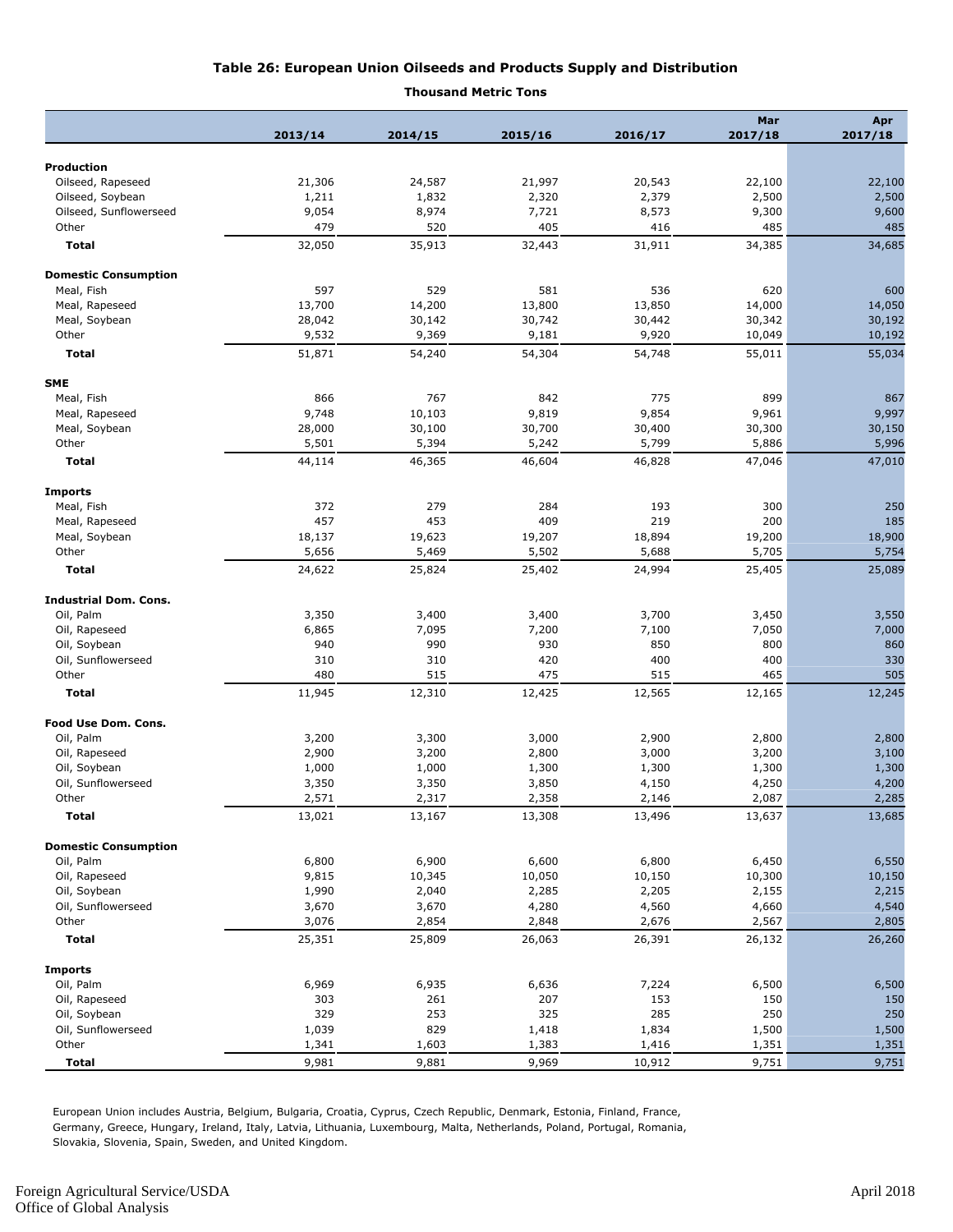#### **Table 27: China Oilseeds and Products Supply and Distribution**

#### **Thousand Metric Tons**

|                             |         |                  |         |         | Mar     | Apr     |
|-----------------------------|---------|------------------|---------|---------|---------|---------|
|                             | 2013/14 | 2014/15          | 2015/16 | 2016/17 | 2017/18 | 2017/18 |
| <b>Production</b>           |         |                  |         |         |         |         |
| Oilseed, Peanut             | 16,972  | 16,482           | 16,440  | 17,290  | 17,800  | 17,800  |
| Oilseed, Rapeseed           | 14,458  | 14,772           | 14,931  | 14,546  | 14,400  | 14,400  |
| Oilseed, Soybean            | 11,951  | 12,154           | 11,785  | 12,900  | 14,200  | 14,200  |
| Oilseed, Sunflowerseed      | 2,424   | 2,492            | 2,698   | 2,990   | 3,120   | 3,120   |
| Other                       | 12,835  |                  | 8,600   | 8,800   | 10,800  | 10,800  |
| <b>Total</b>                | 58,640  | 11,757<br>57,657 | 54,454  | 56,526  | 60,320  | 60,320  |
|                             |         |                  |         |         |         |         |
| <b>Domestic Consumption</b> |         |                  |         |         |         |         |
| Meal, Fish                  | 1,599   | 1,474            | 1,439   | 2,019   | 1,435   | 1,435   |
| Meal, Rapeseed              | 11,287  | 11,032           | 11,314  | 11,634  | 11,944  | 11,944  |
| Meal, Soybean               | 52,534  | 57,467           | 62,663  | 68,646  | 74,070  | 74,070  |
| Other                       | 9,360   | 8,761            | 7,912   | 8,493   | 9,334   | 9,407   |
| <b>Total</b>                | 74,780  | 78,734           | 83,328  | 90,792  | 96,783  | 96,856  |
| <b>SME</b>                  |         |                  |         |         |         |         |
| Meal, Fish                  | 2,319   | 2,137            | 2,087   | 2,928   | 2,081   | 2,081   |
| Meal, Rapeseed              | 7,718   | 7,529            | 7,730   | 7,957   | 8,178   | 8,178   |
| Meal, Soybean               | 51,574  | 56,487           | 61,663  | 67,596  | 72,970  | 72,970  |
| Other                       | 8,127   | 7,648            | 7,073   | 7,531   | 8,287   | 8,345   |
| Total                       | 69,737  | 73,801           | 78,553  | 86,012  | 91,516  | 91,574  |
| <b>Imports</b>              |         |                  |         |         |         |         |
| Meal, Fish                  | 1,041   | 1,031            | 1,042   | 1,583   | 1,000   | 1,000   |
| Meal, Rapeseed              | 314     | 142              | 359     | 875     | 950     | 950     |
| Meal, Soybean               | 20      | 58               | 24      | 61      | 30      | 30      |
| Other                       | 747     | 553              | 403     | 657     | 520     | 525     |
| <b>Total</b>                | 2,122   | 1,784            | 1,828   | 3,176   | 2,500   | 2,505   |
|                             |         |                  |         |         |         |         |
| Food Use Dom. Cons.         |         |                  |         |         |         |         |
| Oil, Palm                   | 3,600   | 3,750            | 2,700   | 2,680   | 2,600   | 2,600   |
| Oil, Peanut                 | 2,851   | 2,819            | 2,919   | 2,999   | 3,133   | 3,130   |
| Oil, Rapeseed               | 7,400   | 7,800            | 8,600   | 8,700   | 8,400   | 8,500   |
| Oil, Soybean                | 13,650  | 14,200           | 15,350  | 16,350  | 17,400  | 17,250  |
| Oil, Sunflowerseed          | 1,010   | 998              | 1,379   | 1,332   | 1,481   | 1,481   |
| Other                       | 1,662   | 1,563            | 1,272   | 1,296   | 1,536   | 1,558   |
| <b>Total</b>                | 30,173  | 31,130           | 32,220  | 33,357  | 34,550  | 34,519  |
| <b>Domestic Consumption</b> |         |                  |         |         |         |         |
| Oil, Palm                   | 5,700   | 5,700            | 4,800   | 4,830   | 4,800   | 4,800   |
| Oil, Peanut                 | 2,851   | 2,819            | 2,919   | 2,999   | 3,133   | 3,130   |
| Oil, Rapeseed               | 7,400   | 7,800            | 8,600   | 8,700   | 8,400   | 8,500   |
| Oil, Soybean                | 13,650  | 14,200           | 15,350  | 16,350  | 17,400  | 17,250  |
| Oil, Sunflowerseed          | 1,010   | 998              | 1,379   | 1,332   | 1,481   | 1,481   |
| Other                       | 2,157   | 2,141            | 1,832   | 1,891   | 2,136   | 2,138   |
| <b>Total</b>                | 32,768  | 33,658           | 34,880  | 36,102  | 37,350  | 37,299  |
|                             |         |                  |         |         |         |         |
| <b>Imports</b>              |         |                  |         |         |         |         |
| Oil, Palm                   | 5,573   | 5,696            | 4,689   | 4,881   | 4,800   | 4,800   |
| Oil, Peanut                 | 74      | 141              | 113     | 111     | 130     | 130     |
| Oil, Rapeseed               | 902     | 732              | 768     | 802     | 800     | 800     |
| Oil, Soybean                | 1,353   | 773              | 586     | 711     | 480     | 450     |
| Oil, Sunflowerseed          | 531     | 534              | 878     | 725     | 800     | 800     |
| Other                       | 671     | 751              | 737     | 773     | 776     | 756     |
| <b>Total</b>                | 9,104   | 8,627            | 7,771   | 8,003   | 7,786   | 7,736   |

SME - 44 Percent Protein Soybean Meal Equivalent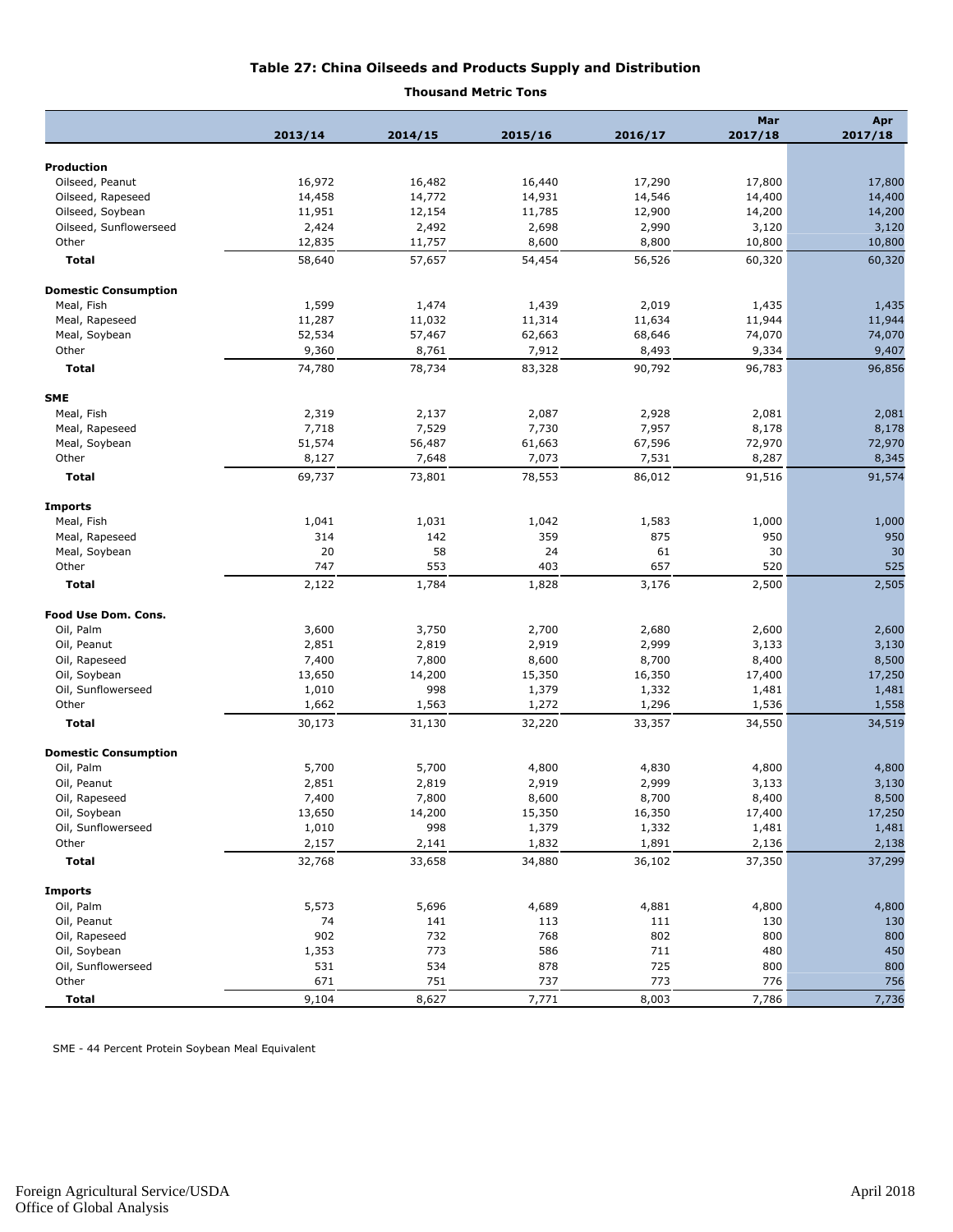#### **Table 28: India Oilseeds and Products Supply and Distribution**

#### **Thousand Metric Tons**

| 2013/14<br>2014/15<br>2015/16<br>2016/17<br>2017/18<br>2017/18<br><b>Production</b><br>Oilseed, Cottonseed<br>12,950<br>12,525<br>10,996<br>12,100<br>12,100<br>11,463<br>6,482<br>4,855<br>4,470<br>6,700<br>6,500<br>6,500<br>Oilseed, Peanut<br>Oilseed, Rapeseed<br>6,650<br>5,080<br>5,920<br>7,091<br>5,700<br>5,700<br>9,000<br>Oilseed, Soybean<br>9,477<br>8,711<br>6,929<br>11,000<br>9,500<br>Oilseed, Sunflowerseed<br>580<br>383<br>320<br>275<br>277<br>277<br>725<br>730<br>735<br>735<br>Other<br>770<br>770<br><b>Total</b><br>36,864<br>32,284<br>29,370<br>37,264<br>34,847<br>34,347<br><b>Domestic Consumption</b><br>Meal, Cottonseed<br>4,230<br>4,264<br>3,962<br>3,738<br>4,140<br>4,140<br>Meal, Peanut<br>1,630<br>1,242<br>1,108<br>1,507<br>1,505<br>1,566<br>Meal, Rapeseed<br>2,115<br>1,600<br>2,600<br>2,890<br>2,800<br>2,800<br>5,100<br>Meal, Soybean<br>3,640<br>4,500<br>4,460<br>4,707<br>5,550<br>Meal, Sunflowerseed<br>184<br>375<br>271<br>315<br>419<br>375<br>Other<br>304<br>376<br>435<br>446<br>410<br>480<br>12,190<br>12,166<br>12,880<br>13,766<br>14,782<br>14,400<br>Total<br><b>SME</b><br>Meal, Cottonseed<br>3,428<br>3,455<br>3,210<br>3,029<br>3,355<br>3,355<br>1,390<br>1,240<br>Meal, Peanut<br>1,827<br>1,755<br>1,688<br>1,686<br>Meal, Rapeseed<br>1,505<br>1,138<br>1,850<br>2,056<br>1,992<br>1,992<br>4,750<br>Meal, Soybean<br>3,500<br>4,350<br>4,300<br>4,450<br>5,200<br>181<br>123<br>279<br>250<br>250<br>Meal, Sunflowerseed<br>210<br>132<br>164<br>190<br>193<br>178<br>209<br>Other<br>10,571<br>10,621<br>11,000<br>11,763<br>12,663<br>12,242<br>Total<br>Food Use Dom. Cons.<br>Oil, Cottonseed<br>1,250<br>1,250<br>1,230<br>1,120<br>1,220<br>1,220<br>Oil, Palm<br>8,052<br>8,750<br>8,600<br>9,100<br>10,000<br>10,200<br>Oil, Peanut<br>1,237<br>1,040<br>864<br>1,235<br>1,198<br>1,155<br>2,325<br>Oil, Rapeseed<br>2,300<br>2,000<br>2,200<br>2,335<br>2,325<br>Oil, Soybean<br>3,300<br>4,100<br>5,200<br>5,300<br>5,200<br>5,100<br>Oil, Sunflowerseed<br>1,700<br>1,665<br>2,200<br>2,200<br>1,500<br>2,100<br>Other<br>345<br>380<br>265<br>240<br>241<br>241<br>17,984<br>22,484<br>Total<br>19,220<br>20,024<br>21,350<br>22,421<br><b>Domestic Consumption</b><br>1,295<br>1,295<br>Oil, Cottonseed<br>1,275<br>1,165<br>1,265<br>1,265<br>9,150<br>10,800<br>Oil, Palm<br>8,302<br>9,100<br>9,650<br>10,600<br>874<br>1,208<br>Oil, Peanut<br>1,247<br>1,050<br>1,165<br>1,245<br>2,405<br>Oil, Rapeseed<br>2,370<br>2,080<br>2,280<br>2,420<br>2,405<br>5,200<br>5,100<br>Oil, Soybean<br>5,300<br>3,300<br>4,100<br>5,200<br>Oil, Sunflowerseed<br>1,500<br>1,700<br>2,100<br>1,665<br>2,200<br>2,200<br>553<br>Other<br>643<br>672<br>506<br>546<br>546<br><b>Total</b><br>18,657<br>20,047<br>20,947<br>22,306<br>23,461<br>23,524<br><b>Imports</b><br>Oil, Cottonseed<br>0<br>0<br>0<br>0<br>0<br>$\sqrt{ }$<br>Oil, Palm<br>7,820<br>9,139<br>8,860<br>9,341<br>10,600<br>10,600<br>Oil, Peanut<br>0<br>0<br>0<br>0<br>0<br>Oil, Rapeseed<br>155<br>383<br>383<br>317<br>370<br>370<br>Oil, Soybean<br>1,804<br>2,815<br>4,269<br>3,534<br>3,545<br>3,345<br>Oil, Sunflowerseed<br>1,575<br>1,950<br>1,516<br>1,492<br>2,151<br>1,950<br>Other<br>202<br>224<br>106<br>82<br>110<br>107<br>11,497<br>15,425<br>16,575<br><b>Total</b><br>14,136<br>15,110<br>16,372 |  |  | Mar | Apr |
|----------------------------------------------------------------------------------------------------------------------------------------------------------------------------------------------------------------------------------------------------------------------------------------------------------------------------------------------------------------------------------------------------------------------------------------------------------------------------------------------------------------------------------------------------------------------------------------------------------------------------------------------------------------------------------------------------------------------------------------------------------------------------------------------------------------------------------------------------------------------------------------------------------------------------------------------------------------------------------------------------------------------------------------------------------------------------------------------------------------------------------------------------------------------------------------------------------------------------------------------------------------------------------------------------------------------------------------------------------------------------------------------------------------------------------------------------------------------------------------------------------------------------------------------------------------------------------------------------------------------------------------------------------------------------------------------------------------------------------------------------------------------------------------------------------------------------------------------------------------------------------------------------------------------------------------------------------------------------------------------------------------------------------------------------------------------------------------------------------------------------------------------------------------------------------------------------------------------------------------------------------------------------------------------------------------------------------------------------------------------------------------------------------------------------------------------------------------------------------------------------------------------------------------------------------------------------------------------------------------------------------------------------------------------------------------------------------------------------------------------------------------------------------------------------------------------------------------------------------------------------------------------------------------------------------------------------------------------------------------------------------------------------------------------------------------------------------------------------------------------------------------------------------------------------------------------------------------------------------------------------------------------------------------------------------------------------------------------------------------------------|--|--|-----|-----|
|                                                                                                                                                                                                                                                                                                                                                                                                                                                                                                                                                                                                                                                                                                                                                                                                                                                                                                                                                                                                                                                                                                                                                                                                                                                                                                                                                                                                                                                                                                                                                                                                                                                                                                                                                                                                                                                                                                                                                                                                                                                                                                                                                                                                                                                                                                                                                                                                                                                                                                                                                                                                                                                                                                                                                                                                                                                                                                                                                                                                                                                                                                                                                                                                                                                                                                                                                                            |  |  |     |     |
|                                                                                                                                                                                                                                                                                                                                                                                                                                                                                                                                                                                                                                                                                                                                                                                                                                                                                                                                                                                                                                                                                                                                                                                                                                                                                                                                                                                                                                                                                                                                                                                                                                                                                                                                                                                                                                                                                                                                                                                                                                                                                                                                                                                                                                                                                                                                                                                                                                                                                                                                                                                                                                                                                                                                                                                                                                                                                                                                                                                                                                                                                                                                                                                                                                                                                                                                                                            |  |  |     |     |
|                                                                                                                                                                                                                                                                                                                                                                                                                                                                                                                                                                                                                                                                                                                                                                                                                                                                                                                                                                                                                                                                                                                                                                                                                                                                                                                                                                                                                                                                                                                                                                                                                                                                                                                                                                                                                                                                                                                                                                                                                                                                                                                                                                                                                                                                                                                                                                                                                                                                                                                                                                                                                                                                                                                                                                                                                                                                                                                                                                                                                                                                                                                                                                                                                                                                                                                                                                            |  |  |     |     |
|                                                                                                                                                                                                                                                                                                                                                                                                                                                                                                                                                                                                                                                                                                                                                                                                                                                                                                                                                                                                                                                                                                                                                                                                                                                                                                                                                                                                                                                                                                                                                                                                                                                                                                                                                                                                                                                                                                                                                                                                                                                                                                                                                                                                                                                                                                                                                                                                                                                                                                                                                                                                                                                                                                                                                                                                                                                                                                                                                                                                                                                                                                                                                                                                                                                                                                                                                                            |  |  |     |     |
|                                                                                                                                                                                                                                                                                                                                                                                                                                                                                                                                                                                                                                                                                                                                                                                                                                                                                                                                                                                                                                                                                                                                                                                                                                                                                                                                                                                                                                                                                                                                                                                                                                                                                                                                                                                                                                                                                                                                                                                                                                                                                                                                                                                                                                                                                                                                                                                                                                                                                                                                                                                                                                                                                                                                                                                                                                                                                                                                                                                                                                                                                                                                                                                                                                                                                                                                                                            |  |  |     |     |
|                                                                                                                                                                                                                                                                                                                                                                                                                                                                                                                                                                                                                                                                                                                                                                                                                                                                                                                                                                                                                                                                                                                                                                                                                                                                                                                                                                                                                                                                                                                                                                                                                                                                                                                                                                                                                                                                                                                                                                                                                                                                                                                                                                                                                                                                                                                                                                                                                                                                                                                                                                                                                                                                                                                                                                                                                                                                                                                                                                                                                                                                                                                                                                                                                                                                                                                                                                            |  |  |     |     |
|                                                                                                                                                                                                                                                                                                                                                                                                                                                                                                                                                                                                                                                                                                                                                                                                                                                                                                                                                                                                                                                                                                                                                                                                                                                                                                                                                                                                                                                                                                                                                                                                                                                                                                                                                                                                                                                                                                                                                                                                                                                                                                                                                                                                                                                                                                                                                                                                                                                                                                                                                                                                                                                                                                                                                                                                                                                                                                                                                                                                                                                                                                                                                                                                                                                                                                                                                                            |  |  |     |     |
|                                                                                                                                                                                                                                                                                                                                                                                                                                                                                                                                                                                                                                                                                                                                                                                                                                                                                                                                                                                                                                                                                                                                                                                                                                                                                                                                                                                                                                                                                                                                                                                                                                                                                                                                                                                                                                                                                                                                                                                                                                                                                                                                                                                                                                                                                                                                                                                                                                                                                                                                                                                                                                                                                                                                                                                                                                                                                                                                                                                                                                                                                                                                                                                                                                                                                                                                                                            |  |  |     |     |
|                                                                                                                                                                                                                                                                                                                                                                                                                                                                                                                                                                                                                                                                                                                                                                                                                                                                                                                                                                                                                                                                                                                                                                                                                                                                                                                                                                                                                                                                                                                                                                                                                                                                                                                                                                                                                                                                                                                                                                                                                                                                                                                                                                                                                                                                                                                                                                                                                                                                                                                                                                                                                                                                                                                                                                                                                                                                                                                                                                                                                                                                                                                                                                                                                                                                                                                                                                            |  |  |     |     |
|                                                                                                                                                                                                                                                                                                                                                                                                                                                                                                                                                                                                                                                                                                                                                                                                                                                                                                                                                                                                                                                                                                                                                                                                                                                                                                                                                                                                                                                                                                                                                                                                                                                                                                                                                                                                                                                                                                                                                                                                                                                                                                                                                                                                                                                                                                                                                                                                                                                                                                                                                                                                                                                                                                                                                                                                                                                                                                                                                                                                                                                                                                                                                                                                                                                                                                                                                                            |  |  |     |     |
|                                                                                                                                                                                                                                                                                                                                                                                                                                                                                                                                                                                                                                                                                                                                                                                                                                                                                                                                                                                                                                                                                                                                                                                                                                                                                                                                                                                                                                                                                                                                                                                                                                                                                                                                                                                                                                                                                                                                                                                                                                                                                                                                                                                                                                                                                                                                                                                                                                                                                                                                                                                                                                                                                                                                                                                                                                                                                                                                                                                                                                                                                                                                                                                                                                                                                                                                                                            |  |  |     |     |
|                                                                                                                                                                                                                                                                                                                                                                                                                                                                                                                                                                                                                                                                                                                                                                                                                                                                                                                                                                                                                                                                                                                                                                                                                                                                                                                                                                                                                                                                                                                                                                                                                                                                                                                                                                                                                                                                                                                                                                                                                                                                                                                                                                                                                                                                                                                                                                                                                                                                                                                                                                                                                                                                                                                                                                                                                                                                                                                                                                                                                                                                                                                                                                                                                                                                                                                                                                            |  |  |     |     |
|                                                                                                                                                                                                                                                                                                                                                                                                                                                                                                                                                                                                                                                                                                                                                                                                                                                                                                                                                                                                                                                                                                                                                                                                                                                                                                                                                                                                                                                                                                                                                                                                                                                                                                                                                                                                                                                                                                                                                                                                                                                                                                                                                                                                                                                                                                                                                                                                                                                                                                                                                                                                                                                                                                                                                                                                                                                                                                                                                                                                                                                                                                                                                                                                                                                                                                                                                                            |  |  |     |     |
|                                                                                                                                                                                                                                                                                                                                                                                                                                                                                                                                                                                                                                                                                                                                                                                                                                                                                                                                                                                                                                                                                                                                                                                                                                                                                                                                                                                                                                                                                                                                                                                                                                                                                                                                                                                                                                                                                                                                                                                                                                                                                                                                                                                                                                                                                                                                                                                                                                                                                                                                                                                                                                                                                                                                                                                                                                                                                                                                                                                                                                                                                                                                                                                                                                                                                                                                                                            |  |  |     |     |
|                                                                                                                                                                                                                                                                                                                                                                                                                                                                                                                                                                                                                                                                                                                                                                                                                                                                                                                                                                                                                                                                                                                                                                                                                                                                                                                                                                                                                                                                                                                                                                                                                                                                                                                                                                                                                                                                                                                                                                                                                                                                                                                                                                                                                                                                                                                                                                                                                                                                                                                                                                                                                                                                                                                                                                                                                                                                                                                                                                                                                                                                                                                                                                                                                                                                                                                                                                            |  |  |     |     |
|                                                                                                                                                                                                                                                                                                                                                                                                                                                                                                                                                                                                                                                                                                                                                                                                                                                                                                                                                                                                                                                                                                                                                                                                                                                                                                                                                                                                                                                                                                                                                                                                                                                                                                                                                                                                                                                                                                                                                                                                                                                                                                                                                                                                                                                                                                                                                                                                                                                                                                                                                                                                                                                                                                                                                                                                                                                                                                                                                                                                                                                                                                                                                                                                                                                                                                                                                                            |  |  |     |     |
|                                                                                                                                                                                                                                                                                                                                                                                                                                                                                                                                                                                                                                                                                                                                                                                                                                                                                                                                                                                                                                                                                                                                                                                                                                                                                                                                                                                                                                                                                                                                                                                                                                                                                                                                                                                                                                                                                                                                                                                                                                                                                                                                                                                                                                                                                                                                                                                                                                                                                                                                                                                                                                                                                                                                                                                                                                                                                                                                                                                                                                                                                                                                                                                                                                                                                                                                                                            |  |  |     |     |
|                                                                                                                                                                                                                                                                                                                                                                                                                                                                                                                                                                                                                                                                                                                                                                                                                                                                                                                                                                                                                                                                                                                                                                                                                                                                                                                                                                                                                                                                                                                                                                                                                                                                                                                                                                                                                                                                                                                                                                                                                                                                                                                                                                                                                                                                                                                                                                                                                                                                                                                                                                                                                                                                                                                                                                                                                                                                                                                                                                                                                                                                                                                                                                                                                                                                                                                                                                            |  |  |     |     |
|                                                                                                                                                                                                                                                                                                                                                                                                                                                                                                                                                                                                                                                                                                                                                                                                                                                                                                                                                                                                                                                                                                                                                                                                                                                                                                                                                                                                                                                                                                                                                                                                                                                                                                                                                                                                                                                                                                                                                                                                                                                                                                                                                                                                                                                                                                                                                                                                                                                                                                                                                                                                                                                                                                                                                                                                                                                                                                                                                                                                                                                                                                                                                                                                                                                                                                                                                                            |  |  |     |     |
|                                                                                                                                                                                                                                                                                                                                                                                                                                                                                                                                                                                                                                                                                                                                                                                                                                                                                                                                                                                                                                                                                                                                                                                                                                                                                                                                                                                                                                                                                                                                                                                                                                                                                                                                                                                                                                                                                                                                                                                                                                                                                                                                                                                                                                                                                                                                                                                                                                                                                                                                                                                                                                                                                                                                                                                                                                                                                                                                                                                                                                                                                                                                                                                                                                                                                                                                                                            |  |  |     |     |
|                                                                                                                                                                                                                                                                                                                                                                                                                                                                                                                                                                                                                                                                                                                                                                                                                                                                                                                                                                                                                                                                                                                                                                                                                                                                                                                                                                                                                                                                                                                                                                                                                                                                                                                                                                                                                                                                                                                                                                                                                                                                                                                                                                                                                                                                                                                                                                                                                                                                                                                                                                                                                                                                                                                                                                                                                                                                                                                                                                                                                                                                                                                                                                                                                                                                                                                                                                            |  |  |     |     |
|                                                                                                                                                                                                                                                                                                                                                                                                                                                                                                                                                                                                                                                                                                                                                                                                                                                                                                                                                                                                                                                                                                                                                                                                                                                                                                                                                                                                                                                                                                                                                                                                                                                                                                                                                                                                                                                                                                                                                                                                                                                                                                                                                                                                                                                                                                                                                                                                                                                                                                                                                                                                                                                                                                                                                                                                                                                                                                                                                                                                                                                                                                                                                                                                                                                                                                                                                                            |  |  |     |     |
|                                                                                                                                                                                                                                                                                                                                                                                                                                                                                                                                                                                                                                                                                                                                                                                                                                                                                                                                                                                                                                                                                                                                                                                                                                                                                                                                                                                                                                                                                                                                                                                                                                                                                                                                                                                                                                                                                                                                                                                                                                                                                                                                                                                                                                                                                                                                                                                                                                                                                                                                                                                                                                                                                                                                                                                                                                                                                                                                                                                                                                                                                                                                                                                                                                                                                                                                                                            |  |  |     |     |
|                                                                                                                                                                                                                                                                                                                                                                                                                                                                                                                                                                                                                                                                                                                                                                                                                                                                                                                                                                                                                                                                                                                                                                                                                                                                                                                                                                                                                                                                                                                                                                                                                                                                                                                                                                                                                                                                                                                                                                                                                                                                                                                                                                                                                                                                                                                                                                                                                                                                                                                                                                                                                                                                                                                                                                                                                                                                                                                                                                                                                                                                                                                                                                                                                                                                                                                                                                            |  |  |     |     |
|                                                                                                                                                                                                                                                                                                                                                                                                                                                                                                                                                                                                                                                                                                                                                                                                                                                                                                                                                                                                                                                                                                                                                                                                                                                                                                                                                                                                                                                                                                                                                                                                                                                                                                                                                                                                                                                                                                                                                                                                                                                                                                                                                                                                                                                                                                                                                                                                                                                                                                                                                                                                                                                                                                                                                                                                                                                                                                                                                                                                                                                                                                                                                                                                                                                                                                                                                                            |  |  |     |     |
|                                                                                                                                                                                                                                                                                                                                                                                                                                                                                                                                                                                                                                                                                                                                                                                                                                                                                                                                                                                                                                                                                                                                                                                                                                                                                                                                                                                                                                                                                                                                                                                                                                                                                                                                                                                                                                                                                                                                                                                                                                                                                                                                                                                                                                                                                                                                                                                                                                                                                                                                                                                                                                                                                                                                                                                                                                                                                                                                                                                                                                                                                                                                                                                                                                                                                                                                                                            |  |  |     |     |
|                                                                                                                                                                                                                                                                                                                                                                                                                                                                                                                                                                                                                                                                                                                                                                                                                                                                                                                                                                                                                                                                                                                                                                                                                                                                                                                                                                                                                                                                                                                                                                                                                                                                                                                                                                                                                                                                                                                                                                                                                                                                                                                                                                                                                                                                                                                                                                                                                                                                                                                                                                                                                                                                                                                                                                                                                                                                                                                                                                                                                                                                                                                                                                                                                                                                                                                                                                            |  |  |     |     |
|                                                                                                                                                                                                                                                                                                                                                                                                                                                                                                                                                                                                                                                                                                                                                                                                                                                                                                                                                                                                                                                                                                                                                                                                                                                                                                                                                                                                                                                                                                                                                                                                                                                                                                                                                                                                                                                                                                                                                                                                                                                                                                                                                                                                                                                                                                                                                                                                                                                                                                                                                                                                                                                                                                                                                                                                                                                                                                                                                                                                                                                                                                                                                                                                                                                                                                                                                                            |  |  |     |     |
|                                                                                                                                                                                                                                                                                                                                                                                                                                                                                                                                                                                                                                                                                                                                                                                                                                                                                                                                                                                                                                                                                                                                                                                                                                                                                                                                                                                                                                                                                                                                                                                                                                                                                                                                                                                                                                                                                                                                                                                                                                                                                                                                                                                                                                                                                                                                                                                                                                                                                                                                                                                                                                                                                                                                                                                                                                                                                                                                                                                                                                                                                                                                                                                                                                                                                                                                                                            |  |  |     |     |
|                                                                                                                                                                                                                                                                                                                                                                                                                                                                                                                                                                                                                                                                                                                                                                                                                                                                                                                                                                                                                                                                                                                                                                                                                                                                                                                                                                                                                                                                                                                                                                                                                                                                                                                                                                                                                                                                                                                                                                                                                                                                                                                                                                                                                                                                                                                                                                                                                                                                                                                                                                                                                                                                                                                                                                                                                                                                                                                                                                                                                                                                                                                                                                                                                                                                                                                                                                            |  |  |     |     |
|                                                                                                                                                                                                                                                                                                                                                                                                                                                                                                                                                                                                                                                                                                                                                                                                                                                                                                                                                                                                                                                                                                                                                                                                                                                                                                                                                                                                                                                                                                                                                                                                                                                                                                                                                                                                                                                                                                                                                                                                                                                                                                                                                                                                                                                                                                                                                                                                                                                                                                                                                                                                                                                                                                                                                                                                                                                                                                                                                                                                                                                                                                                                                                                                                                                                                                                                                                            |  |  |     |     |
|                                                                                                                                                                                                                                                                                                                                                                                                                                                                                                                                                                                                                                                                                                                                                                                                                                                                                                                                                                                                                                                                                                                                                                                                                                                                                                                                                                                                                                                                                                                                                                                                                                                                                                                                                                                                                                                                                                                                                                                                                                                                                                                                                                                                                                                                                                                                                                                                                                                                                                                                                                                                                                                                                                                                                                                                                                                                                                                                                                                                                                                                                                                                                                                                                                                                                                                                                                            |  |  |     |     |
|                                                                                                                                                                                                                                                                                                                                                                                                                                                                                                                                                                                                                                                                                                                                                                                                                                                                                                                                                                                                                                                                                                                                                                                                                                                                                                                                                                                                                                                                                                                                                                                                                                                                                                                                                                                                                                                                                                                                                                                                                                                                                                                                                                                                                                                                                                                                                                                                                                                                                                                                                                                                                                                                                                                                                                                                                                                                                                                                                                                                                                                                                                                                                                                                                                                                                                                                                                            |  |  |     |     |
|                                                                                                                                                                                                                                                                                                                                                                                                                                                                                                                                                                                                                                                                                                                                                                                                                                                                                                                                                                                                                                                                                                                                                                                                                                                                                                                                                                                                                                                                                                                                                                                                                                                                                                                                                                                                                                                                                                                                                                                                                                                                                                                                                                                                                                                                                                                                                                                                                                                                                                                                                                                                                                                                                                                                                                                                                                                                                                                                                                                                                                                                                                                                                                                                                                                                                                                                                                            |  |  |     |     |
|                                                                                                                                                                                                                                                                                                                                                                                                                                                                                                                                                                                                                                                                                                                                                                                                                                                                                                                                                                                                                                                                                                                                                                                                                                                                                                                                                                                                                                                                                                                                                                                                                                                                                                                                                                                                                                                                                                                                                                                                                                                                                                                                                                                                                                                                                                                                                                                                                                                                                                                                                                                                                                                                                                                                                                                                                                                                                                                                                                                                                                                                                                                                                                                                                                                                                                                                                                            |  |  |     |     |
|                                                                                                                                                                                                                                                                                                                                                                                                                                                                                                                                                                                                                                                                                                                                                                                                                                                                                                                                                                                                                                                                                                                                                                                                                                                                                                                                                                                                                                                                                                                                                                                                                                                                                                                                                                                                                                                                                                                                                                                                                                                                                                                                                                                                                                                                                                                                                                                                                                                                                                                                                                                                                                                                                                                                                                                                                                                                                                                                                                                                                                                                                                                                                                                                                                                                                                                                                                            |  |  |     |     |
|                                                                                                                                                                                                                                                                                                                                                                                                                                                                                                                                                                                                                                                                                                                                                                                                                                                                                                                                                                                                                                                                                                                                                                                                                                                                                                                                                                                                                                                                                                                                                                                                                                                                                                                                                                                                                                                                                                                                                                                                                                                                                                                                                                                                                                                                                                                                                                                                                                                                                                                                                                                                                                                                                                                                                                                                                                                                                                                                                                                                                                                                                                                                                                                                                                                                                                                                                                            |  |  |     |     |
|                                                                                                                                                                                                                                                                                                                                                                                                                                                                                                                                                                                                                                                                                                                                                                                                                                                                                                                                                                                                                                                                                                                                                                                                                                                                                                                                                                                                                                                                                                                                                                                                                                                                                                                                                                                                                                                                                                                                                                                                                                                                                                                                                                                                                                                                                                                                                                                                                                                                                                                                                                                                                                                                                                                                                                                                                                                                                                                                                                                                                                                                                                                                                                                                                                                                                                                                                                            |  |  |     |     |
|                                                                                                                                                                                                                                                                                                                                                                                                                                                                                                                                                                                                                                                                                                                                                                                                                                                                                                                                                                                                                                                                                                                                                                                                                                                                                                                                                                                                                                                                                                                                                                                                                                                                                                                                                                                                                                                                                                                                                                                                                                                                                                                                                                                                                                                                                                                                                                                                                                                                                                                                                                                                                                                                                                                                                                                                                                                                                                                                                                                                                                                                                                                                                                                                                                                                                                                                                                            |  |  |     |     |
|                                                                                                                                                                                                                                                                                                                                                                                                                                                                                                                                                                                                                                                                                                                                                                                                                                                                                                                                                                                                                                                                                                                                                                                                                                                                                                                                                                                                                                                                                                                                                                                                                                                                                                                                                                                                                                                                                                                                                                                                                                                                                                                                                                                                                                                                                                                                                                                                                                                                                                                                                                                                                                                                                                                                                                                                                                                                                                                                                                                                                                                                                                                                                                                                                                                                                                                                                                            |  |  |     |     |
|                                                                                                                                                                                                                                                                                                                                                                                                                                                                                                                                                                                                                                                                                                                                                                                                                                                                                                                                                                                                                                                                                                                                                                                                                                                                                                                                                                                                                                                                                                                                                                                                                                                                                                                                                                                                                                                                                                                                                                                                                                                                                                                                                                                                                                                                                                                                                                                                                                                                                                                                                                                                                                                                                                                                                                                                                                                                                                                                                                                                                                                                                                                                                                                                                                                                                                                                                                            |  |  |     |     |
|                                                                                                                                                                                                                                                                                                                                                                                                                                                                                                                                                                                                                                                                                                                                                                                                                                                                                                                                                                                                                                                                                                                                                                                                                                                                                                                                                                                                                                                                                                                                                                                                                                                                                                                                                                                                                                                                                                                                                                                                                                                                                                                                                                                                                                                                                                                                                                                                                                                                                                                                                                                                                                                                                                                                                                                                                                                                                                                                                                                                                                                                                                                                                                                                                                                                                                                                                                            |  |  |     |     |
|                                                                                                                                                                                                                                                                                                                                                                                                                                                                                                                                                                                                                                                                                                                                                                                                                                                                                                                                                                                                                                                                                                                                                                                                                                                                                                                                                                                                                                                                                                                                                                                                                                                                                                                                                                                                                                                                                                                                                                                                                                                                                                                                                                                                                                                                                                                                                                                                                                                                                                                                                                                                                                                                                                                                                                                                                                                                                                                                                                                                                                                                                                                                                                                                                                                                                                                                                                            |  |  |     |     |
|                                                                                                                                                                                                                                                                                                                                                                                                                                                                                                                                                                                                                                                                                                                                                                                                                                                                                                                                                                                                                                                                                                                                                                                                                                                                                                                                                                                                                                                                                                                                                                                                                                                                                                                                                                                                                                                                                                                                                                                                                                                                                                                                                                                                                                                                                                                                                                                                                                                                                                                                                                                                                                                                                                                                                                                                                                                                                                                                                                                                                                                                                                                                                                                                                                                                                                                                                                            |  |  |     |     |
|                                                                                                                                                                                                                                                                                                                                                                                                                                                                                                                                                                                                                                                                                                                                                                                                                                                                                                                                                                                                                                                                                                                                                                                                                                                                                                                                                                                                                                                                                                                                                                                                                                                                                                                                                                                                                                                                                                                                                                                                                                                                                                                                                                                                                                                                                                                                                                                                                                                                                                                                                                                                                                                                                                                                                                                                                                                                                                                                                                                                                                                                                                                                                                                                                                                                                                                                                                            |  |  |     |     |
|                                                                                                                                                                                                                                                                                                                                                                                                                                                                                                                                                                                                                                                                                                                                                                                                                                                                                                                                                                                                                                                                                                                                                                                                                                                                                                                                                                                                                                                                                                                                                                                                                                                                                                                                                                                                                                                                                                                                                                                                                                                                                                                                                                                                                                                                                                                                                                                                                                                                                                                                                                                                                                                                                                                                                                                                                                                                                                                                                                                                                                                                                                                                                                                                                                                                                                                                                                            |  |  |     |     |
|                                                                                                                                                                                                                                                                                                                                                                                                                                                                                                                                                                                                                                                                                                                                                                                                                                                                                                                                                                                                                                                                                                                                                                                                                                                                                                                                                                                                                                                                                                                                                                                                                                                                                                                                                                                                                                                                                                                                                                                                                                                                                                                                                                                                                                                                                                                                                                                                                                                                                                                                                                                                                                                                                                                                                                                                                                                                                                                                                                                                                                                                                                                                                                                                                                                                                                                                                                            |  |  |     |     |
|                                                                                                                                                                                                                                                                                                                                                                                                                                                                                                                                                                                                                                                                                                                                                                                                                                                                                                                                                                                                                                                                                                                                                                                                                                                                                                                                                                                                                                                                                                                                                                                                                                                                                                                                                                                                                                                                                                                                                                                                                                                                                                                                                                                                                                                                                                                                                                                                                                                                                                                                                                                                                                                                                                                                                                                                                                                                                                                                                                                                                                                                                                                                                                                                                                                                                                                                                                            |  |  |     |     |
|                                                                                                                                                                                                                                                                                                                                                                                                                                                                                                                                                                                                                                                                                                                                                                                                                                                                                                                                                                                                                                                                                                                                                                                                                                                                                                                                                                                                                                                                                                                                                                                                                                                                                                                                                                                                                                                                                                                                                                                                                                                                                                                                                                                                                                                                                                                                                                                                                                                                                                                                                                                                                                                                                                                                                                                                                                                                                                                                                                                                                                                                                                                                                                                                                                                                                                                                                                            |  |  |     |     |
|                                                                                                                                                                                                                                                                                                                                                                                                                                                                                                                                                                                                                                                                                                                                                                                                                                                                                                                                                                                                                                                                                                                                                                                                                                                                                                                                                                                                                                                                                                                                                                                                                                                                                                                                                                                                                                                                                                                                                                                                                                                                                                                                                                                                                                                                                                                                                                                                                                                                                                                                                                                                                                                                                                                                                                                                                                                                                                                                                                                                                                                                                                                                                                                                                                                                                                                                                                            |  |  |     |     |
|                                                                                                                                                                                                                                                                                                                                                                                                                                                                                                                                                                                                                                                                                                                                                                                                                                                                                                                                                                                                                                                                                                                                                                                                                                                                                                                                                                                                                                                                                                                                                                                                                                                                                                                                                                                                                                                                                                                                                                                                                                                                                                                                                                                                                                                                                                                                                                                                                                                                                                                                                                                                                                                                                                                                                                                                                                                                                                                                                                                                                                                                                                                                                                                                                                                                                                                                                                            |  |  |     |     |
|                                                                                                                                                                                                                                                                                                                                                                                                                                                                                                                                                                                                                                                                                                                                                                                                                                                                                                                                                                                                                                                                                                                                                                                                                                                                                                                                                                                                                                                                                                                                                                                                                                                                                                                                                                                                                                                                                                                                                                                                                                                                                                                                                                                                                                                                                                                                                                                                                                                                                                                                                                                                                                                                                                                                                                                                                                                                                                                                                                                                                                                                                                                                                                                                                                                                                                                                                                            |  |  |     |     |
|                                                                                                                                                                                                                                                                                                                                                                                                                                                                                                                                                                                                                                                                                                                                                                                                                                                                                                                                                                                                                                                                                                                                                                                                                                                                                                                                                                                                                                                                                                                                                                                                                                                                                                                                                                                                                                                                                                                                                                                                                                                                                                                                                                                                                                                                                                                                                                                                                                                                                                                                                                                                                                                                                                                                                                                                                                                                                                                                                                                                                                                                                                                                                                                                                                                                                                                                                                            |  |  |     |     |
|                                                                                                                                                                                                                                                                                                                                                                                                                                                                                                                                                                                                                                                                                                                                                                                                                                                                                                                                                                                                                                                                                                                                                                                                                                                                                                                                                                                                                                                                                                                                                                                                                                                                                                                                                                                                                                                                                                                                                                                                                                                                                                                                                                                                                                                                                                                                                                                                                                                                                                                                                                                                                                                                                                                                                                                                                                                                                                                                                                                                                                                                                                                                                                                                                                                                                                                                                                            |  |  |     |     |
|                                                                                                                                                                                                                                                                                                                                                                                                                                                                                                                                                                                                                                                                                                                                                                                                                                                                                                                                                                                                                                                                                                                                                                                                                                                                                                                                                                                                                                                                                                                                                                                                                                                                                                                                                                                                                                                                                                                                                                                                                                                                                                                                                                                                                                                                                                                                                                                                                                                                                                                                                                                                                                                                                                                                                                                                                                                                                                                                                                                                                                                                                                                                                                                                                                                                                                                                                                            |  |  |     |     |
|                                                                                                                                                                                                                                                                                                                                                                                                                                                                                                                                                                                                                                                                                                                                                                                                                                                                                                                                                                                                                                                                                                                                                                                                                                                                                                                                                                                                                                                                                                                                                                                                                                                                                                                                                                                                                                                                                                                                                                                                                                                                                                                                                                                                                                                                                                                                                                                                                                                                                                                                                                                                                                                                                                                                                                                                                                                                                                                                                                                                                                                                                                                                                                                                                                                                                                                                                                            |  |  |     |     |

SME - 44 Percent Protein Soybean Meal Equivalent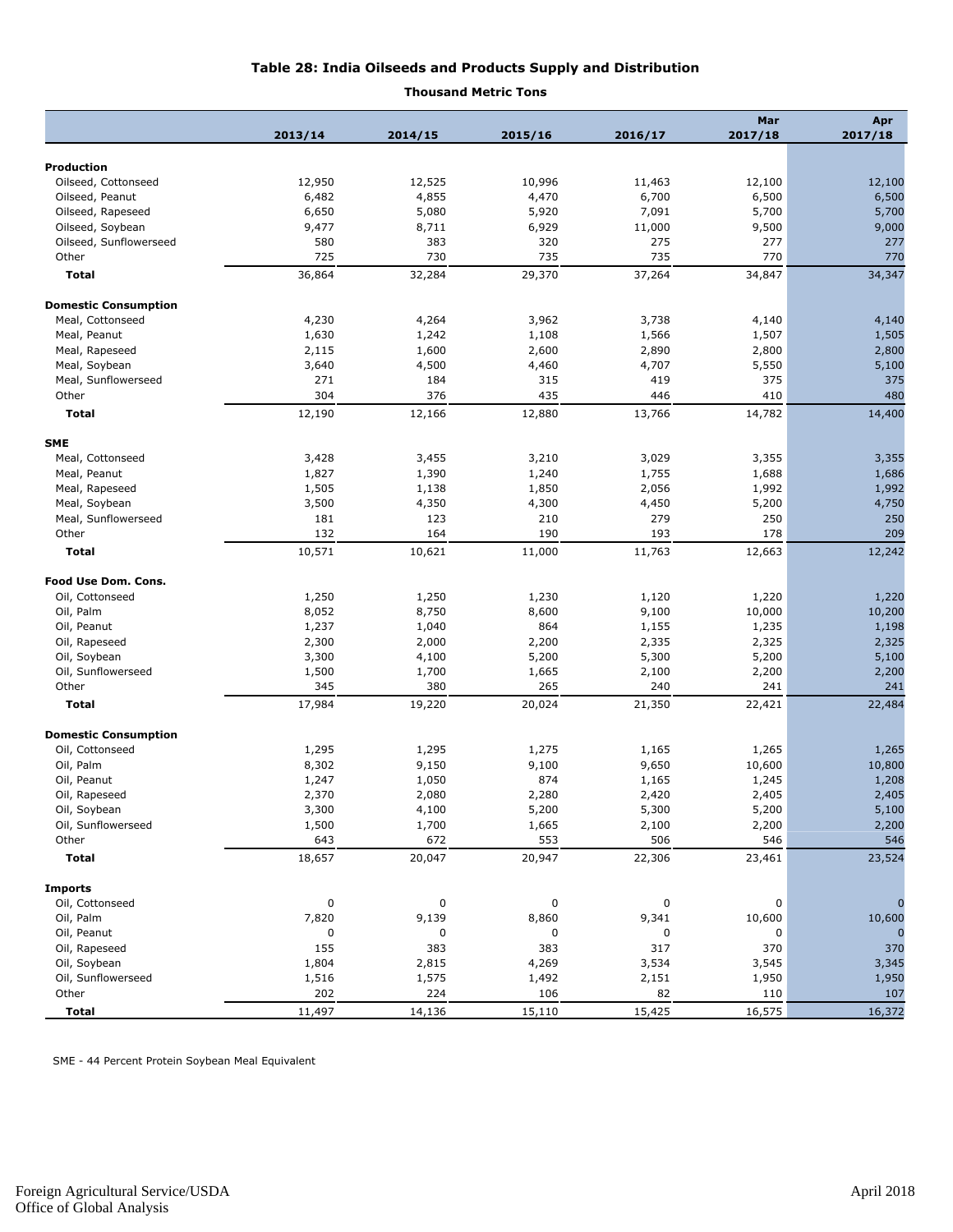|                   | <b>U.S. Dollars per Metric Ton</b> |             |            |                  |             |             |             |                |             |       |       |  |  |
|-------------------|------------------------------------|-------------|------------|------------------|-------------|-------------|-------------|----------------|-------------|-------|-------|--|--|
| Year              | Soybean                            |             |            |                  |             | Peanut      |             | <b>Sunseed</b> | Rapeseed    | Copra |       |  |  |
| <b>Beg</b>        | <b>U.S.</b>                        | <b>U.S.</b> | <b>Brz</b> | Arg              | <b>Rott</b> | <b>U.S.</b> | <b>Rott</b> | <b>U.S.</b>    | <b>Rott</b> | Hamb  | Rott  |  |  |
| Oct 1             | 1/                                 | 2/          | 3/         | 4/               | 5/          | 6/          | 7/          | 8/             | 9/          | 10/   | 11/   |  |  |
|                   |                                    |             |            |                  |             |             |             |                |             |       |       |  |  |
| Oct - Sep Average |                                    |             |            |                  |             |             |             |                |             |       |       |  |  |
| 06/07-15/16       | 404                                | 415         | 442        | 442              | 478         | 513         | 1475        | 486            | 513         | 500   | 760   |  |  |
| 2006/07           | 254                                | 264         | 279        | 279              | 335         | 394         | 1,128       | 343            | 401         | 375   | 537   |  |  |
| 2007/08           | 414                                | 452         | 472        | 469              | 550         | 458         | 1,688       | 532            | 745         | 644   | 867   |  |  |
| 2008/09           | 368                                | 365         | 403        | 392              | 421         | 517         | 1,204       | 461            | 364         | 393   | 487   |  |  |
| 2009/10           | 354                                | 357         | 390        | 395              | 429         | 467         | 1,209       | 342            | 452         | 419   | 613   |  |  |
| 2010/11           | 454                                | 482         | 508        | 511              | 549         | 508         | 1,792       | 591            | 661         | 647   | 1188  |  |  |
| 2011/12           | 488                                | 505         | 549        | 533              | 562         | 729         | 2,480       | 632            | 593         | 616   | 829   |  |  |
|                   |                                    | 537         | 538        |                  |             |             |             |                |             |       | 570   |  |  |
| 2012/13           | 530                                |             |            | 543              | 592         | 635         | 1,391       | 546            | 580         | 579   |       |  |  |
| 2013/14           | 482                                | 487         | 514        | 517              | 542         | 524         | 1,300       | 480            | 466         | 505   | 854   |  |  |
| 2014/15           | 362                                | 356         | 388        | 401              | 407         | 482         | 1,294       | 506            | 432         | 417   | 749   |  |  |
| 2015/16           | 339                                | 346         | 382        | 375              | 396         | 419         | 1,260       | 433            | 440         | 409   | 907   |  |  |
| 2016/17           |                                    |             |            |                  |             |             |             |                |             |       |       |  |  |
| Oct               | 342                                | 348         | 413        | 386              | 403         | 421         | 1,550       | 375            | 413         | 431   | 964   |  |  |
| Nov               | 348                                | 358         | 395        | 386              | 412         | 410         | 1,600       | 362            | 423         | 431   | 1,021 |  |  |
| Dec               | 354                                | 367         | 396        | 388              | 420         | 408         | 1,600       | 379            | 420         | 439   | 1,127 |  |  |
|                   |                                    |             |            |                  |             |             |             |                |             |       |       |  |  |
| Jan               | 357                                | 371         | 402        | 392              | 425         | 430         | 1,650       | 379            | 416         | 446   | 1225  |  |  |
| Feb               | 362                                | 369         | 401        | 397              | 427         | 437         | 1,650       | 388            | 415         | 448   | 1146  |  |  |
| Mar               | 356                                | 354         | 381        | 374              | 404         | 448         | 1,650       | 384            | 410         | 440   | 1016  |  |  |
| Apr               | 342                                | 336         | 358        | 352              | 389         | 437         | 1,650       | 395            | 400         | 431   | 1044  |  |  |
| May               | 340                                | 340         | 367        | 360              | 388         | 428         | 1,650       | 381            | 403         | 432   | 1113  |  |  |
| Jun               | 334                                | 330         | 360        | 355              | 380         | 434         | 1,450       | 388            | 396         | 404   | 1119  |  |  |
| Jul               | 346                                | 356         | 388        | 378              | 408         | 452         | 1,450       | 395            | 399         | 417   | 1059  |  |  |
| Aug               | 340                                | 337         | 378        | 368              | 390         | 437         | 1,405       | 421            | 397         | 427   | 1062  |  |  |
| Sep               | 344                                | 343         | 384        | 378              | 397         | 507         | 1,344       | 384            | 399         | 433   | 1015  |  |  |
| Average           | 347                                | 351         | 385        | 376              | 404         | 437         | 1,554       | 386            | 408         | 432   | 1,076 |  |  |
| 2017/18           |                                    |             |            |                  |             |             |             |                |             |       |       |  |  |
| Oct               | 337                                | 343         | 386        | 378              | 399         | 522         | 1,275       | 370            | 390         | 430   | 989   |  |  |
| Nov               | 339                                | 346         | 386        | 371              | 401         | 511         | 1,250       | 366            | 393         | 438   | 1,038 |  |  |
| Dec               | 342                                | 345         | 384        | 368              | 399         | 531         | 1,231       | 375            | 395         | 425   | 958   |  |  |
|                   |                                    |             |            |                  |             |             |             |                |             |       |       |  |  |
| Jan               | 342                                | 345         | 384        | 365              | 405         | 509         | 1,225       | 388            | 398         | 426   | 943   |  |  |
| Feb               | 349                                | 358         | 394        | 383              | 418         | 498         | 1,200       | 390            | 408         | 429   | 835   |  |  |
| *Mar              | N/A                                | 366         | 414        | 401              | 432         | N/A         | 1,302       | N/A            | 416         | 423   | 745   |  |  |
| Apr               |                                    |             |            |                  |             |             |             |                |             |       |       |  |  |
| May               |                                    |             |            |                  |             |             |             |                |             |       |       |  |  |
| Jun               |                                    |             |            |                  |             |             |             |                |             |       |       |  |  |
| Jul               |                                    |             |            |                  |             |             |             |                |             |       |       |  |  |
| Aug               |                                    |             |            |                  |             |             |             |                |             |       |       |  |  |
| Sep               |                                    |             |            |                  |             |             |             |                |             |       |       |  |  |
| Average           | N/A                                | 351         | 391        | $\overline{378}$ | 409         | N/A         | 1,247       | N/A            | 400         | 429   | 918   |  |  |

## **Table 29: Oilseed Prices**

1/ U.S. Farm Price; USDA. 2/ U.S. NO.1 Yellow Cash Central Illinois; AMS.

3/ Brazil Paranagua, FOB; IGC 4/ Argentina Up River, FOB; IGC

5/ Rotterdam CIF; US origin; Oil World. 6/ US Farm Price, Inshell, USDA.

7/ Rotterdam CIF; US Runners 40/50%, Shelled Basis, Oilworld. 8/ US Farm Price; USDA

9/ Rotterdam/Amsterdam CIF; EU; Oil World 10/Hamburg CIF; Europe "00"; Oil World.

11/ Phil/Indo CIF NW Europe; Oil World

\* Preliminary and Sept/Oct/Nov Shipment **Accord 100 and Accord 4/10/2018** 9:39:07 AM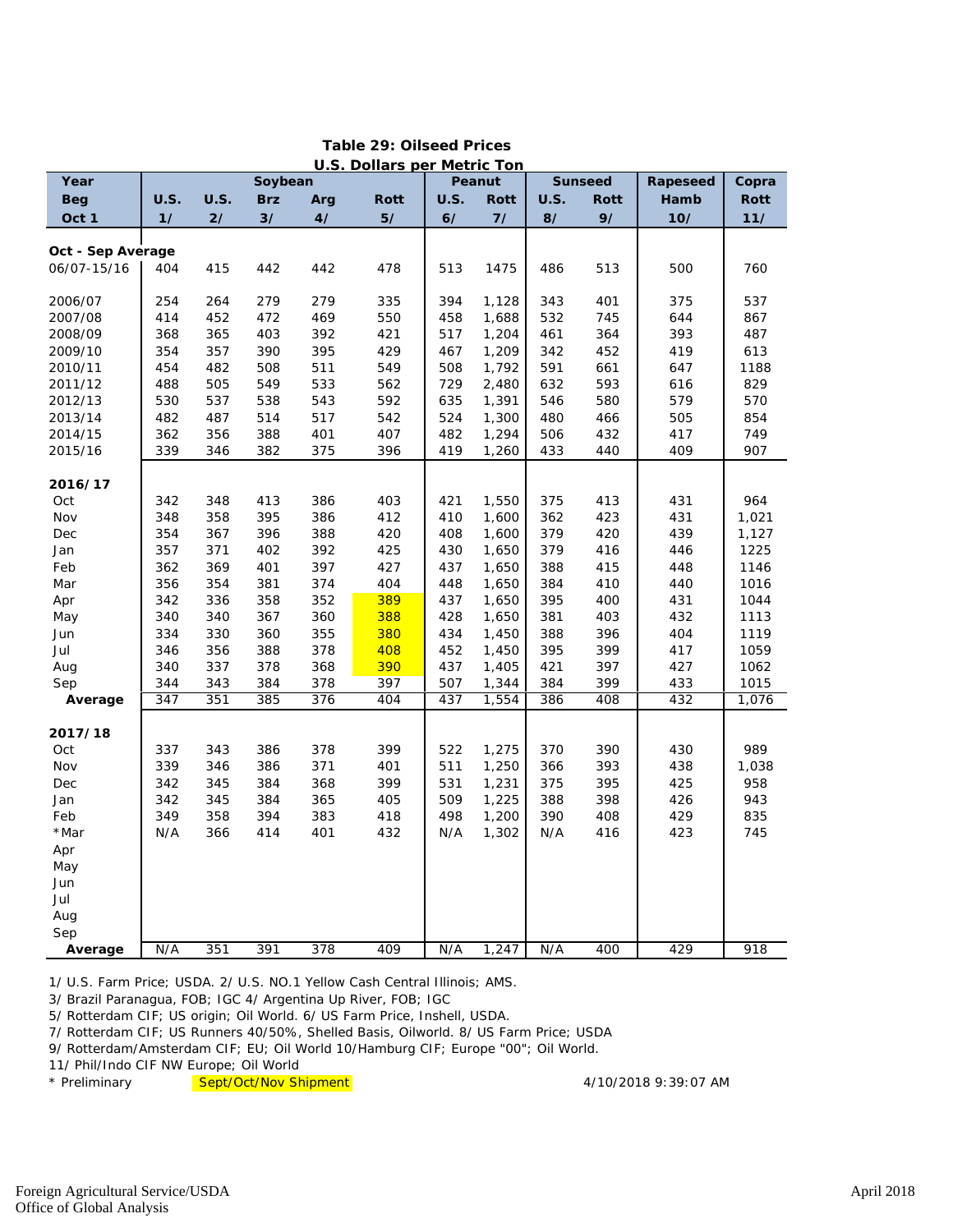| <b>U.S. Dollars per Metric Ton</b> |             |            |         |      |             |                |            |             |          |  |  |
|------------------------------------|-------------|------------|---------|------|-------------|----------------|------------|-------------|----------|--|--|
| Year                               |             |            | Soybean |      | Cottonseed  | <b>Sunseed</b> |            | Fish        | Rapeseed |  |  |
| <b>Beg</b>                         | <b>U.S.</b> | <b>Brz</b> | Arg     | Hamb | <b>U.S.</b> | <b>U.S.</b>    | <b>Ukr</b> | <b>Brem</b> | Hamb     |  |  |
| Oct 1                              | 1/          | 2/         | 3/      | 4/   | 5/          | 6/             | 7/         | 8/          | 9/       |  |  |
|                                    |             |            |         |      |             |                |            |             |          |  |  |
| Oct - Sep Average                  |             |            |         |      |             |                |            |             |          |  |  |
| 06/07-15/16                        | 394         | 372        | 366     | 424  | 298         | 208            | 253        | 1479        | 265      |  |  |
|                                    |             |            |         |      |             |                |            |             |          |  |  |
| 2006/07                            | 226         | 199        | 181     | 276  | 166         | 116            | 178        | 1220        | 184      |  |  |
| 2007/08                            | 370         | 337        | 299     | 469  | 280         | 191            | 298        | 1146        | 298      |  |  |
| 2008/09                            | 365         | 333        | 290     | 401  | 281         | 168            | 178        | 1103        | 195      |  |  |
| 2009/10                            | 343         | 327        | 311     | 391  | 244         | 167            | 222        | 1668        | 221      |  |  |
| 2010/11                            | 381         | 383        | 386     | 418  | 302         | 242            | 254        | 1607        | 278      |  |  |
| 2011/12                            | 434         | 442        | 442     | 461  | 303         | 272            | 263        | 1,448       | 295      |  |  |
| 2012/13                            | 516         | 489        | 506     | 538  | 366         | 266            | 318        | 1,791       | 353      |  |  |
| 2013/14                            | 540         | 500        | 509     | 533  | 416         | 263            | 315        | 1,660       | 323      |  |  |
| 2014/15                            | 406         | 376        | 386     | 403  | 335         | 231            | 269        | 1,632       | 269      |  |  |
| 2015/16                            | 358         | 335        | 349     | 351  | 288         | 169            | 233        | 1,517       | 232      |  |  |
|                                    |             |            |         |      |             |                |            |             |          |  |  |
| 2016/17                            |             |            |         |      |             |                |            |             |          |  |  |
| Oct                                | 356         | 335        | 334     | 340  | 267         | 164            | 194        | 1,497       | 213      |  |  |
| Nov                                | 355         | 328        | 338     | 343  | 244         | 155            | 193        | 1,463       | 217      |  |  |
| Dec                                | 354         | 321        | 329     | 345  | 240         | 160            | 184        | 1,423       | 210      |  |  |
| Jan                                | 366         | 342        | 354     | 355  | 246         | 175            | 174        | 1,386       | 216      |  |  |
| Feb                                | 369         | 342        | 355     | 357  | 245         | 178            | 177        | 1,353       | 239      |  |  |
| Mar                                | 353         | 323        | 336     | 346  | 232         | 171            | 175        | 1,304       | 238      |  |  |
| Apr                                | 337         | 307        | 314     | 331  | 215         | 163            | 169        | 1,296       | 239      |  |  |
| May                                | 339         | 312        | 315     | 329  | 198         | 159            | 173        | 1,331       | 238      |  |  |
| Jun                                | 331         | 300        | 303     | 313  | 198         | 154            | 173        | 1,333       | 238      |  |  |
| Jul                                | 359         | 324        | 320     | 326  | 221         | 144            | 174        | 1,354       | 221      |  |  |
| Aug                                | 332         | 306        | 306     | 318  | 219         | 148            | 177        | 1,380       | 217      |  |  |
| Sep                                | 339         | 318        | 312     | 329  | 236         | 148            | 174        | 1,402       | 211      |  |  |
| Average                            | 349         | 322        | 326     | 336  | 230         | 160            | 178        | 1,377       | 225      |  |  |
|                                    |             |            |         |      |             |                |            |             |          |  |  |
| 2017/18                            |             |            |         |      |             |                |            |             |          |  |  |
| Oct                                | 347         | 326        | 320     | 337  | 252         | 169            | 169        | 1,378       | 208      |  |  |
| Nov                                | 346         | 322        | 323     | 333  | 252         | 182            | 163        | 1,388       | 204      |  |  |
| Dec                                | 352         | 333        | 340     | 348  | 256         | 204            | 172        | 1,480       | 216      |  |  |
| Jan                                | 356         | 343        | 352     | 361  | 285         | 196            | 176        | 1,572       | 241      |  |  |
| Feb                                | 400         | 384        | 400     | 400  | 334         | 205            | 206        | 1,605       | 267      |  |  |
| *Mar                               | 419         | 397        | 415     | 427  | 356         | 207            | 239        | 1,604       | 293      |  |  |
| Apr                                |             |            |         |      |             |                |            |             |          |  |  |
| May                                |             |            |         |      |             |                |            |             |          |  |  |
| Jun                                |             |            |         |      |             |                |            |             |          |  |  |
| Jul                                |             |            |         |      |             |                |            |             |          |  |  |
| Aug                                |             |            |         |      |             |                |            |             |          |  |  |
| Sep                                |             |            |         |      |             |                |            |             |          |  |  |
| Average                            | 370         | 351        | 358     | 368  | 289         | 194            | 188        | 1,505       | 238      |  |  |

## **Table 30: Protein Meal Prices**

1/ Decatur, Average Wholsale 48% Protein; USDA. 2/ Brazil Paranagua, FOB; 48% Protein; IGC.

3/ Argentina Pellets, Up River, FOB; IGC; 4/ Hamburg FOB 44/45% Ex-Mill; Oil World.

5/ Memphis FOB; 41% Protein Solvent Extraction; USDA; 6/ Minneapolis FOB; 32% Protein; USDA.

7/ HiPro a.o. cif France or Ukraine DAF; Argentina Pellet 37-38% (Prior to Aug 2012); Oilworld.

8/ Bremen 64-65% Protein; Oil World. 9/ Hamburg FOB; Ex-Mill 34% Protein; Oil World.

4/10/2018 9:39:07 AM